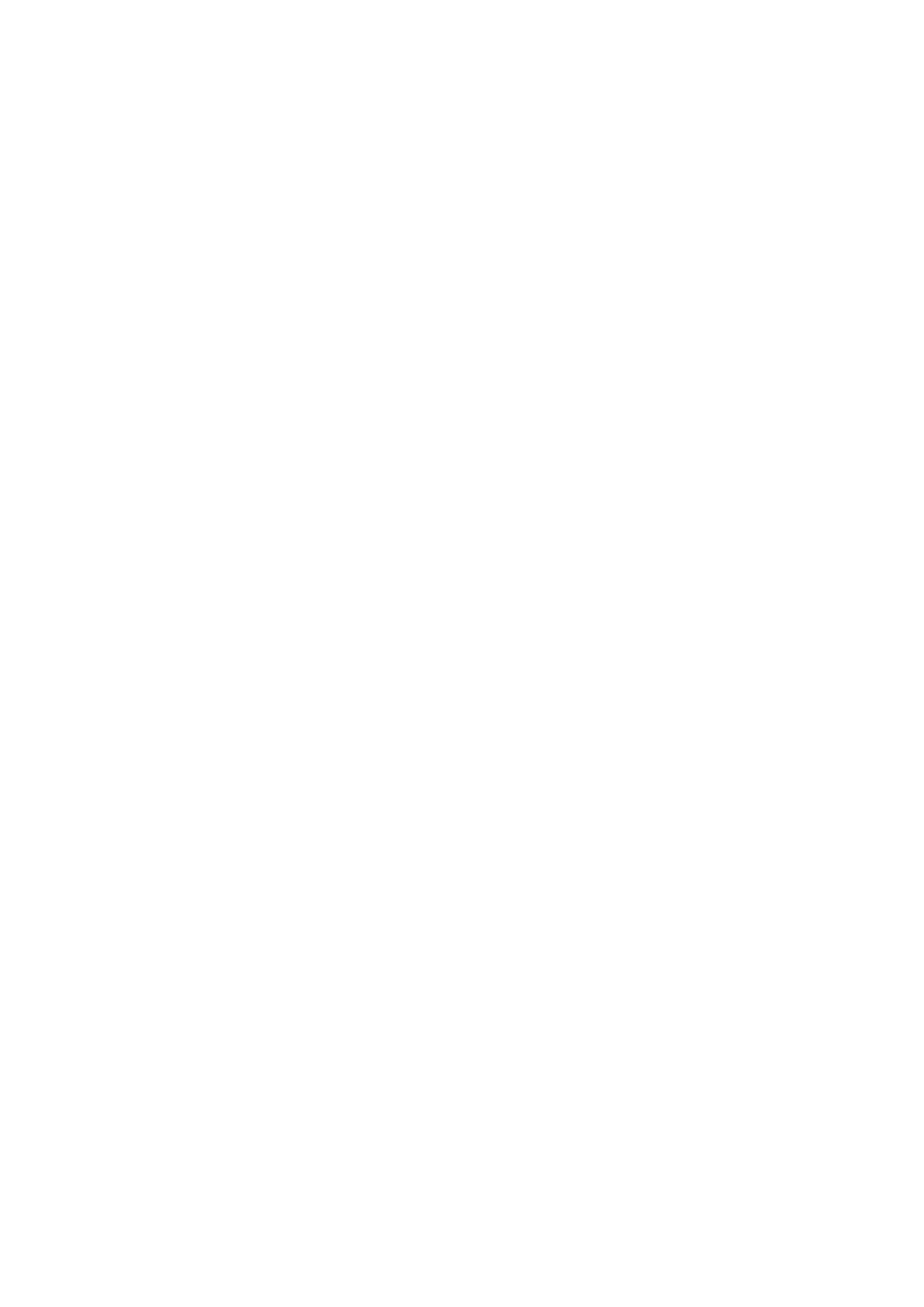# **Abstract**

Version Control Systems are a crucial tool in modern software development processes. They offer a number of features supporting the collaboration of multiple developers on a common code base. An important feature is branching which offers the possibility to start at a certain point in the version history of a project, make a copy of the entire code base, and work on this copy without changing the content of other branches. Those branches can be merged to combine all changes. If the same line in a file differs in two branches, a conflict during merging will occur. It is often the case, that two branches are constantly changed in parallel over a long period of time. Resolving the resulting conflicts can become tedious and time-consuming. To overcome this problem, our goal is to predict potential merge conflicts between branches in advance, so that countermeasures such as early merging can be filed. To this end, we will use machine learning to learn important properties and features of a branch that are likely to indicate possible conflicts. Moreover, we propose tool

support to predict conflicts in repositories in real time. Our results show that certain features, such as the number of simultaneously changed files and the number of commits on a branch are good indicators for conflicts. However, we also observe that there is no perfect prediction accuracy possible.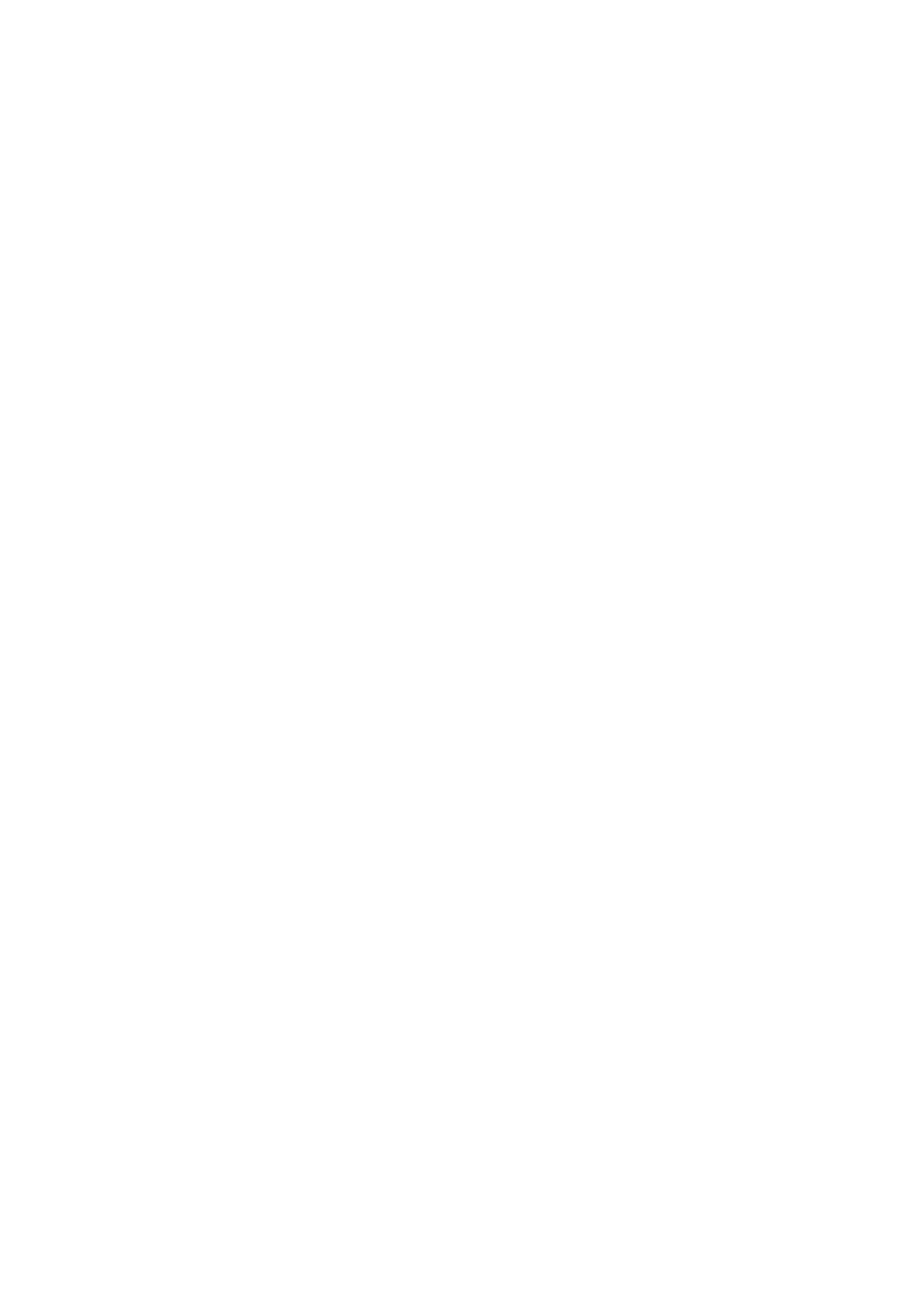# **Contents**

| 2.1.         | 2. Background<br><b>GIT</b>            |          |
|--------------|----------------------------------------|----------|
|              | 2.1.1.                                 |          |
|              | 2.1.2.                                 |          |
|              | 2.1.3.                                 |          |
|              | 2.1.4.                                 |          |
| 2.2.         | GitHub                                 |          |
| 2.3.         |                                        |          |
|              | 2.3.1.<br>scikit-learn                 |          |
|              | 2.3.2.                                 |          |
|              | 2.3.3.                                 | 11       |
|              |                                        |          |
|              | 3. Implementation                      | 13       |
|              |                                        | 13       |
|              | 3.1.1.                                 | 13       |
|              | 3.1.2.                                 | 14<br>15 |
| 3.2.<br>3.3. |                                        | 17       |
| 3.4.         | Machine Learning Algorithms and Tuning | 17       |
|              | Decision Trees<br>3.4.1.               | 18       |
|              | Support Vector Machines<br>3.4.2.      | 18       |
|              | 3.4.3.                                 | 19       |
|              | 3.4.4.                                 | 19       |
|              | 3.4.5.                                 | 19       |
|              | 3.4.6.                                 | 20       |
| 3.5.         | Monitoring Tool                        | 21       |
|              | 3.5.1.                                 | 21       |
|              | 3.5.2.                                 | 23       |
|              |                                        | 24       |
|              | 4. Methodology                         | 25       |
| 4.1.         |                                        | 25       |
| 4.2.         |                                        | 25       |
| 4.3.         |                                        | 27       |
|              | 4.3.1.<br>Accuracy                     | 27       |
|              | 4.3.2.                                 | 28       |
|              | 4.3.3.                                 | 28       |
|              |                                        | 28       |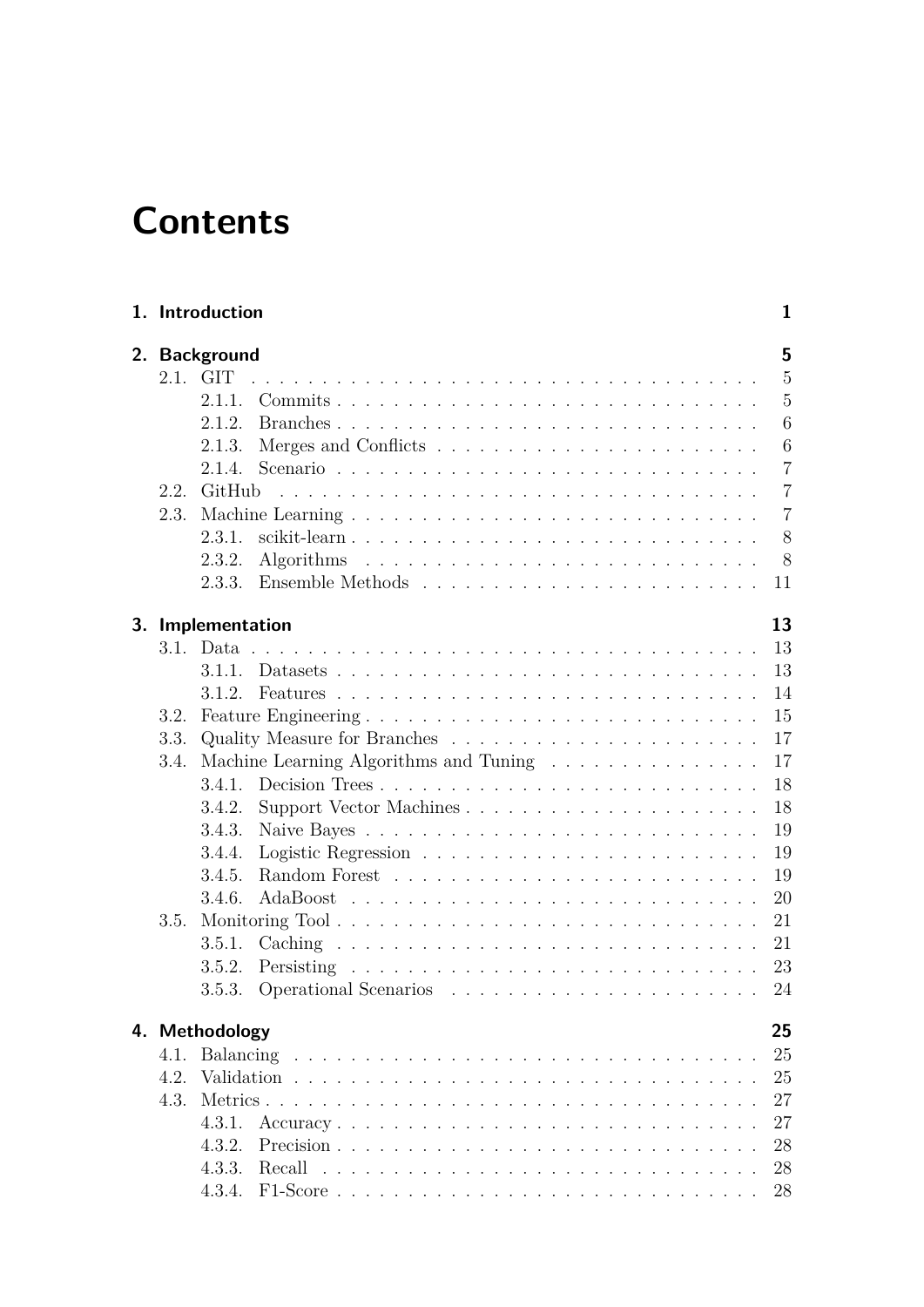|                     | 5. Evaluation          | 29 |  |  |  |
|---------------------|------------------------|----|--|--|--|
|                     |                        |    |  |  |  |
| 5.2.                |                        |    |  |  |  |
|                     |                        |    |  |  |  |
|                     | 522                    |    |  |  |  |
|                     | 523                    |    |  |  |  |
|                     | 5.2.4.                 |    |  |  |  |
|                     |                        |    |  |  |  |
|                     |                        |    |  |  |  |
|                     | <b>6. Related Work</b> | 51 |  |  |  |
| 7. Conclusion<br>55 |                        |    |  |  |  |
|                     |                        | 55 |  |  |  |
|                     |                        | 56 |  |  |  |
|                     |                        | 57 |  |  |  |
|                     | A. Appendix            | 59 |  |  |  |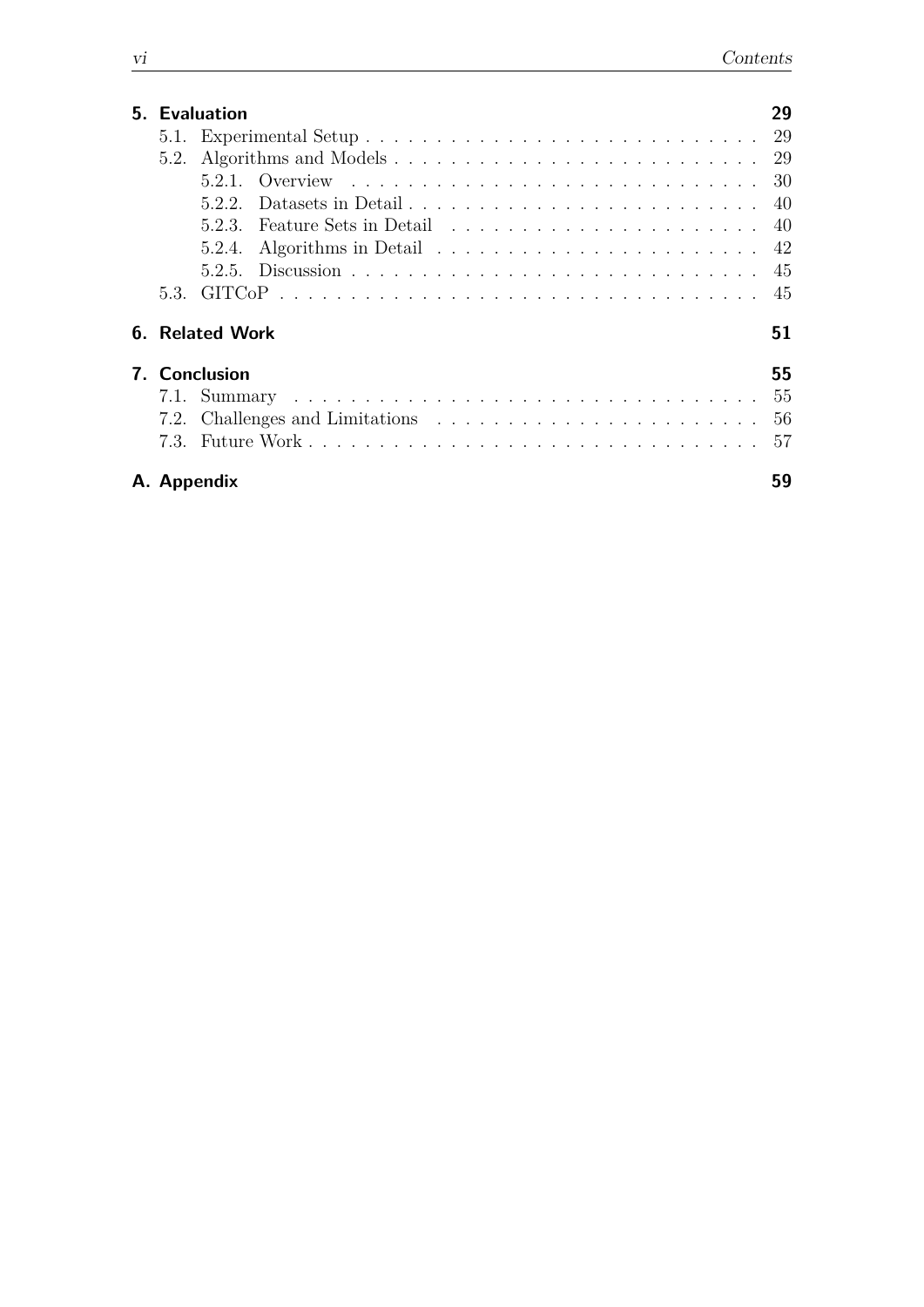# **List of Tables**

| The number of data points in the datasets<br>3.1.                                      | 14     |
|----------------------------------------------------------------------------------------|--------|
| Performance values for the configuration git-java, full, extended<br>5.1.              | 31     |
| Performance values for the configuration git-java, full, simple $\dots$ .<br>5.2.      | 31     |
| Performance values for the configuration git-java, full, half $\dots \dots$<br>5.3.    | 32     |
| Performance values for the configuration git-java, reduced, extended.<br>5.4.          | 32     |
| Performance values for the configuration git-java, reduced, simple<br>5.5.             | 33     |
| Performance values for the configuration git-java, reduced, half<br>5.6.               | 33     |
| Performance values for the configuration jdime, full, extended<br>5.7.                 | 34     |
| Performance values for the configuration jdime, full, simple<br>5.8.                   | 35     |
| Performance values for the configuration jdime, full, half $\dots \dots$<br>5.9.       | $35\,$ |
| 5.10. Performance values for the configuration jdime, reduced, extended                | $36\,$ |
| 5.11. Performance values for the configuration jdime, reduced, simple                  | 36     |
| 5.12. Performance values for the configuration jdime, reduced, half $\dots$ .          | 37     |
| 5.13. Performance values for the configuration git-c, full, extended $\ldots$ .        | 37     |
| 5.14. Performance values for the configuration git-c, full, simple $\dots \dots$       | $38\,$ |
| 5.15. Performance values for the configuration git-c, full, half                       | 38     |
| 5.16. Performance values for the configuration git-c, reduced, extended                | 39     |
| 5.17. Performance values for the configuration git-c, reduced, simple                  | 39     |
| 5.18. Performance values for the configuration git-c, reduced, half                    | $40\,$ |
| 5.19. Comparison of feature sets for the full git-java dataset                         | 41     |
| 5.20. Comparison of feature sets for the full jdime dataset                            | 41     |
| 5.21. Comparison of feature sets for the full git-c dataset                            | 42     |
| 5.22. Accuracy of the decision tree classifier, Random Forest and AdaBoost             |        |
| for different configurations $\ldots \ldots \ldots \ldots \ldots \ldots \ldots \ldots$ | 42     |
| 5.23. Accuracy of SVMs with various kernels for different configurations               | 43     |
| 5.24. Accuracy of the Naive Bayes classifiers for different configurations             | 44     |
| A.1. Performance values for the configuration git-java, full, extended                 | 59     |
| A.2. Performance values for the configuration git-java, full, simple                   | 59     |
| A.3. Performance values for the configuration git-java, full, half                     | 59     |
| A.4. Performance values for the configuration git-java, reduced, extended.             | 60     |
| A.5. Performance values for the configuration git-java, reduced, simple                | 60     |
| A.6. Performance values for the configuration git-java, reduced, half                  | 60     |
| A.7. Performance values for the configuration jdime, full, extended                    | 60     |
| A.8. Performance values for the configuration jdime, full, simple                      | 61     |
| A.9. Performance values for the configuration jdime, full, half                        | 61     |
| A.10. Performance values for the configuration jdime, reduced, extended                | 61     |
| A.11. Performance values for the configuration jdime, reduced, simple                  | 61     |
| A.12. Performance values for the configuration jdime, reduced, half                    | 62     |
| A.13. Performance values for the configuration git-c, full, extended                   | 62     |
|                                                                                        |        |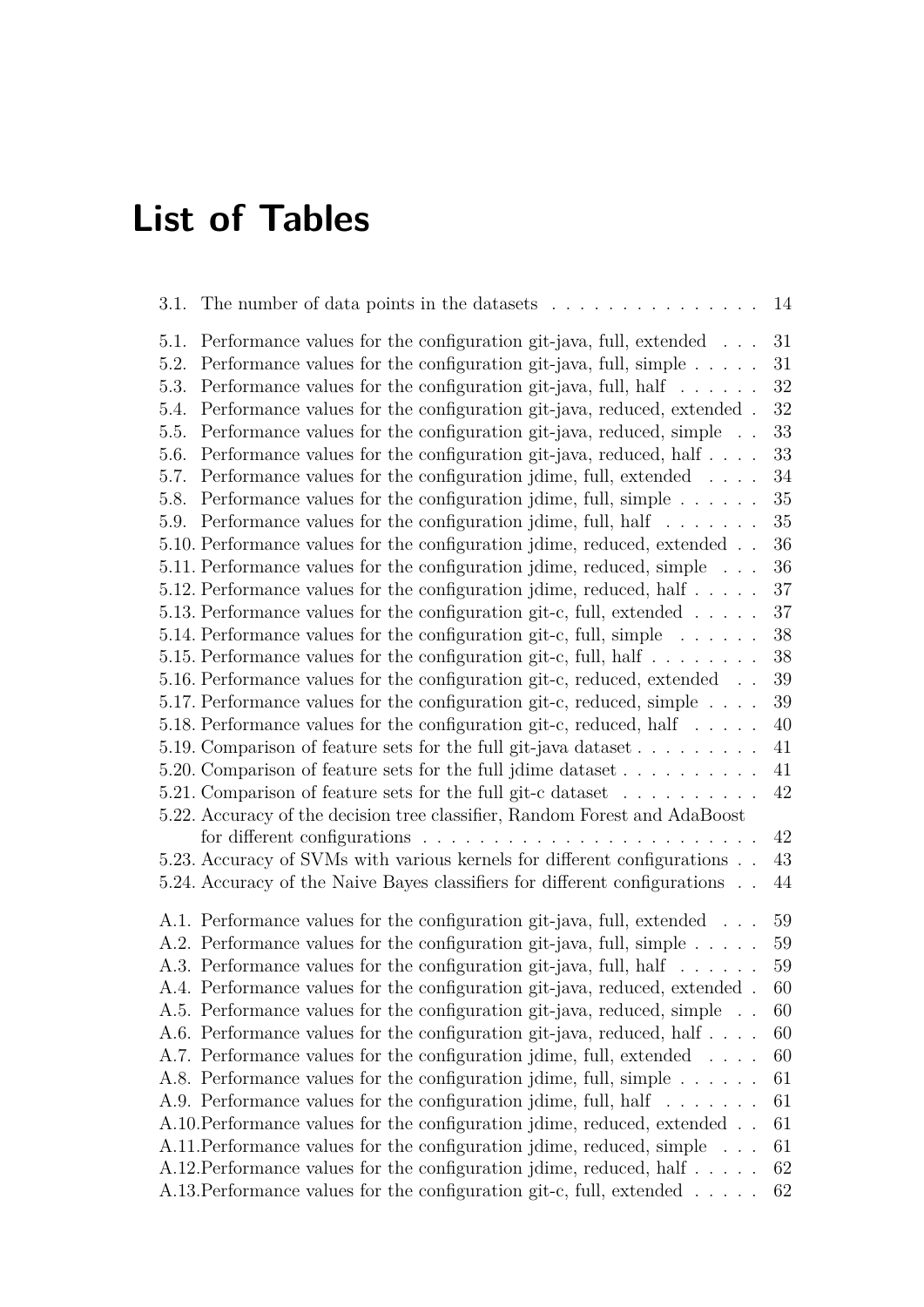|  | A.14. Performance values for the configuration git-c, full, simple $\ldots$ 62<br>A.15. Performance values for the configuration git-c, full, half $\ldots \ldots$ .<br>A.16. Performance values for the configuration git-c, reduced, extended 63<br>A.17. Performance values for the configuration git-c, reduced, simple $\ldots$ 63<br>A.18. Performance values for the configuration git-c, reduced, half $\ldots$ . 63 |
|--|------------------------------------------------------------------------------------------------------------------------------------------------------------------------------------------------------------------------------------------------------------------------------------------------------------------------------------------------------------------------------------------------------------------------------|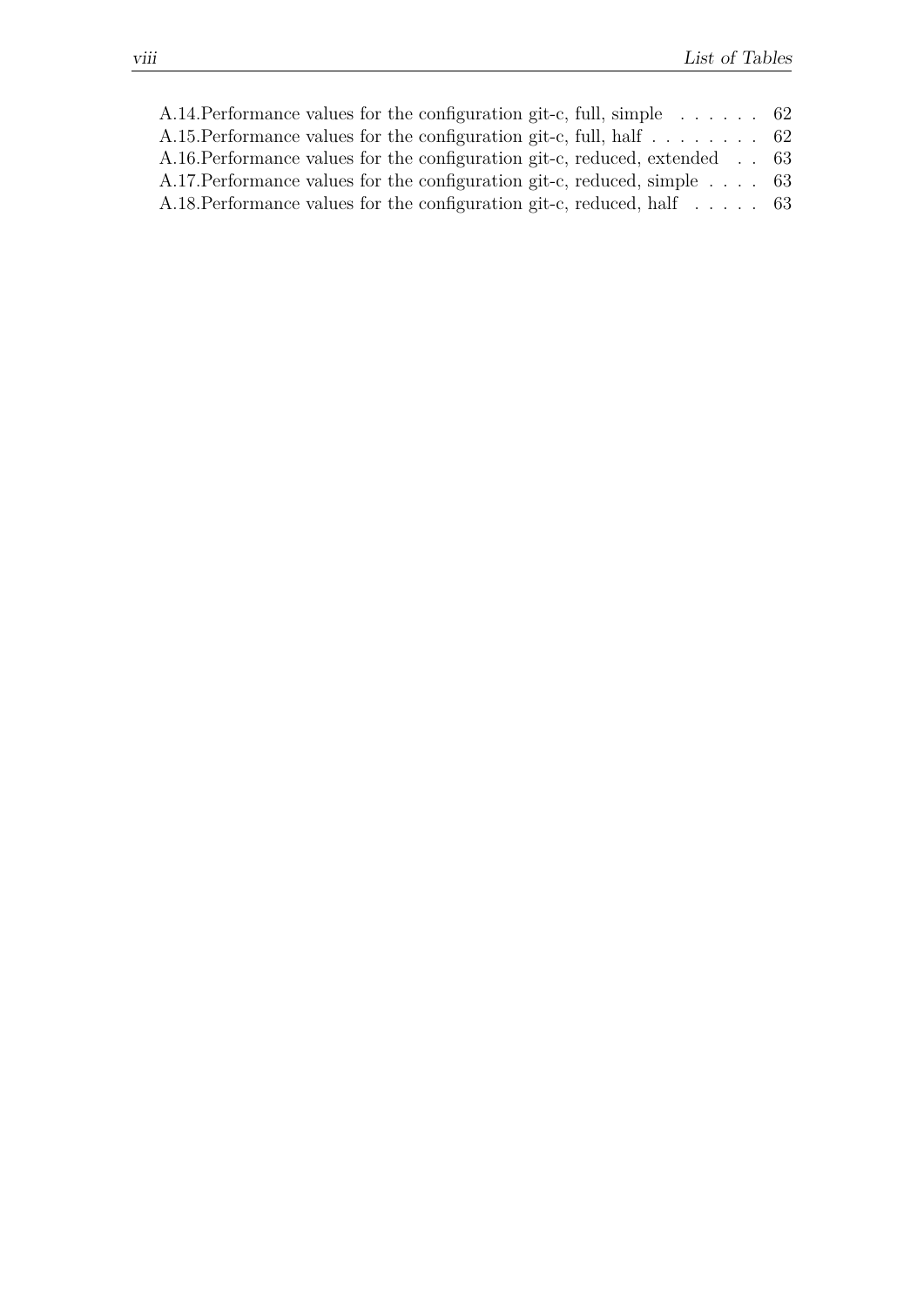# **List of Figures**

| 2.1. A decision tree to determine whether an animal is a mammal. $\dots$ 9                |  |
|-------------------------------------------------------------------------------------------|--|
| 3.1. Tree model created with the GIT-Java-dataset and the extended fea-                   |  |
|                                                                                           |  |
| 3.2. Depicting a cache containing three commits. $\dots \dots \dots \dots \dots \dots$ 22 |  |
|                                                                                           |  |
| 5.1. Memory consumed by the cache depending on the number of branches. 46                 |  |
|                                                                                           |  |
|                                                                                           |  |
|                                                                                           |  |
| 5.5. Time needed to merge the branches of CPACHECKER into trunk 49                        |  |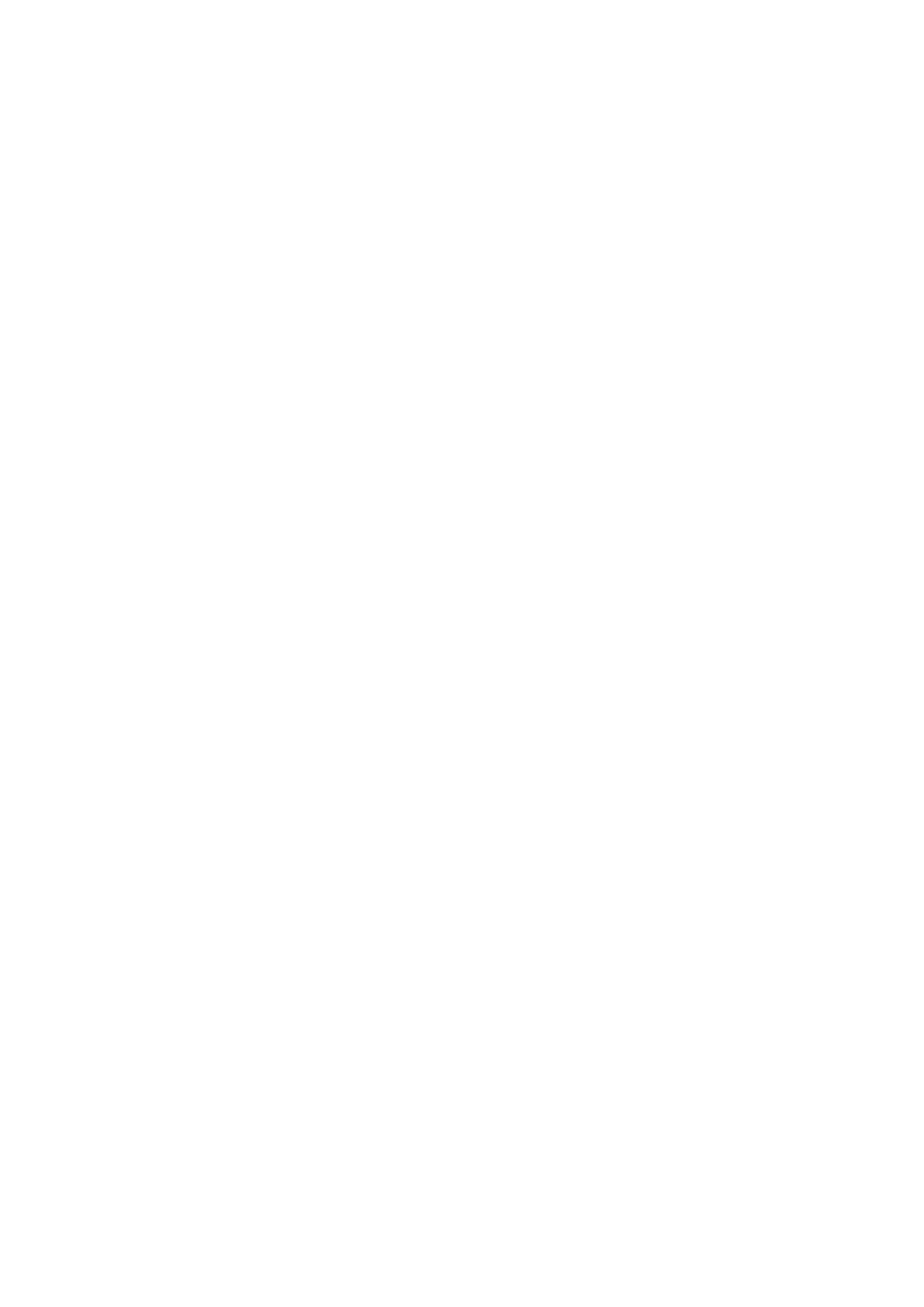# <span id="page-10-0"></span>**1. Introduction**

In this chapter, we give an introduction to our work and define the aims of this thesis.

Modern software systems consist of millions of lines of code and are developed by large teams of developers over a long period of time. The complex process of developing software demands tools to support and manage it. One type are Version Control Systems (VCS). Depending on the system, they provide various features. Some features all common VCS support are

- **sharing** (every developer can provide changes for others to download),
- **versioning** (the system offers the possibility to retrieve older versions of the software),
- **branching** (multiple variants can be developed in parallel without interfering in other variants) and
- **merging** (variants can be merged together automatically).

When multiple developers collaborate using a VCS, usually every developer has a local copy of the code, to work on. When one of them reaches a point where she wants to share her current status with her coworkers, she publishes the changes to a shared repository or server. Another developer can pull the changes, which are then applied to her local copy. If someone does not like the changes, they can go back to the version before they were published and create a branch to continue working without them. When the problems are resolved, the branch can be merged to reflect all changes that were made.

Branches are also useful to develop new features. Usually one wants a "clean" codebase which only contains stable features, so untested code of new features should not be contained. But developing a feature can also be a process, people want to collaborate on. To maintain a clean codebase and share untested code at the same time, usually a new branch is created when the development of a new feature starts. Then the feature is developed and the code is published to that branch. When the feature is stable and the developers agree, that it should be in the stable codebase, the branch is merged.

There are other reasons to separate branches originating from the same code base. For instance, software product lines (SPL) are often developed using VCS. Each branch corresponds to an individual or a set of features of the SPL. Once a feature is implemented, it has to be introduced to the SPL to enable its combination with other features. This process is also a possible source of merge conflicts.

Those features to manage code and support collaboration make VCS are a crucial part of modern software development processes as they enable teams to collaborate on developing and maintaining giant codebases.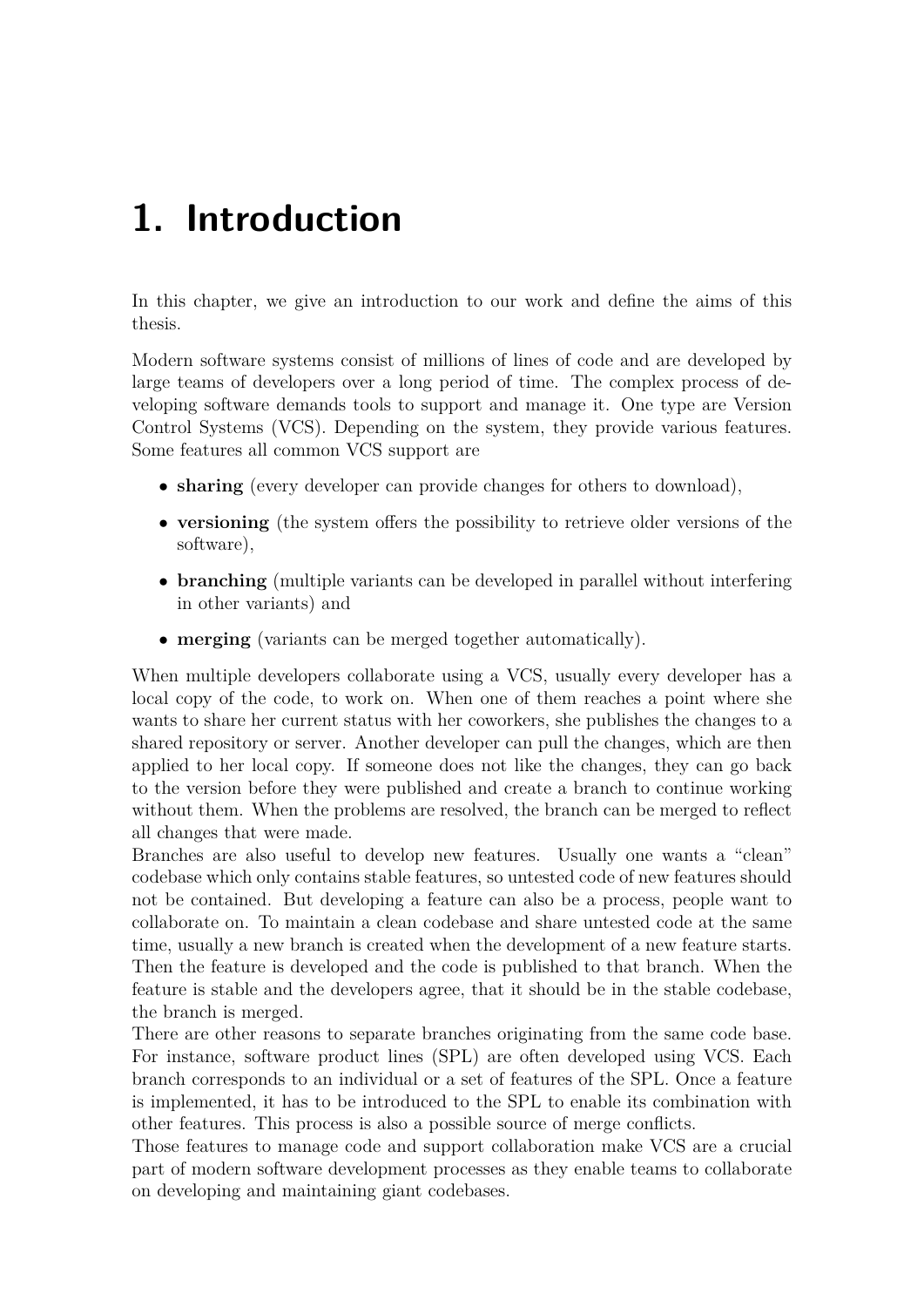Even with tool support, multi-developer software engineering processes pose multiple challenges and some of them can not be overcome by using tools. While sharing and versioning are provided by VCS, merging of branches can only be automated under certain preconditions. While it is easy to merge two branches when no file has been modified by both of them, merging changes in the same file is more difficult. To automate this, most VCS use line-based merging. They take the changes of each branch and merge them by applying them line by line. This only works, if the same line has not been changed by both branches. In this case, the branches can not be merged automatically, a so called "*merge conflict*" appears.

Apart from those obvious conflicts, "hidden" conflicts can arise. For example, one developer changes the name of a function in his branch and another one uses the old name of the function. While the other type of conflict will be reported by the VCS, this type will only become visible when compiling the code fails or bug appear in the software.

Merge conflicts are a considerable problem in modern software development processes, especially when merges become huge. Resolving a few conflicts may be annoying, but when a feature branch, which was developed for months and adds thousands of lines of code, is merged, a huge amount of conflicts can arise and resolving them manually can take days or even weeks. For that reason, conflicts should be resolved when they are small and easy to understand or better, before they even occur.

In their paper "Indicators for Merge Conflicts in the Wild: Survey and Empirical Study" [\[1\]](#page-74-0), Leßenich et al. tried to find out if the occurrence of merge conflicts is connected to certain parameters like the number of commits on the branches. They formulated seven hypotheses about indicators and merge conflicts, but were not able to proof any of them. So obviously, using single indicators to predict merge conflict does not result in satisfying results.

In this thesis, we try to find complex connections between different indicators and merge conflicts using machine learning. To accomplish this, we analyzed GIT repositories to extract features. We tested and tuned different machine learning algorithms and evaluated the results. As most merges do not produce conflicts, we had to take care of the class imbalance.

We used two approaches to predict merge conflicts. One is to pick two branches, extract the features and try to predict the conflict, we call it "multi-branch prediction". The other approach is to only look at one branch and find a way to predict the probability this branch will create a conflict, independent of the branch it is merged with. We call this "single-branch prediction".

In this thesis, we show that machine learning can be used to predict merge conflicts, but the accuracy of the prediction depends on the language and feature set you use. The best result on a dataset based on repositories containing C code were achieved by the random forest classifier. In the best case, it classified 94*.*8 % of all samples correctly. The results for the Java datasets were not as good, but still accuracy scores of 91*.*4 % and 90*.*7 % were achieved, also by the random forest classifier. We describe the feature sets we use and show, that the number of files simultaneously changed in both branches is the most important feature to predict merge conflicts. Additionally we introduce GITCoP, a tool to collect data from repositories and predict merge conflicts in realtime. It features a cache to store the data, so the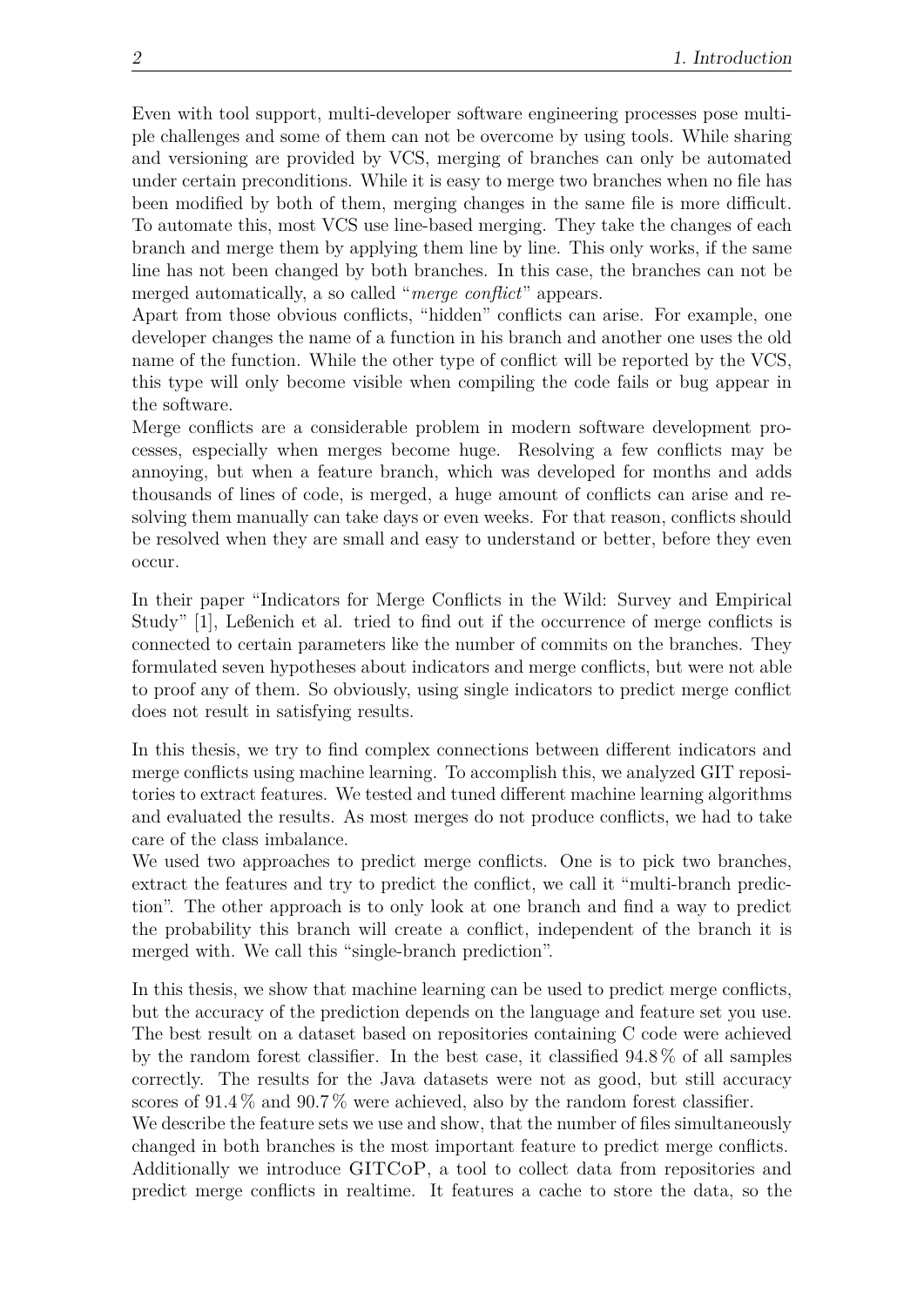3

monitored repository does not have to be analyzed every time a prediction has to be made.

We evaluated the performance of the cache and showed, that initializing the cache takes some time, but the data necessary for predicting a merge conflict, can be retrieved in milliseconds. Even for huge repositories and a high number of branches, the cache fits in the memory of todays computers.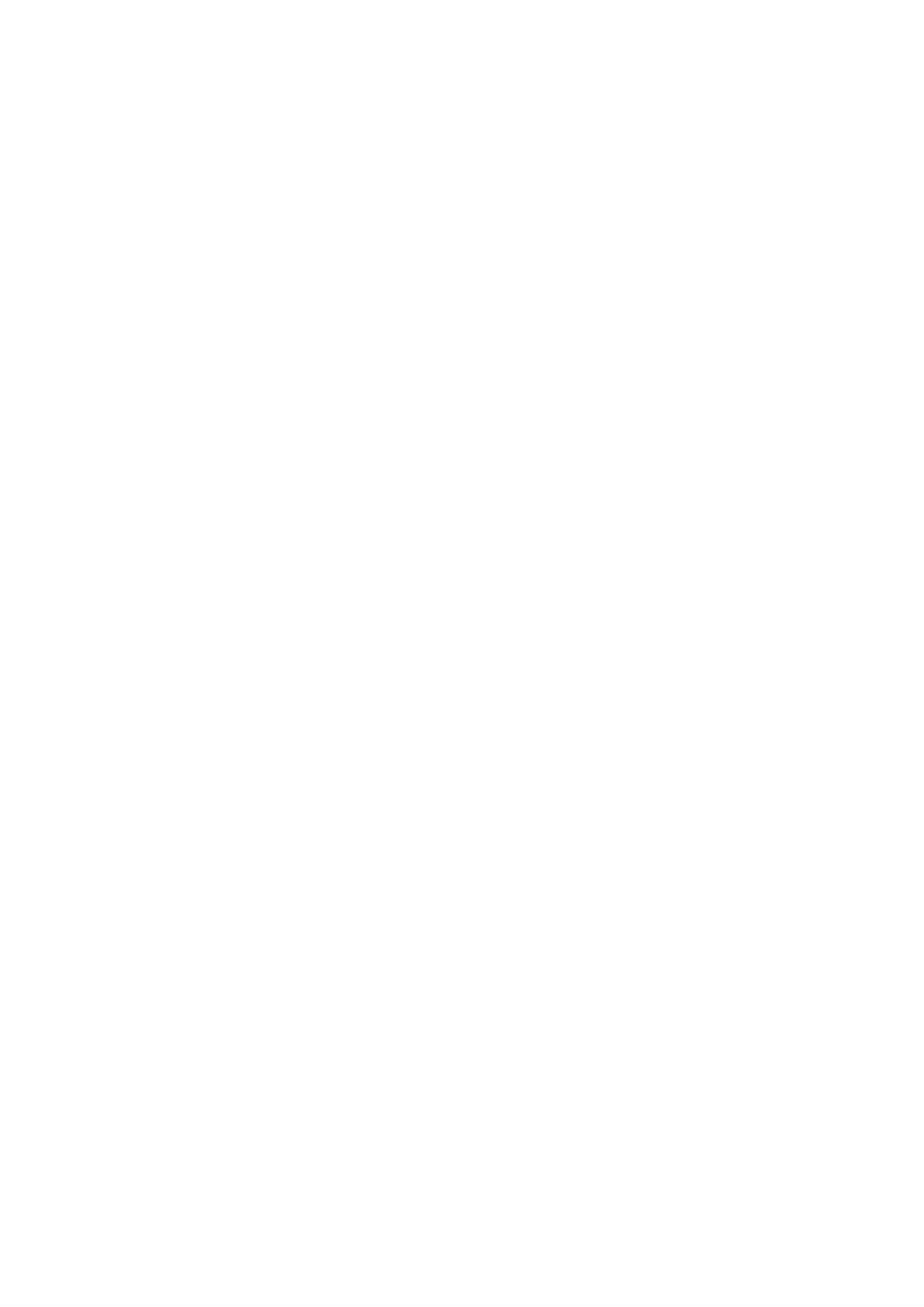# <span id="page-14-0"></span>**2. Background**

In this chapter, we introduce different tools and techniques we use in this work. There are two VCS commonly used in open source projects: Subversion (SVN) and GIT. We focus on GIT but all concepts are also applicable to SVN.

There are multiple ways of hosting a GIT repository. We use  $\text{GitHub}^1$  $\text{GitHub}^1$  to extract and analyze repository data, because it is open to public and one of the most popular hosting sites.

As said before, we use machine learning to predict merge conflicts. We explain the fundamentals of the approaches used in our tool and evaluation and we introduce scikit-learn, the machine learning library we used.

# <span id="page-14-1"></span>**2.1. GIT**

GIT is a distributed VCS meaning that there is no central repository like a "GIT Server". Each copy of the repository is a fully functional VCS, collaborating is done by pushing changes to and pulling changes from a shared repository.

Internally, the data is stored as blobs, that are identified by SHA-1 hashes and linked in the order of their creation.

What we refer to as "GIT" are on one hand the low-level ("plumbing") commands that handle the internal data structure and on the other hand the high-level ("porcelain") commands that use the low-level commands to provide advanced features. So, GIT is basically a bunch of tools but in this thesis we refer to it as one piece of software including all commands and the data structure.

The documentation of GIT can be found at <https://git-scm.com/doc>. In the following subsections, we will discuss those parts of GIT relevant for this work.

## <span id="page-14-2"></span>**2.1.1. Commits**

After a developer made changes to the code in a repository, she can make them known to GIT. This is called *commiting*. A commit is a set of changes which is stored in an atomic way. It is not possible to apply only part of the changes in a commit.

As said before, GIT stores the data in blobs which are linked. There is always exactly one blob for a commit which is linked to the commit that happened immediately before, thus creating a chain of commits.

<span id="page-14-3"></span><sup>1</sup><https://github.com/>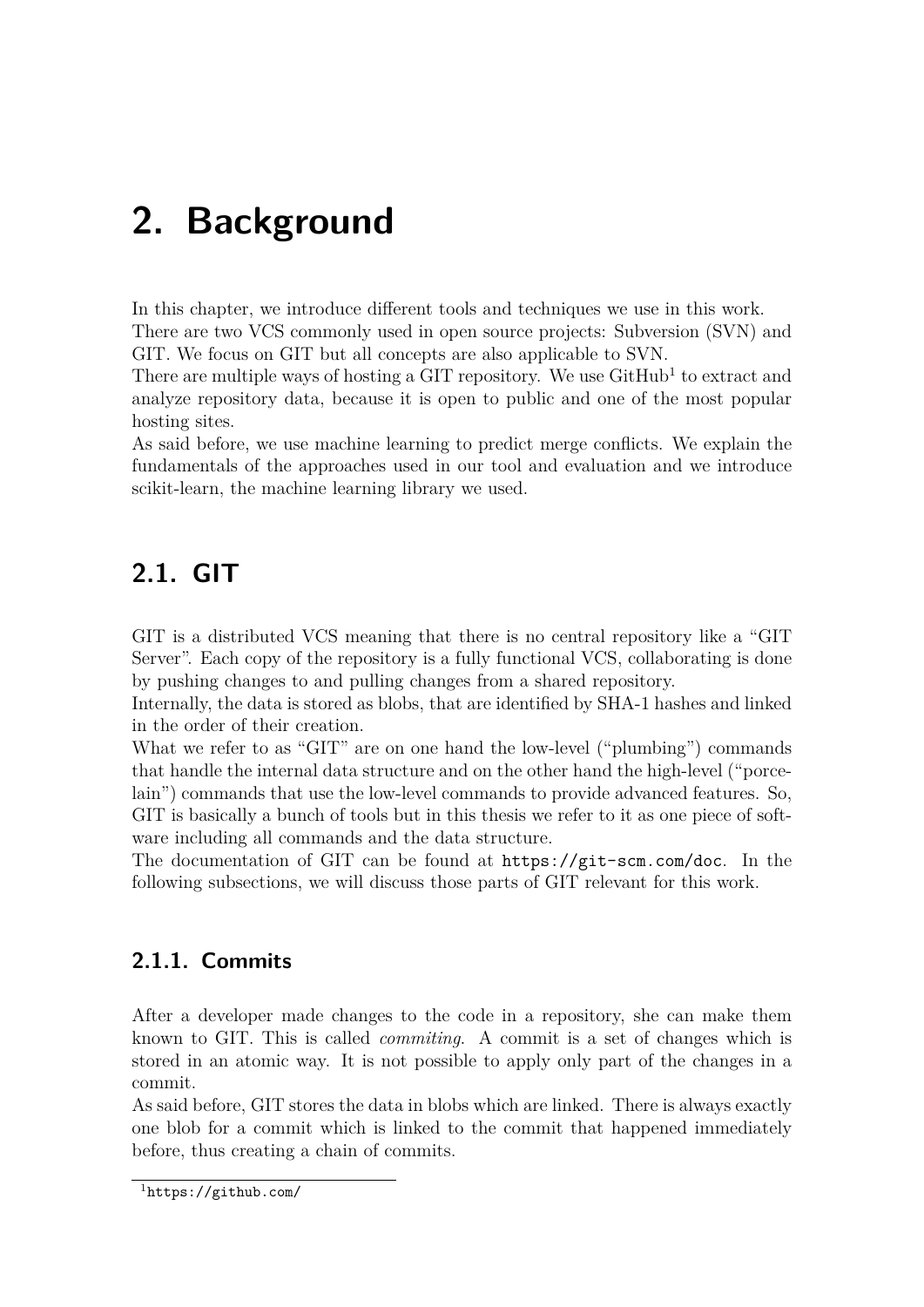### <span id="page-15-0"></span>**2.1.2. Branches**

GIT and most other VCS provide techniques to maintain and develop multiple variants of code at the same time in the same repository. This is called *branching*. A new branch can be created at any commit in the repository. A commit is always at a single branch while all other branches in the repository are unaffected by it.

When a new branch is created a new child is added to the blob which contains the parent commit in the internal representation. Each branch has a pointer to the last commit on this branch, so all information we have about branches are their names and where they end. There is no information about where or when the branch started so internally every branch starts at the "root" of the repository, the initial commit.

As every commit has to be on one branch, the initial commit in a repository creates the first branch. It is called the master branch and is often used in software development to carry stable versions of the code.

### <span id="page-15-1"></span>**2.1.3. Merges and Conflicts**

In most software development processes, it is common to develop new features on a separate branch such that the development of other features and the stability of the existing code is not affected. Once a feature is considered to be stable, one wants to have it in the project, so the code has to get into the stable branch. Instead of manually copying the code from the development branch, we can *merge* the content of one branch into another one.

In GIT, there are two main ways to do this. Assume there is a branch called stable and a branch called feature. The feature branch has been split off from stable and contains some new commits that should now be merged back.

In the simple case when no commits were made on stable after feature has been created, a so called *fast-forward merge* can be applied. That is, the new commits on feature are simply applied on top of stable.

If a fast-forward merge is not possible, GIT tries to combine the different versions of the files in both branches. After this is done the developer who initiated the merge can make further changes and then commit the merge. This results in a so called *merge commit* which has two ancestors.

If there are no files that have been modified in both branches, merging is easy as only the newest versions of each file has to be used, but if the same file has been modified in both branches the corresponding changes have to be combined. GIT ships a tool that can do such a combination automatically as long as the changes are in different lines. If a line in a file has been modified in both branches, the tool does not know which one to take and a so called *merge conflict* occurs. This causes the merge process to halt and the developer has to resolve the conflict by manually selecting the correct version or by implementing a custom fix. Afterwards, she can commit the merge.

In the merge commit, GIT stores which commits have been merged into the branch. To determine which commits belong to a merge commit, GIT looks for the last commit that is present in both branches, this commit is called *merge base*. All commits that occurred on the branch that is to be merged after the merge base have to be applied in the merge commit.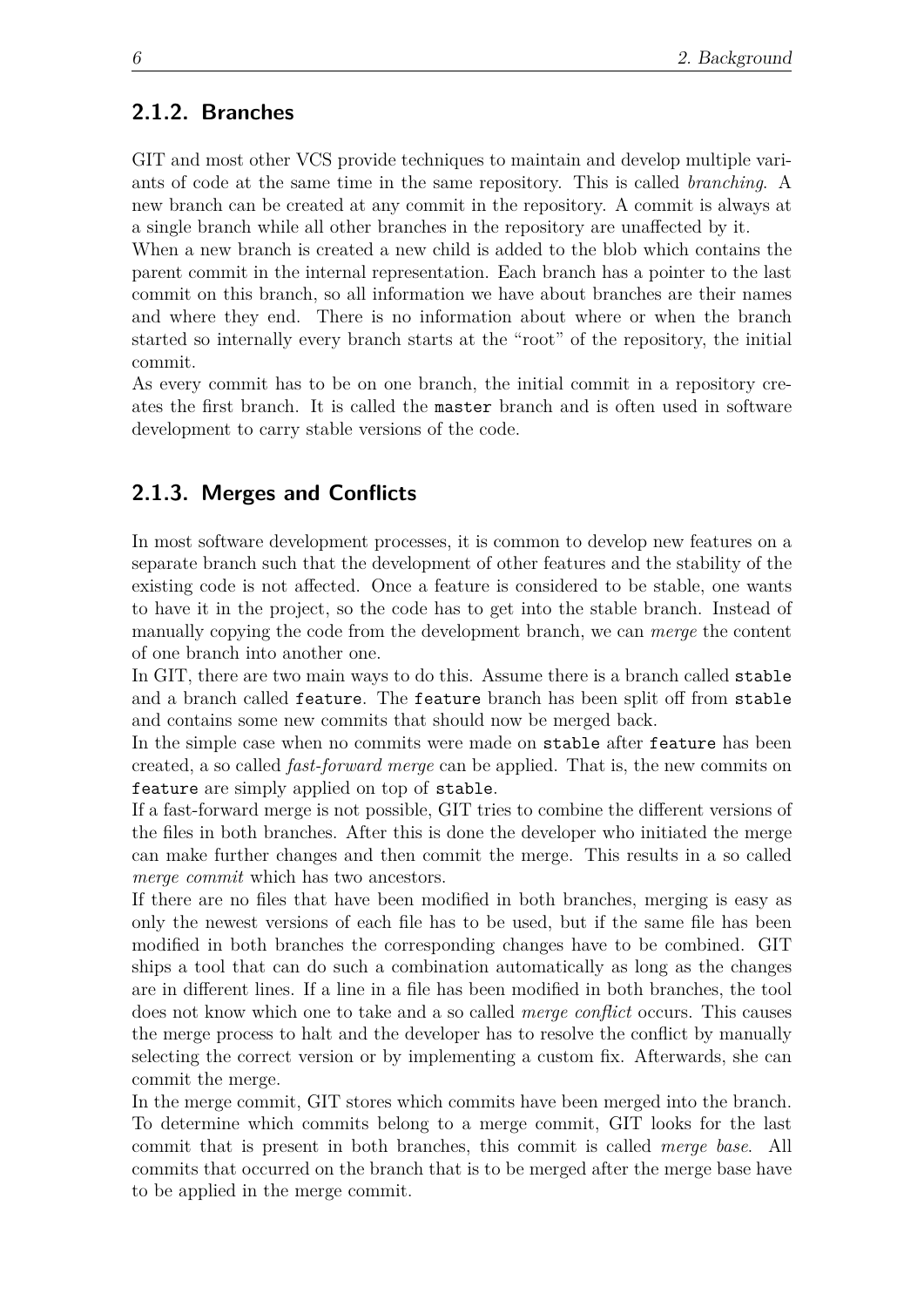It is also possible to merge more than two branches at once. This is called an *octopus merge* and the merge commit has as many ancestors as the number of branches which were merged. In this work, we do not consider octopus merges as the same result can be achieved by merging each branch in a separate commit.

### <span id="page-16-0"></span>**2.1.4. Scenario**

In this thesis, we use the term *(merge) scenario* for a tuple (*F, C*) where *F* is a set of features from two branches, that are merged, and *C* is the information if a conflict appeared while merging the branches. Potential features of *F* are explained in Section [3.1.2.](#page-23-0) We collect these features from a number of commits, usually those that occurred after the youngest common commit of both branches. A scenario can also just include features from one branch.

# <span id="page-16-1"></span>**2.2. GitHub**

GitHub is a popular platform for hosting open source projects and has countless public source code repositories. It provides access to the repositories via HTTPS and SSH and features a REST API to access meta data of users, organizations, and repositories. We used the API to obtain a list of repositories to analyze and evaluate our classifiers. The documentation of the API can be found at [https:](https://developer.github.com) [//developer.github.com](https://developer.github.com).

# <span id="page-16-2"></span>**2.3. Machine Learning**

Machine learning is the branch of Computer Science which focuses on finding algorithms that enable computers to make decisions about the real wold.

In this section, we introduce a few common terms and concepts of machine learning as well as the library we used in our implementation.

Machine learning can be categorized into supervised and unsupervised learning. In unsupervised learning, we feed unlabeled data to an algorithm that tries to find hidden structures. Clustering, for example, tries to group data-points based on similarities. In supervised learning, an algorithm is trained using labeled data before it has to classify unlabeled data.

In our case, a merge scenario is a data-point and the property "conflict" respectively "no-conflict" is the label, which makes the conflict prediction problem a classic classification problem.

The classification task begins with a process called fitting, in which a classifier learns weights on given input parameter (i.e., features) to predict the output class (i.e., the label) of an observation (i.e., a merge scenario). Afterwards, the classifier contains a model which is then used to predict the label of new unlabeled data. Some classifiers are also able to provide the probability of an observation to be in one specific class. Additionally to classification, there is regression, where the aim is to predict a numeric value instead of a label.

In supervised learning, we can evaluate a classifier by using a subset of the whole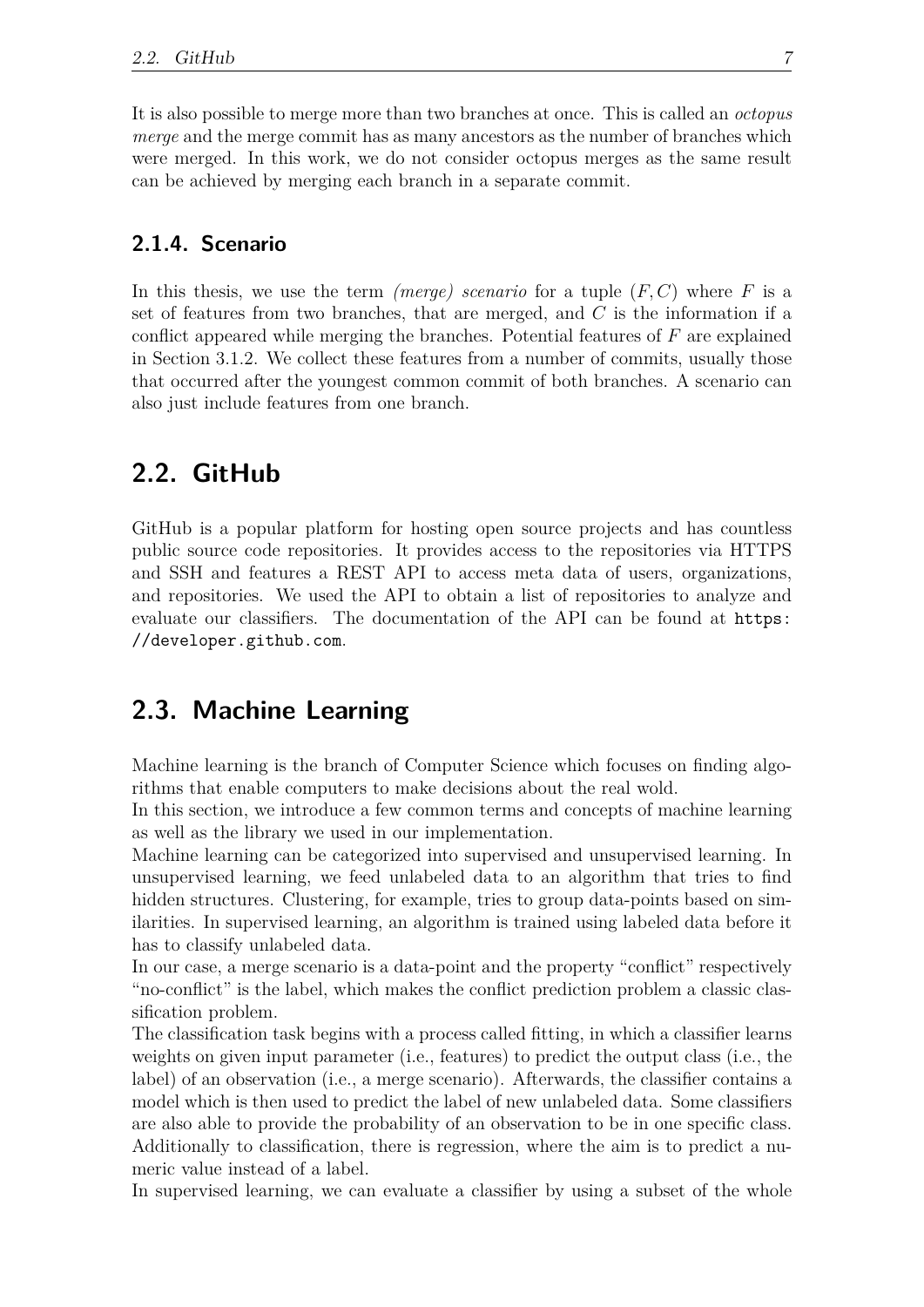data to train the classifier (training set) and giving the remaining set without the labels to the classifier to evaluate the classification accuracy (test set). Afterwards, we compare the labels the classifier predicted with the actual labels. The more data points were classified correctly, the better the classifier is. The methods used to evaluate the classifiers will be discussed in Chapter [4.](#page-34-0)

A common problem in supervised learning is *overfitting*, which describes the phenomenon when the model of a classifier fits the training data very precisely but fails to classify data points which are not contained in the training set. That is, the classifier did not generalize over the training set. Some classifiers are more prone to overfitting than others. They have to be tuned to avoid this. [\[2\]](#page-74-1)

#### <span id="page-17-0"></span>**2.3.1. scikit-learn**

Scikit-learn<sup>[2](#page-17-2)</sup> is a free machine learning library written in Python<sup>[3](#page-17-3)</sup>. It is one of the most popular free libraries for this purpose and features a broad documentation which can be found at <http://scikit-learn.org/0.17/documentation.html>. We decided to use scikit-learn (version 0.17) because it has all features we require and provides results without excessive coding overhead.

The library contains implementations of a number of machine learning algorithms as well as tools for preprocessing data and evaluation tasks. We will discuss those in detail when they are used. [\[3\]](#page-74-2)

### <span id="page-17-1"></span>**2.3.2. Algorithms**

There are multiple algorithms for supervised learning with different strengths and weaknesses. Amongst them are Support Vector Machines (SVMs), Decision Trees and Naive Bayes. In the following subsections, we will shortly describe the algorithms relevant for this work and discuss their strengths and weaknesses.

#### <span id="page-17-4"></span>**Decision Trees**

Decision trees try to classify data by "asking questions" about the item to classify. For example, assume there is a zoo and a database containing the animals in the zoo including information about the species and whether it is viviparous.

The animals are to be classified into mammals and non-mammals. The first question could be if the animal is viviparous. If it is, it is a mammal, if it is not the second question could be about the species. If it is a platypus, it is a mammal, if not, it is not a mammal. In Figure [2.1](#page-18-0) we depict the corresponding decision tree. The rectangular boxes are "question nodes". If the questions is answered with "yes", the next step is the left child, else it is the right one. Leaf nodes are depicted as ellipses and contain the decision the classifier comes to, when it reaches the node.

During training, the tree containing the questions and the resulting labels is created. There are multiple algorithms to do that but all of them try to find the feature (i.e., split or question) that provides the greatest information gain if you split the data on

<span id="page-17-2"></span><sup>2</sup><http://scikit-learn.org>

<span id="page-17-3"></span> $3$ <https://www.python.org/>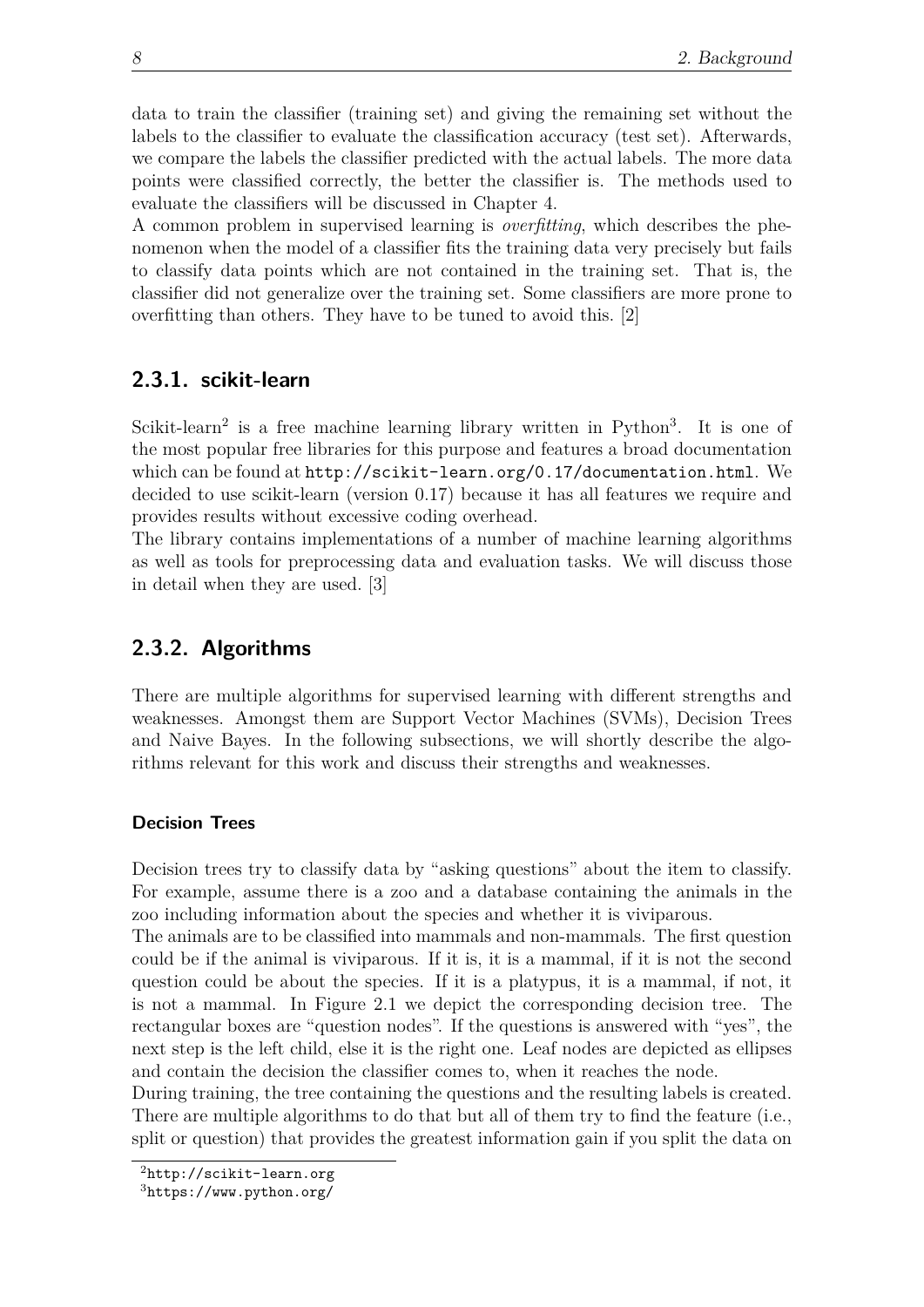it. Then, the data is split and for each group the process is repeated. This continues until all groups contain only items with the same label or a certain threshold is reached. Scikit-learn uses an optimized version of the CART algorithm that can also be used for regression, not only for classification.[4](#page-18-1)

An advantage of decision trees is that they are computationally cheap and can deal with irrelevant features and missing values, but they are also prone to overfitting which can be mitigated by tuning different parameters. This will be discussed in detail in Section [3.4.](#page-26-1) [\[4\]](#page-74-3)



<span id="page-18-0"></span>Figure 2.1.: A decision tree to determine whether an animal is a mammal.

#### **Support Vector Machines**

Support vector machines separate the items in a dataset using a separating hyperplane. The plane is chosen in a way that the closest items of each group are as far away from the plane as possible. Those items are called *support vectors*.

Most datasets are not shaped in a way that the groups can be separated by a hyperplane in a satisfying way. To mitigate this problem, so called *kernels* can be used to transform the data to a higher-dimensional feature space where the separation is possible. [\[4,](#page-74-3) [5\]](#page-74-4)

Scikit-learn uses  $\mathtt{libswm}^5$  $\mathtt{libswm}^5$  and  $\mathtt{liblinear}^6$  $\mathtt{liblinear}^6$  to provide SVMs.

The documentation of scikit-learn claims, that "the fit time complexity is more than quadratic with the number of samples which makes it hard to scale to dataset with more than a couple of 10 000 samples.<sup>"[7](#page-18-4)8</sup> This is a huge drawback as we use datasets that contain more than 100 000 samples. Further descriptions of the datasets can be found in Section [3.1.](#page-22-1)

<span id="page-18-1"></span><sup>4</sup><http://scikit-learn.org/0.17/modules/tree.html>

<span id="page-18-2"></span><sup>5</sup><http://www.csie.ntu.edu.tw/~cjlin/libsvm/>

<span id="page-18-3"></span><sup>6</sup><http://www.csie.ntu.edu.tw/~cjlin/liblinear/>

<span id="page-18-4"></span><sup>7</sup><http://scikit-learn.org/0.17/modules/generated/sklearn.svm.SVC.html>

<span id="page-18-5"></span><sup>8</sup><http://scikit-learn.org/0.17/modules/svm.html#complexity>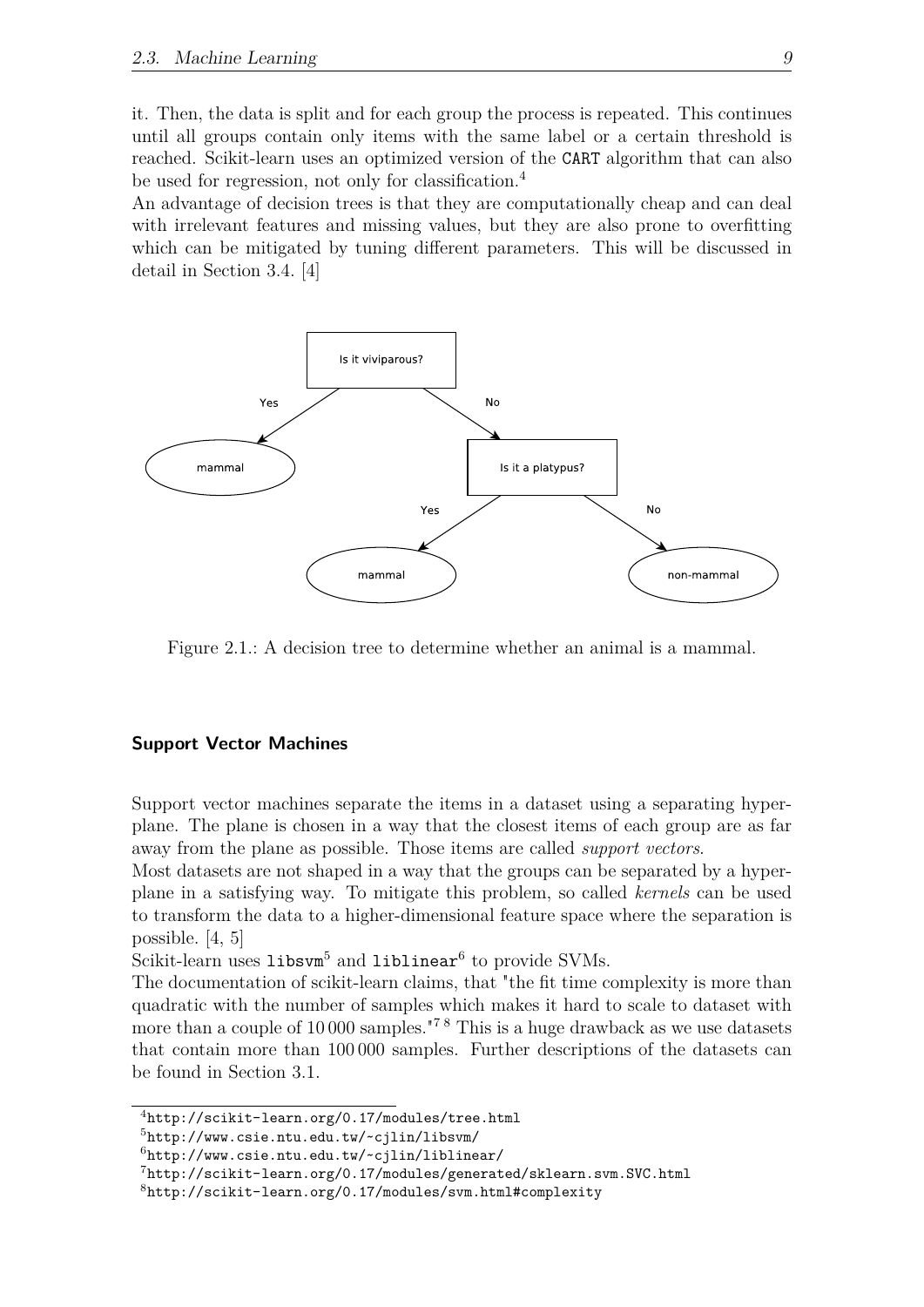#### **Naive Bayes**

Naive Bayes classifiers are based on Bayes' theorem and commonly used in text classification. This method assumes that all features are independent of each other and contribute to the probability, that a sample is in a specific class, in equal amounts. During training, the classifier collects all possible values for each feature and calculates the probability per class for each value. When classifying an unknown sample, it takes each feature and determines the probability for each class. The reported probability for this sample to be in a specific class is the average of all its features for this class. [\[4,](#page-74-3) [6\]](#page-74-5)

The classifier can use different probability distributions. Scikit-learn ships three such classifiers, the gaussian-, multinomial- and bernoulli naive bayes classifiers.<sup>[9](#page-19-0)</sup> Details about the probability distributions can be found in "Pattern Recognition and Machine Learning" by C. Bishop. [\[5\]](#page-74-4)

#### <span id="page-19-2"></span>**Logistic Regression**

Logistic regression uses a generalized linear model (GLM) to predict the probability of a sample belonging to a class. Describing GLMs and linear regression in detail would be beyond the scope of this thesis. Further information can be found in [\[5\]](#page-74-4) and on the scikit-learn website<sup>[10](#page-19-1)</sup>. Here we will just give a short description.

Logistic regression is, despite its name, a method for classification. Its strength lies in providing probabilities for a sample to belong to a class and not just the class label. In its basic form, it is only capable of binary classification. As our problem is binary, we will not describe how a multi-class logistic regression classifier works. Before explaining logistic regression, we have to define the sigmoid function:

$$
\sigma(z) = \frac{1}{1 + e^{-z}}\tag{2.1}
$$

The sigmoid function is 0.5 for  $z = 0$ , approaches 1 for increasing values and 0 for decreasing values.

We assume all our samples contain *n* features. The features of a sample *s* are denoted as  $f_s^0 \ldots f_s^{n-1}$ . Additionally, for each feature  $f^i$ , with  $i \in [0, n]$  exists a weight  $X^i$ . The probability  $p^C(s)$  of a sample *s* to belong to class *C* is calculated as follows:

$$
p^{C}(s) = \sigma \left(\sum_{i=0}^{i < n} f_s^i X^i\right) \tag{2.2}
$$

So a logistic regression classifier multiplies each feature with its weight and sums them up. Then the sigmoid of the sum is calculated and the result is the probability for the sample to belong to class *C*. If  $p^C(s) > 0.5$  the sample *s* is classified as *C*, for  $p^{C}(s) < 0.5$  it will be put in the other class.

During training of a logistic regression classifier, the optimal weight  $X^i$  for each feature  $f^i$  is determined. This is an optimization problem which can be solved in different ways. [\[4\]](#page-74-3)

<span id="page-19-0"></span><sup>9</sup>[http://scikit-learn.org/0.17/modules/naive\\_bayes.html](http://scikit-learn.org/0.17/modules/naive_bayes.html)

<span id="page-19-1"></span> $10$ [http://scikit-learn.org/0.17/modules/linear\\_model.html](http://scikit-learn.org/0.17/modules/linear_model.html)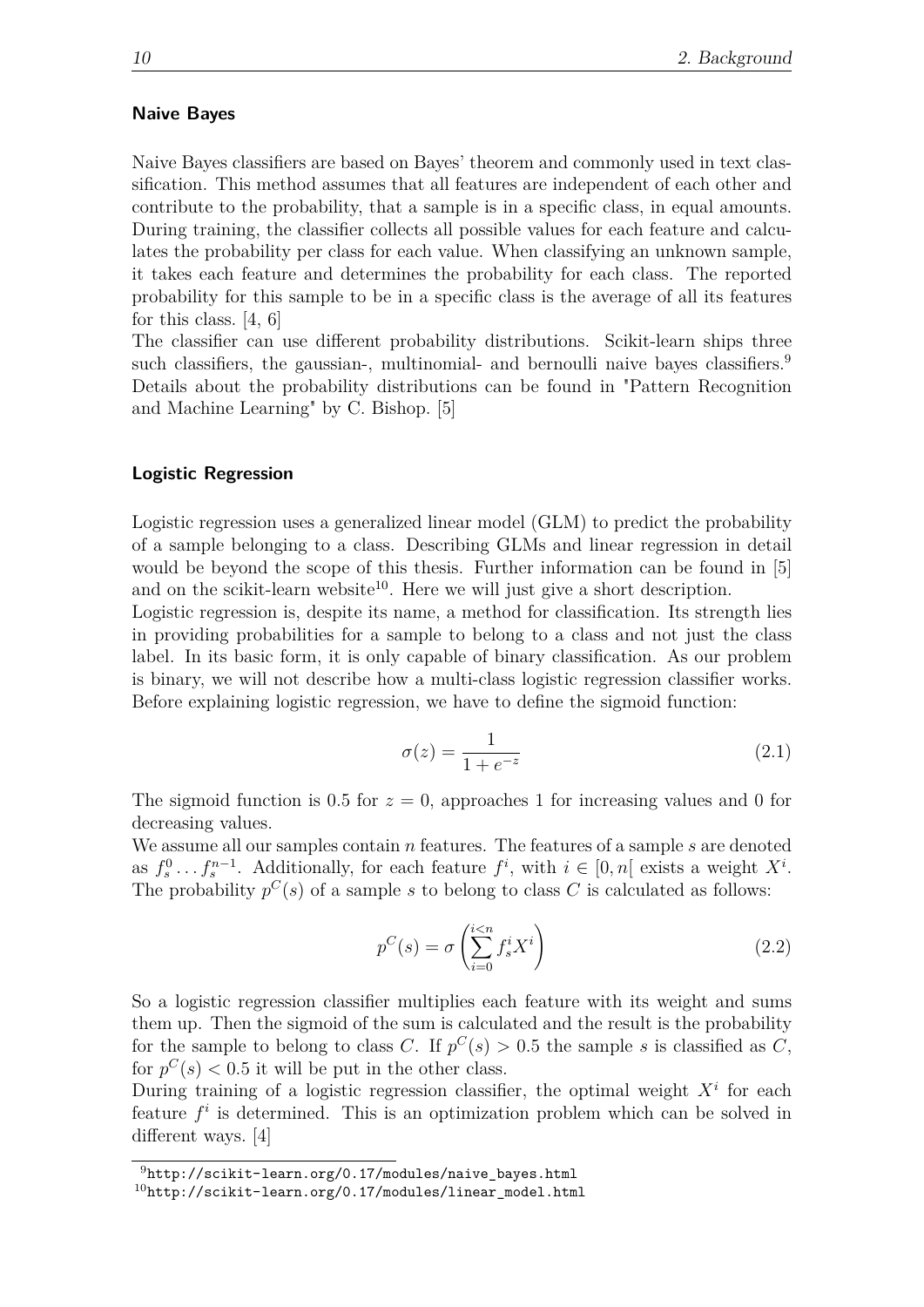#### <span id="page-20-0"></span>**2.3.3. Ensemble Methods**

In ensemble methods, multiple classifiers are combined to improve the accuracy. In this thesis, we use two types of ensemble methods: *Bagging* and *Boosting*. [\[7,](#page-74-6) [8\]](#page-74-7)

Bagging methods combine predictions of their classifiers and returns the average of all. Usually, they are used with decision trees, but this method can be applied to any machine learning algorithm that is capable of predicting the probability for a sample to be in a class. Bagging methods were introduced by Leo Breitman in his article "Bagging Predictors". [\[9\]](#page-74-8)

There are multiple approaches to Boosting. All have in common that they do not consider the predictions of all classifiers equally but apply different weights or train different classifiers to perform well on different subsets of the training data. [\[10,](#page-74-9) [11\]](#page-74-10) Scikit-learn provides implementation of different ensemble methods<sup>[11](#page-20-1) [12](#page-20-2)</sup>. We use the RandomForest<sup>[13](#page-20-3)</sup> and the AdaBoost<sup>[14](#page-20-4)</sup> classifiers which are described in the following subsections. [\[3\]](#page-74-2)

#### <span id="page-20-7"></span>**Random Forest**

Random forest is a bagging method, which uses multiple decision trees that are trained using a random subset of the training set. Also each split is not the best split among all features, but the best split among a random subset of the features. Initially, it was proposed to let each classifier vote on a class and take the class with the most votes as the final result, but the implementation of scikit-learn averages the probabilities reported by all trees and uses it to get to a final decision<sup>[15](#page-20-5)</sup>. [\[11,](#page-74-10) [12\]](#page-74-11)

#### **AdaBoost**

As indicated by the name, the AdaBoost algorithm is a boosting method. It is an iterative approach where at each iteration the weight of those samples, that were put in the wrong class in the previous iteration, is increased so the next training step focuses more on those. Hence, a new classifier is trained in each iteration. When classifying an unknown sample, the weighted prediction of all classifiers in the ensemble are combined to come to a final prediction<sup>[16](#page-20-6)</sup>. [\[13\]](#page-74-12)

<span id="page-20-1"></span> $^{11}\mathrm{http://scikit-learn.org/0.17/modules/ensemble.html}$  $^{11}\mathrm{http://scikit-learn.org/0.17/modules/ensemble.html}$  $^{11}\mathrm{http://scikit-learn.org/0.17/modules/ensemble.html}$ 

<span id="page-20-3"></span><span id="page-20-2"></span> $^{12}\text{http://scikit-learn.org/0.17/modules/classes.html#module-sklearn.ensemble}$  $^{12}\text{http://scikit-learn.org/0.17/modules/classes.html#module-sklearn.ensemble}$  $^{12}\text{http://scikit-learn.org/0.17/modules/classes.html#module-sklearn.ensemble}$  $^{13}$ [http://scikit-learn.org/stable/0.17/generated/sklearn.ensemble.](http://scikit-learn.org/stable/0.17/generated/sklearn.ensemble.RandomForestClassifier.html#sklearn.ensemble.RandomForestClassifier)

<span id="page-20-4"></span>[RandomForestClassifier.html#sklearn.ensemble.RandomForestClassifier](http://scikit-learn.org/stable/0.17/generated/sklearn.ensemble.RandomForestClassifier.html#sklearn.ensemble.RandomForestClassifier)  $14$ [http://scikit-learn.org/0.17/modules/generated/sklearn.ensemble.](http://scikit-learn.org/0.17/modules/generated/sklearn.ensemble.AdaBoostClassifier.html#sklearn.ensemble.AdaBoostClassifier)

<span id="page-20-5"></span>[AdaBoostClassifier.html#sklearn.ensemble.AdaBoostClassifier](http://scikit-learn.org/0.17/modules/generated/sklearn.ensemble.AdaBoostClassifier.html#sklearn.ensemble.AdaBoostClassifier)

 $^{15}$ <http://scikit-learn.org/stable/modules/ensemble.html>

<span id="page-20-6"></span> $^{16}$ <http://scikit-learn.org/0.17/modules/ensemble.html>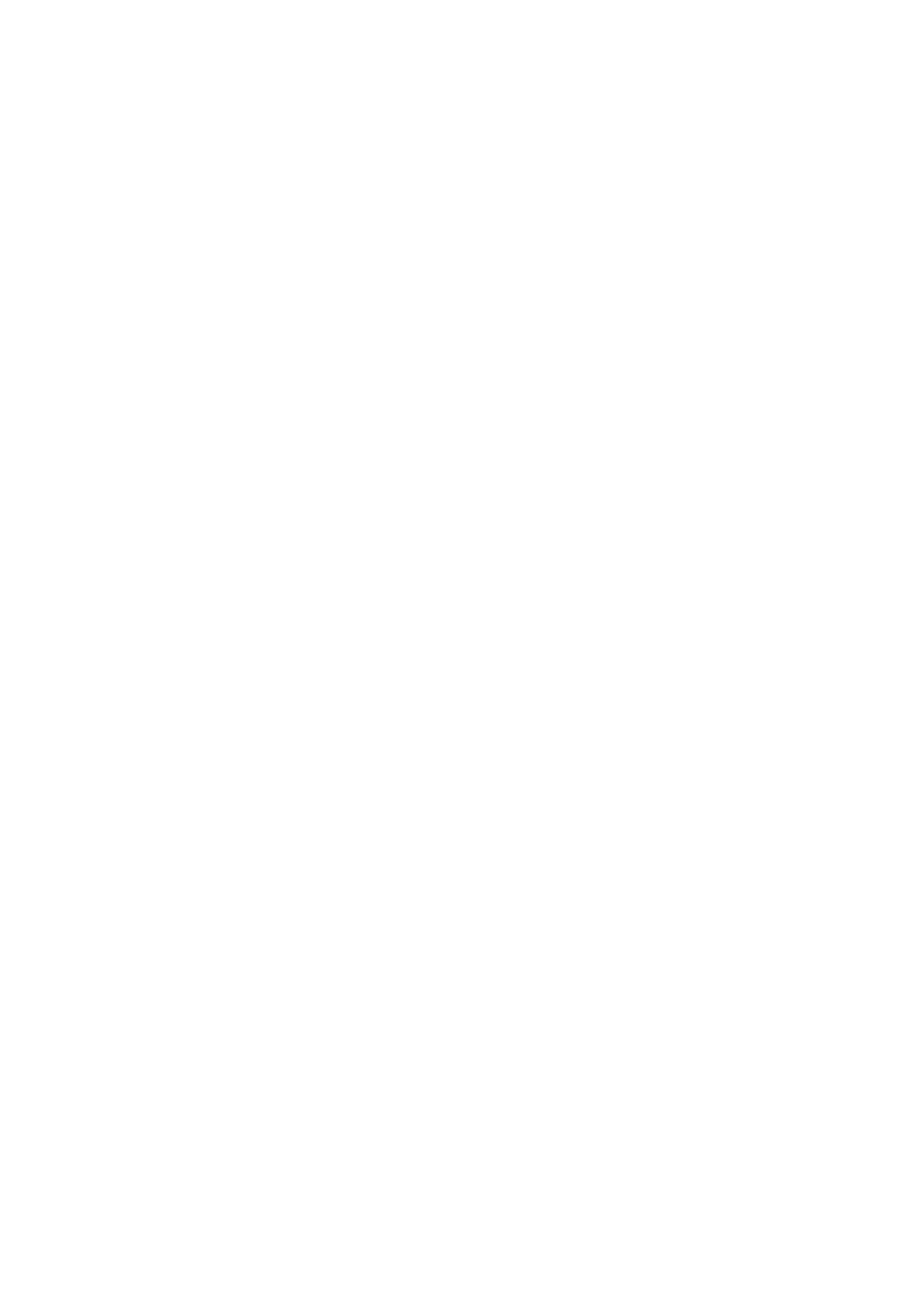# <span id="page-22-0"></span>**3. Implementation**

The main goal of this work is to find an algorithm and the best predictive features to accurately predict whether a conflict occurs in a merge scenario. Moreover, we want to provide an accompanying tool that implements the techniques and is able to predict the probability of merge conflicts.

In this chapter, we describe the data we used to achieve this goal, show how different machine learning algorithms can applied and tuned, show different possible feature sets, and present GITCoP, our tool to predict merge conflicts.

# <span id="page-22-1"></span>**3.1. Data**

In this work, we use three sets of data. One is the data used by Leßenich et al. in  $[1]^{17}$  $[1]^{17}$  $[1]^{17}$  $[1]^{17}$ . It was collected for the aforementioned paper and merges were performed by JDime, a structured-merge tool. From here on, we refer to it as the *jdimedataset*.

We built the other two datasets based on our tool. To this end, we first took the repositories from the jdime-dataset, which were still available on GitHub and analyzed them using the default GIT tools instead of JDime. From here on, we refer to it as the *git-java-dataset*. For the third dataset, we did the same but instead of using the repositories containing Java code, we used 200 repositories containing C code. We refer to it as the *git-c-dataset* from here on.

In the following two subsection, we will describe the datasets in detail. Afterwards, we list and describe relevant features.

## <span id="page-22-2"></span>**3.1.1. Datasets**

As said before, the **jdime-dataset** was created using JDime, a special merge tool for Java. In their paper, Leßenich et al. write, they used 32 579 merge scenarios from 155 open-source projects. We found that only 16 742 scenarios were useable for our purpose, as a lot of scenarios were inconsistent. For example, the original dataset contained scenarios, where nothing was changed on one of the branches.

The original dataset is also focused on Java and contains a lot of metrics provided by JDime. We want to create a method to predict merge conflicts for any language so we did not use any Java-specific features, that were present in the original dataset. For that reason we started mining our own dataset, the **git-java-dataset**, based on the 710 repositories listed in the original one. For that purpose we wrote a tool which also shares some code with the GITCoP cache.

We used it to analyze the repository and extracted a total of 108 368 merge scenarios

<span id="page-22-3"></span><sup>17</sup><http://www.infosun.fim.uni-passau.de/spl/papers/conflict-prediction/>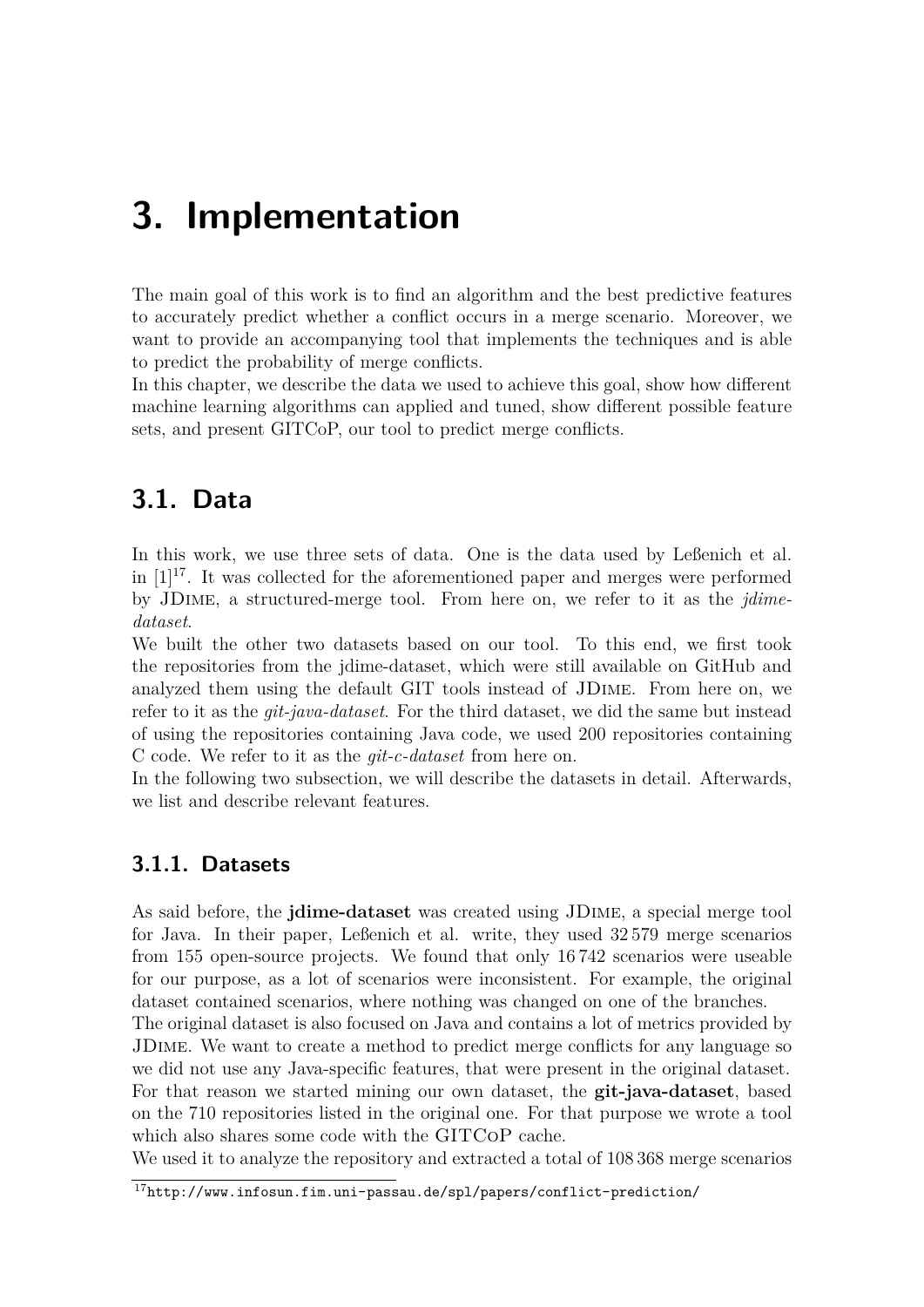including 14 437 ones where at least one conflict occurred. We found, that even from the data obtained with our tool, some of the scenarios had to be removed. As some unexpected situation occurred during analyzing some repositories, that should not occur with GIT, we suspect that some repositories were tempered with in the past. But most of the scenarios were sound.

We used our analyzer to create the **git-c-dataset** for which we analyzed the 200 repositories containing C code with the most stars on GitHub. From those we obtained 36 756 scenarios of which 7 218 contain conflicts.

In Section [3.1.2](#page-23-0) we will show that the number of simultaneously changed files is a feature with special importance as if this number is zero, a conflict is not possible. For that reason, we used two flavours of each dataset. The "full" one, where all scenarios are included and the "reduced" one, where all scenarios are removed in which the number of simultaneously changed files is zero.

In Table [3.1](#page-23-1) we show a summary of all datasets and flavours.

|         |             | jdime-dataset | git-dataset |       |
|---------|-------------|---------------|-------------|-------|
|         |             | Java          | Java        |       |
|         | Total       | 16742         | 108 368     | 36756 |
| full    | No conflict | 15134         | 93934       | 29538 |
|         | Conflict    | 1608          | 14434       | 7218  |
|         | Total       | 4824          | 38549       | 19678 |
| reduced | No conflict | 3216          | 24 1 15     | 12460 |
|         | Conflict    | 1608          | 14 434      | 7218  |

<span id="page-23-1"></span>Table 3.1.: The number of data points in the datasets

The total number of scenarios shows that the jdime-dataset has a very high rate of scenarios where conflicts are impossible (71*.*2 %) while it is a lot lower at the set containing C project (46*.*6 %). In the git-java-dataset the percentage (64*.*4 %) is higher but still not as high as with the jdime-dataset. One could assume that in Java projects, merges where no files have been changed simultaneously are more common that in C projects.

The percentage of scenarios containing a conflict is lowest in the jdime-datasets. In the full set it is only 9*.*6 % but in the reduced one it is 33*.*3 %. In the git-javadataset it increases from 13*.*3 % to 37*.*4 % and in the git-c-dataset from 19*.*6 % to 36*.*6 % when removing the obviously not conflicting scenarios.

#### <span id="page-23-0"></span>**3.1.2. Features**

In this subsection, we describe the features that are relevant for this work. Some of them are not available in the JDime-dataset, which we will state explicitly.

At first, we will list those features which can be computed for each branch separately. This is an important property of a feature, as it allows us to predict merge conflicts when only looking at a single branch. In feature sets for a scenario, those features are included twice, once for each branch.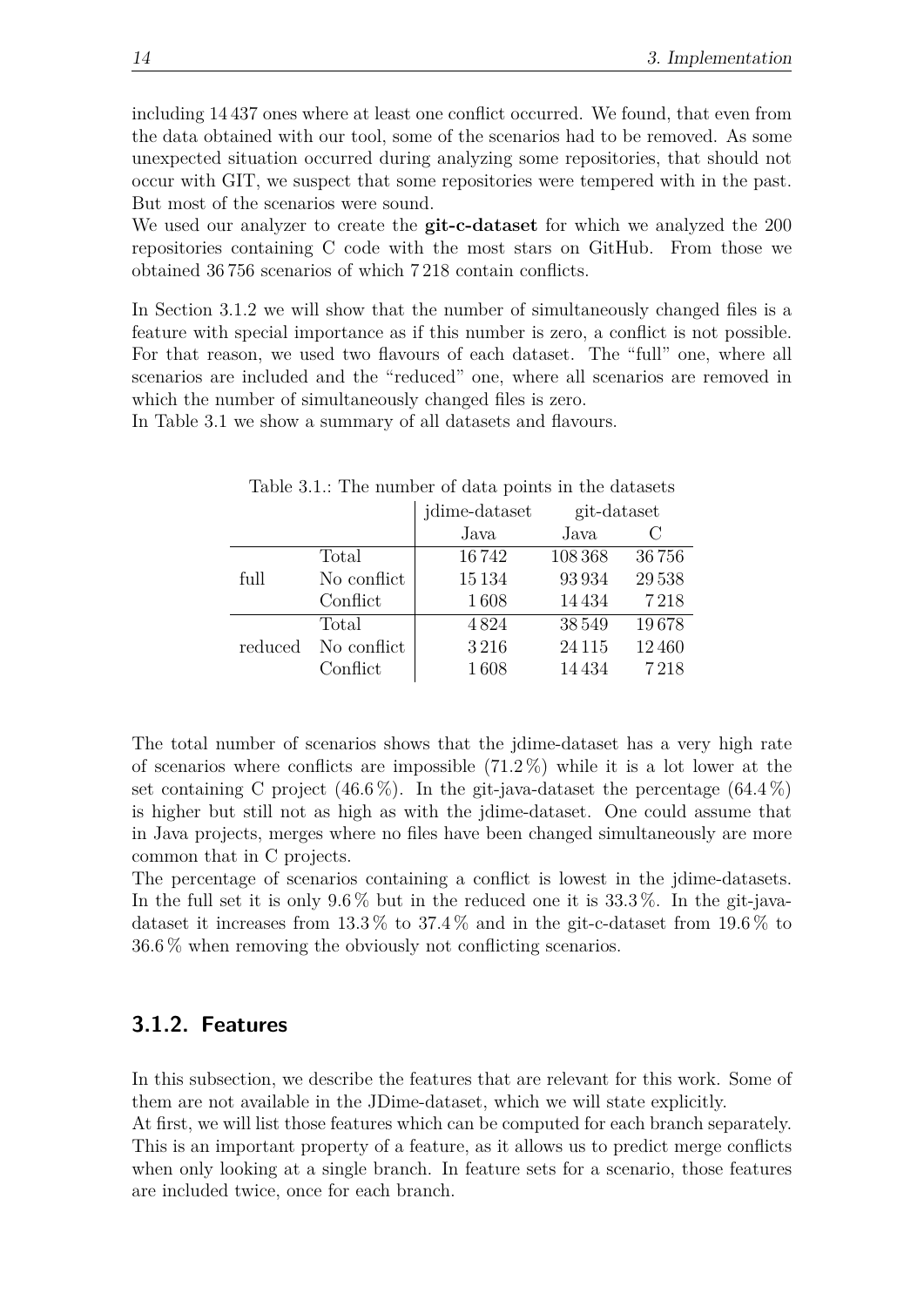**The number of changed files** in a branch.

**The number of commits** in a branch.

**The number of developers** which were active in a branch.

**The average length of the commit messages** in a branch. This is not available in the JDime-dataset.

**The number of lines added** to relevant files in all commits on the branch.

**The number of lines deleted** from relevant files in all commits on the branch.

The following features can only be computed once for a scenario and not for each branch separately.

- **The number of files changed simultaneously in both branches** Files that exist in both branches and have been modified by both of them are considered a possible predictive feature. A conflict is impossible if this number is zero, so this feature might be highly relevant. Still it can be desirable to avoid using this feature, as it is quite expensive to compute and can not be computed for each branch separately.
- **The number of files containing conflicts** in a merge scenario. This actually provides the label for the classes and is not used as a feature for classification.

In the GIT-datasets only changes in files of a relevant type are considered and commits are only considered if at least one file of a relevant type has been changed. For example, only the number of additions in relevant files are reported and if a developer only committed without ever changing a relevant file in his commits, he will not be counted in the "number of developers"-feature. Consequently, commits which do not change a relevant file are not counted in the "number of commits"feature.

How this has been handled in the JDime-dataset could not be determined any more.

# <span id="page-24-0"></span>**3.2. Feature Engineering**

One main contribution of this work is to find one or more sets of features that can be used to precisely predict merge conflicts. Here, we present multiple possible sets of features including their pros and cons.

- **The simple feature set** includes the number of changed files, commits, developers, lines added, and lines deleted for both branches. The features can be collected for a branch without directly comparing it to another one, which makes it easy and fast to compute. On the downside, the results are not as good as those achieved with the extended feature set.
- **The half feature set** includes the same features as the simple set, but only for one branch. In theory, this has the advantage that one can predict the probability that a branch causes a conflict without, irrespectively of the other branch. To do that in a case, where the other branch is actually unknown, is not possible, as the point in the history, where the branch starts, is unknown and the features can not be computed. The result are also not as good as those achieved with the simple feature set.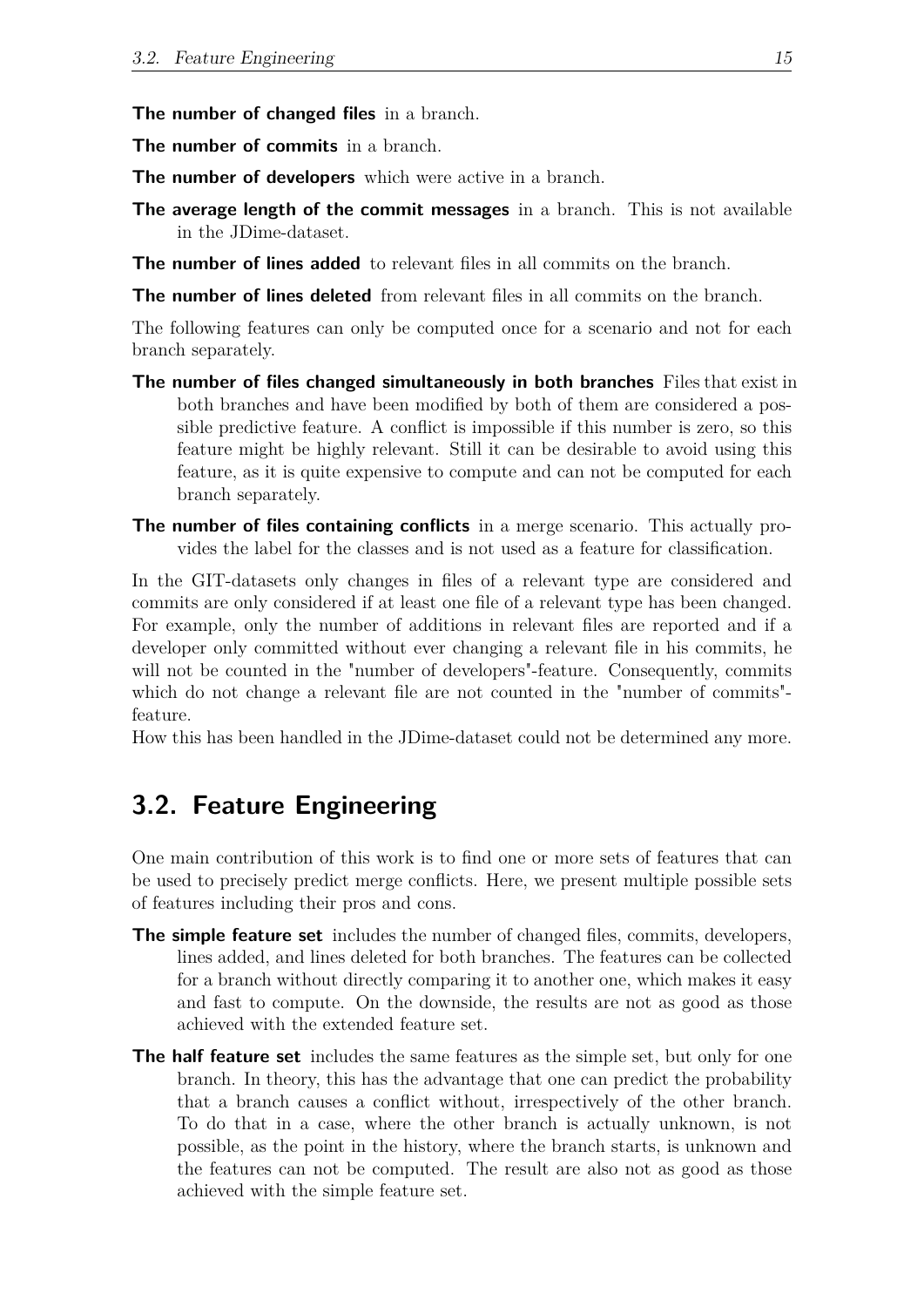**The extended feature set** includes all features of the simple one plus the number of simultaneously changed files. It turned out that this is the feature set with the most accurate predictions.

As mentioned in Section [3.1.2,](#page-23-0) the number of simultaneously changed files has special importance. Additionally to the fact that conflicts are impossible if it is zero, it is also the most important feature as adding it improves the accuracy of a model significantly.

In Figure [3.1](#page-25-0) a tree model is shown where a decision tree classifier was fitted to the GIT-java-dataset using the features of the extended feature set. The maximal depth of the tree was set to 4 to reduce the size of the figure.

A box in the picture depicts a node of the tree, the first line is the name of the feature and the constraint on which a split happens. This line is not present, if the node is a leaf node. The child node for the samples where the constraint in the first line is true is located left of the parent node, the other child is always on the right side. The feature "FilesChangedInBoth" is the number of simultaneously changed files and "LeftAdditions" is the number of additions on one specific branch.

At the first node you can see, that the tree will classify any scenario where the number of simultaneously changed files is smaller than 0*.*5 as "no-conflict". As only integers can appear here, this means, that any scenario where the number is zero, will be put in the "no-conflict" class. The right child node splits based on this feature again. The fact that three of the four splits are based on the same feature, emphasizes its importance.



<span id="page-25-0"></span>Figure 3.1.: Tree model created with the GIT-Java-dataset and the extended feature set.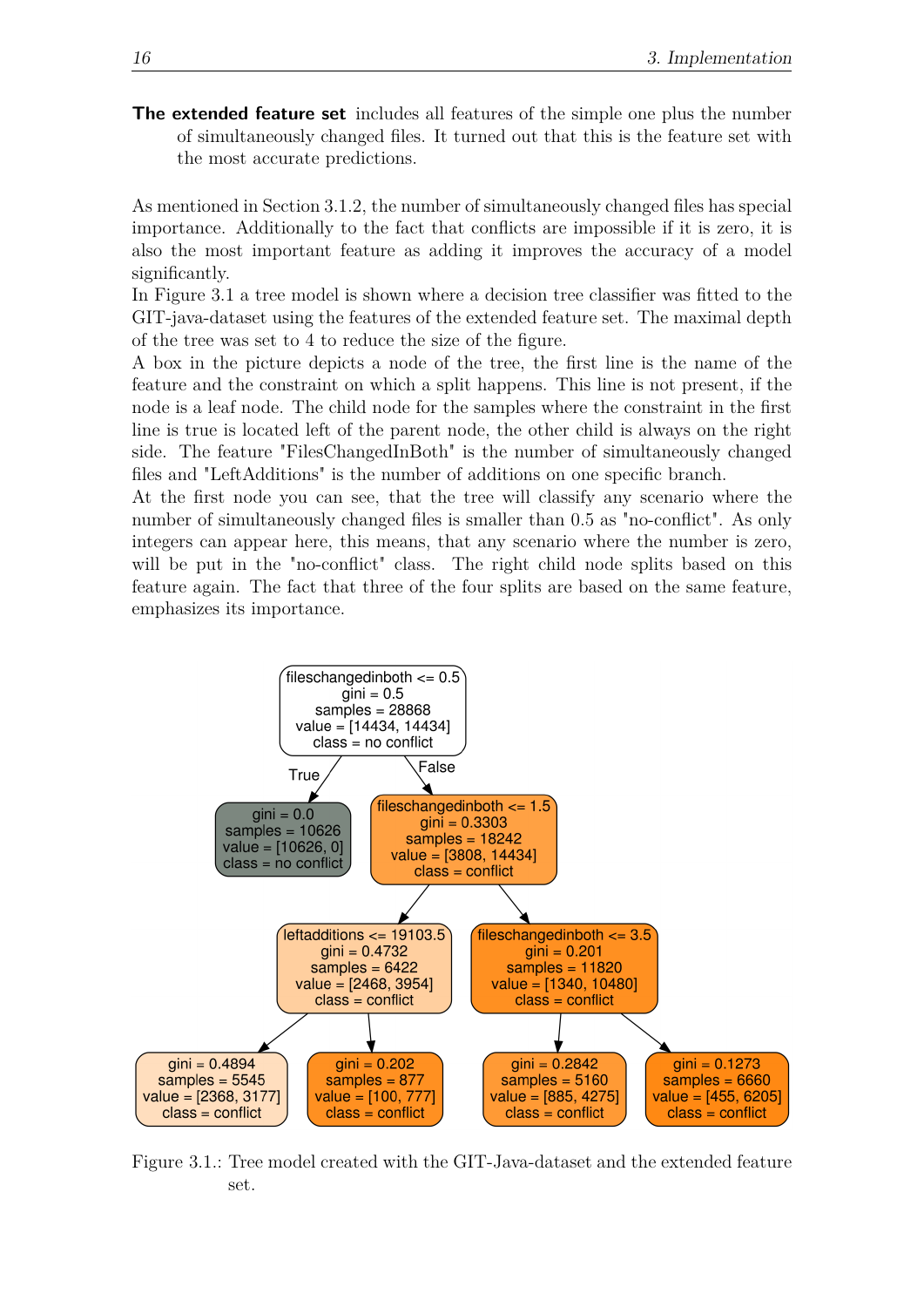## <span id="page-26-0"></span>**3.3. Quality Measure for Branches**

The quality of a branch in a repository can be measured by how many conflicts it produces when it is merged with other branches. But for calculating this, two branches are needed and it is impossible to determine which of them is responsible for the conflict.

In this section we introduce a quality measure for branches based on the probability a conflict occurs without using data from another branch or merging.

We define the quality measure  $q_t^c(b)$  of a branch *b* to be the number *n* of youngest commits, that have to be in a scenario as defined in section [2.1.4](#page-16-0) so the classifier *c* predicts the probability of a conflict to be greater or equal to *t*. The classifier *c* has to be trained using the "half feature set" described in section [3.2](#page-24-0) as the other feature sets contain features which can only be calculated if there are two branches. It also has to provide the probability for a sample to belong to each of the classes.

We assume, we have a specific classifier *C* that complies to the specification above and there is a branch *B*. Furthermore we define  $t = 0.8$ .

To compute the quality measure  $q_{0.8}^C(B)$  we take the youngest commit in *B*, retrieve the features defined in the "half feature set" and build a merge scenario from them. That we feed to the classifier and get the probability *p* for the scenario to produce a merge conflict. If  $p \geq t$ , the quality measure  $q_{0.8}^C(B) = 1$ , else we add the next commit to the scenario and compute  $p$  again. This is repeated until  $p \geq t$  holds.  $q_{0.8}^C(B)$  is the number of commits that have to be in the scenario to get a probability greater or equal to *t*. Pseudo code of the algorithm is also shown in Listing [3.1.](#page-26-2)

Listing 3.1: Computation of the quality measure in pseudo code.

```
1 \quad C = \text{Classifier}()L = repository. branch (B). commits ()
3 t = 0.8p = 05 \text{ q} = 07 while p < t :
8 \t q \t + = 19 if q \geq 1en(L):
10 throw OutOfCommitsException ()
11 p = C. predict_proba (features (L[:q]))
13 return q
```
# <span id="page-26-1"></span>**3.4. Machine Learning Algorithms and Tuning**

An important challenge of this work is to find a selection of algorithms that perform well on the classification problem and to tune each algorithm separately using its specific parameters. In this section, we will show different algorithms and possible tuning parameters. We also shortly describe their performance. The exact evaluation results can be found in Sections [5.2.1](#page-39-0) and [5.2.4.](#page-51-0)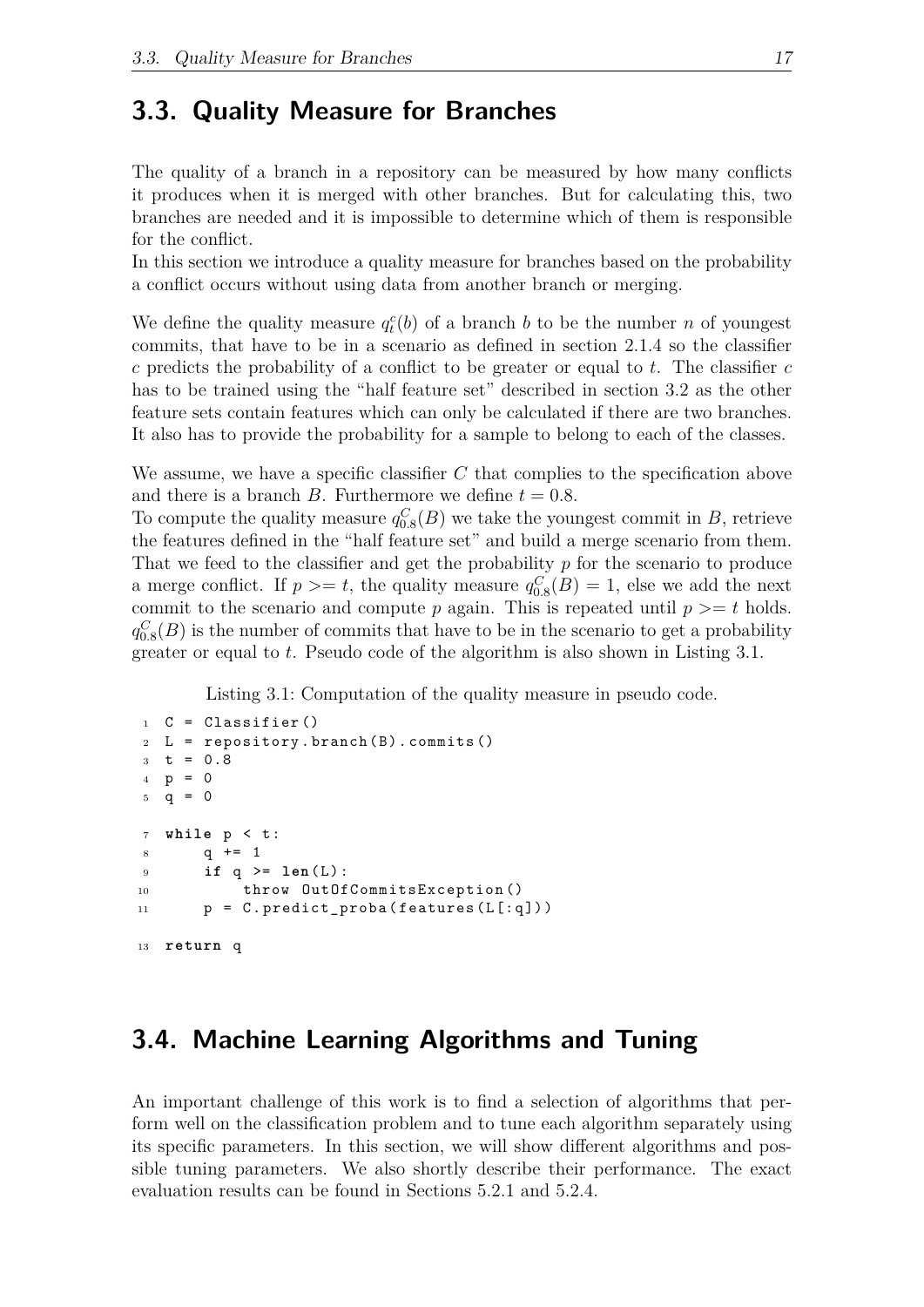## <span id="page-27-0"></span>**3.4.1. Decision Trees**

Decision trees have been introduced in section [2.3.2.](#page-17-4) They appear to be the most flexible and in general best performing algorithm for our problem. Over all datasets and feature sets they proved to be the most accurate classifiers of non-ensemble methods.

To avoid overfitting, we restrained the growth of the tree. To this end, we limited the maximum depth of the tree and set a number of samples that have to be present in each leaf during training. The last one stops the algorithm from splitting a set of samples if the number of the samples in the resulting sets would be lower than a certain threshold.

Another common technique to avoid overfitting is *pruning*. It reduces the size of the tree by removing unimportant parts of the tree after training. Scikit-learn version  $0.17$  does not support pruning, hence we could not use it.<sup>[18](#page-27-2)</sup>

The DecisionTreeClassifier is located in the sklearn.tree package. To create a new instance, we use code similar to that shown in Listing [3.2.](#page-27-3)

Listing 3.2: Creation of a new DecisionTreeClassifier instance.

```
1 dtc = DecisionTreeClassifier (max_depth=max_depth,
2 min_samples_leaf = min_samples_leaf )
```
## <span id="page-27-1"></span>**3.4.2. Support Vector Machines**

The possibility to use different kernels makes them useful for a large variety of problems, but they are also highly configurable. Depending on the kernel, there are different parameters to tune.

The SVMs performance depends on the kernel as well, but in most cases, the most accurate SVM was still less precise than a decision tree.

A drawback of SVMs is, that the time required for training increases rapidly with the number of samples in the training set. Scikit-learn's documentation of  $\text{SVMs}^{19}$  $\text{SVMs}^{19}$  $\text{SVMs}^{19}$ claims that, depending on some factors such as cache usage, the time-complexity of training is between  $\mathcal{O}(n_{features} \times n_{samples}^2)$  and  $\mathcal{O}(n_{features} \times n_{samples}^3)$ . Where  $n_{samples}$ is the number of samples in the training data and *nfeatures* is the number of features of each vector.

Depending on the kernel, there are up to three parameters that influence the performance of the classifier. Scikit-learn ships four kernels for SVMs by default. Those are the

- **linear kernel** which tries to separate the classes linearly,
- **rbf kernel** which uses the radial bias function,
- **polynomial kernel** which uses a polynomial function and
- **the sigmoid kernel** which uses the sigmoid function.

<span id="page-27-2"></span><sup>18</sup><http://scikit-learn.org/0.17/modules/tree.html>

<span id="page-27-4"></span> $19$ <http://scikit-learn.org/0.17/modules/svm.html>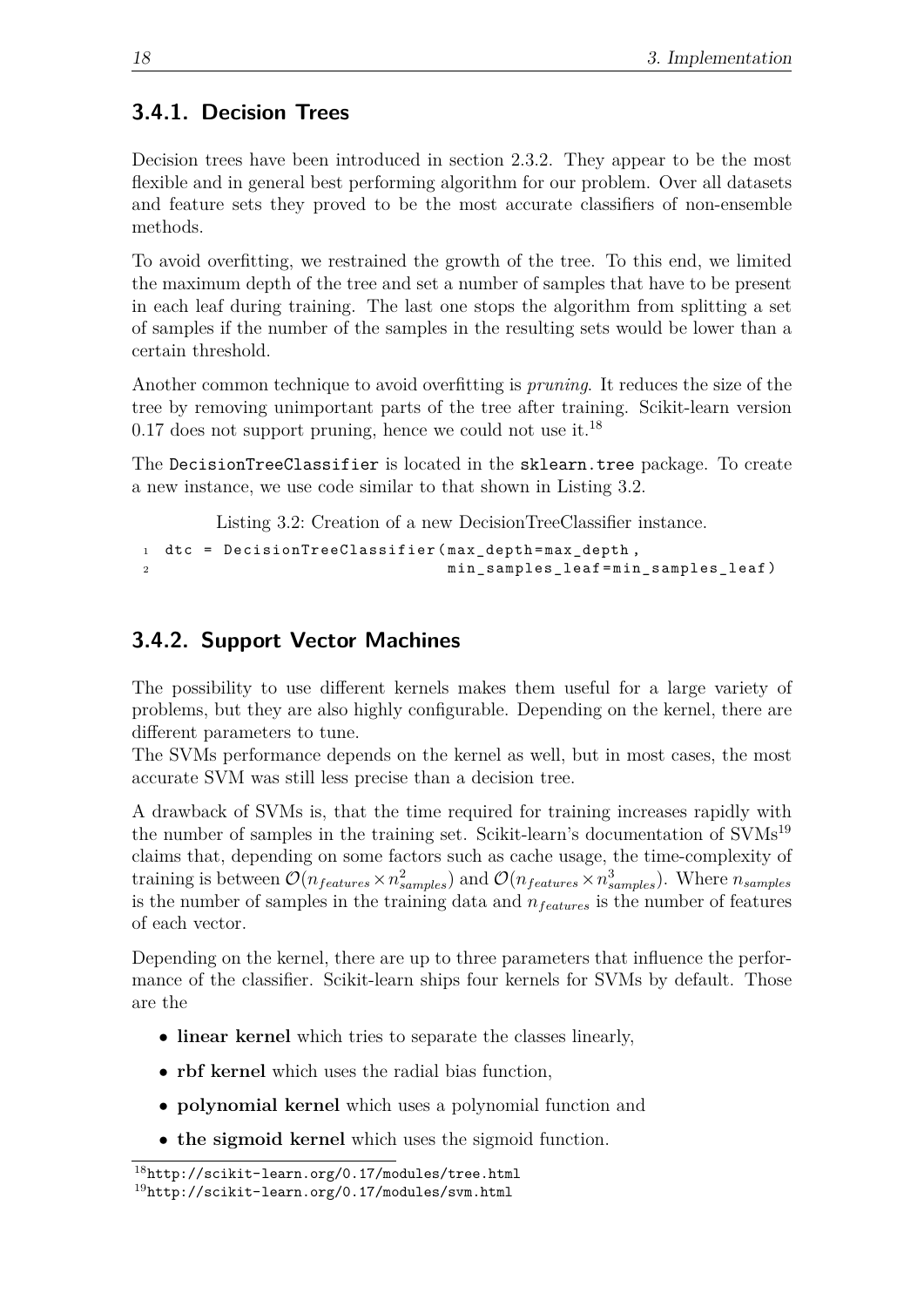A parameter all SVMs share, regardless of the kernel, is the penalty of the error term, called C. A higher value for C allows the SVM to take more samples as support vectors, fitting the model better to the training data, while lower values make the "decision surface more smooth"<sup>[20](#page-28-3)</sup>.

A kernel coefficient shared by the rbf, polynomial, and sigmoid kernel is called *gamma* and defines the influence of each sample. Both parameters, gamma and C have to be optimized at the same time, as their influence depends on the value of the respectively other parameter.

For the polynomial kernel, there is an additional parameter, called *deg*, which sets the degree of the polynomial function used by the kernel. [\[14\]](#page-74-13)

We used the class SVC, which is located in the sklearn.svm package. To create instances of SVMs we used code similar to the one we show in Listing [3.3.](#page-28-4)

Listing 3.3: Creation of a SVM instance with the polynomial kernel.

```
1 svm = SVC (kernel='poly', cache_size=3000,
2 gamma=(10 ** gamma_log), C=C, degree=deg)
```
### <span id="page-28-0"></span>**3.4.3. Naive Bayes**

There are no parameters to tune for Naive Bayes classifiers, so they were used as provided by scikit-learn. Other than a few exceptions, they did not perform as well as the other classifiers.

The Naive Bayes classifiers are located in the package sklearn.naive bayes. The constructors of the classes take no parameters. An instance of a Gaussian Naive Bayes classifier, for example, can be created like this: gnb = GaussianNB().

### <span id="page-28-1"></span>**3.4.4. Logistic Regression**

To implement the quality measure as defined in section [3.3](#page-26-0) we need methods that provide the probability for a sample to belong to a certain class. For this we tried using logistic regression as described in section [2.3.2.](#page-19-2) For the optimization problem we used the Stochastic Average Gradient descent solver provided by scikit-learn. The only parameter we optimized is the regularization strength which can be used to avoid overfitting.

The logistic regression classifier did not proof to be very accurate.

The implementation resides in the LogisticRegression class, which is located in the sklearn.linear model.logistic package. Instances are created like this: log = LogisticRegression(C=C).

### <span id="page-28-2"></span>**3.4.5. Random Forest**

The random forest method is based on decision trees but has different properties and additional tuning parameters. While it is necessary to limit the growth of a decision

<span id="page-28-3"></span> $^{20}$ [http://scikit-learn.org/0.17/auto\\_examples/svm/plot\\_rbf\\_parameters.html](http://scikit-learn.org/0.17/auto_examples/svm/plot_rbf_parameters.html)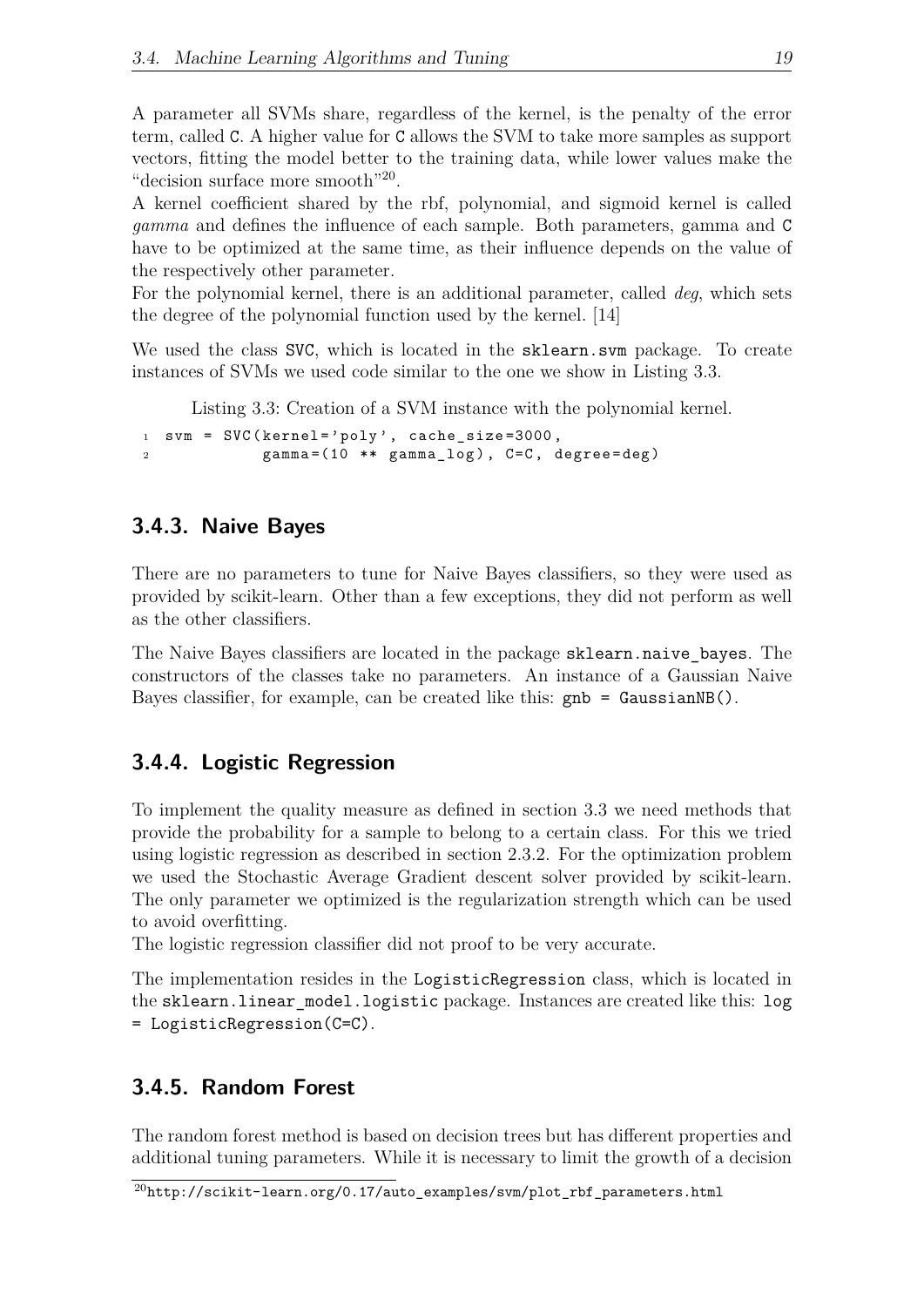tree to avoid overfitting, this is not the case with random forest classifiers because each tree in the forest is trained with a different set of samples. The fact, that each tree votes for a class during the classification process, leads to proper generalization over the complete training set.

But it can still be desirable to limit the growth of the tree to reduce training time and the amount of memory consumed by the model. In our case, the size of the models were reasonably small so we decided not to limit the depth of the trees.

As mentioned in section [2.3.3,](#page-20-7) usually not all features are considered while finding the split during training. The number of features in that subset (*nsplit*) is one of the most important parameters to tune. By using the total number of features, this can be eliminated. Usual choices for the number of features are  $n_{split} = \sqrt{n_{features}}$  or  $n_{split} = \log_2(n_{features})$  where  $n_{features}$  is the total amount of features.

We evaluated the random forest classifier using three different values for *nsplit*:  $\sqrt{n_{features}}$ ,  $\log_2(n_{features})$  and  $n_{features}$ . Those are already predefined in the implementation, if all features should be used, None can be passed as the max\_features parameter, for the other two options, the strings 'log2' and 'sqrt' can be used.

With an increasing number of trees in the forest, the accuracy of the classifier increases as well as the training time and memory consumption of the model. At some point, adding more trees does not notably improve the accuracy of the classifier any more. We used random forests with 400 trees as they yield good performance and keep training time and memory consumption to a reasonable.

The random forest classifier was the most accurate classifier we evaluated. Except for one case, it achieved the highest accuracy score. The only parameter, that was not fixed was the number of features to consider when splitting.

Scikit-learn's implementation supports training the trees in parallel. The number of processes to use can be defined by using the n\_jobs parameter. Passing −1 will use as many threads as processors in the machine. The random forest classifier is implemented in the RandomForestClassifier class which is located in the sklearn.ensemble package. The code we used resembles that shown in Listing [3.4.](#page-29-1)

Listing 3.4: Creation of a random forest classifier.

```
1 rfst = RandomForestClassifier ( n_estimators =400 ,
2 max_depth = None ,
3 min_samples_split=1,
4 max_features = max_features ,
n_jobs = -1)
```
### <span id="page-29-0"></span>**3.4.6. AdaBoost**

We tested multiple classifiers as base for the AdaBoost algorithm and decided to only use decision trees. When Naive Bayes were used, AdaBoost did hardly ever provide significant improvement, SVMs were discarded as base, as tuning would have been too time-consuming due to the complexity of SVMs during training.

The AdaBoost classifier with decision trees as base proofed to be one of the most accurate classifiers we used.

We tuned AdaBoost by modifying the number of estimators.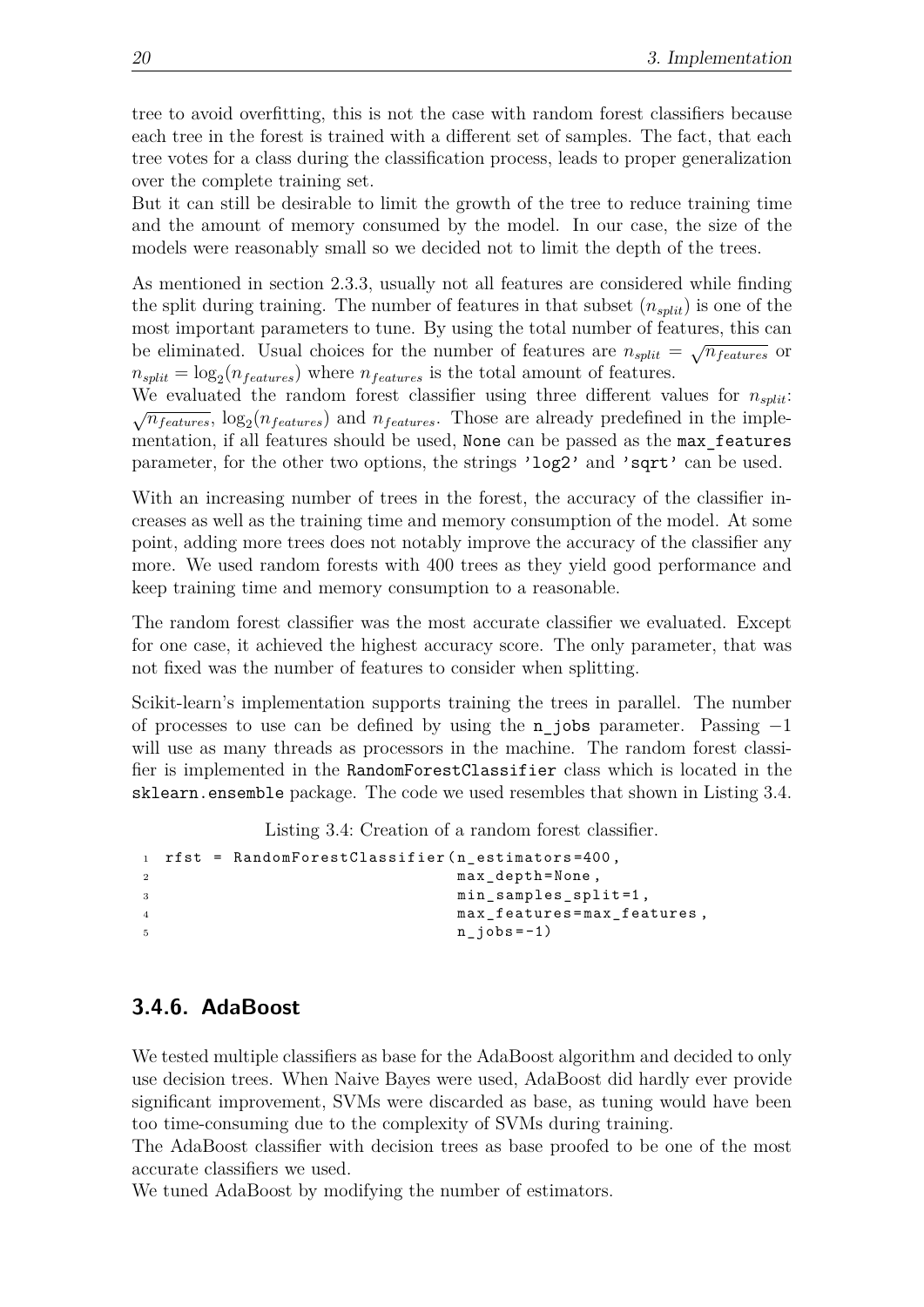The implementation resides in class AdaBoostClassifier, which is located in the sklearn.ensemble package. We used code similar to that shown in Listing [3.5](#page-30-2) to create instances.

<span id="page-30-2"></span>Listing 3.5: Creation of an AdaBoost classifier with a decision tree as base.

```
1 ada = AdaBoostClassifier (
2 base_estimator = DecisionTreeClassifier (
3 max_depth = max_depth ,
4 min_samples_leaf = min_samples_leaf ) ,
5 n estimators = n )
```
# <span id="page-30-0"></span>**3.5. Monitoring Tool**

In addition to finding an algorithm and feature sets to accurately predict merge conflicts, we implemented a accompanying tool to monitor a repository and warn the developer about merge conflicts in real-time.

Ideally, when a developer wants to commit a change, he will instantly be informed about a possible merge conflict if the corresponding probability is above a certain threshold. This poses the following challenge:

The probability of conflicts with all other branches has to be calculated. As the merge base is possibly different for each branch, we have to combine the active branch with each other branch and analyze the combination to get a feature set. So basically, we would have to simulate every possible merge with the active branch.

But retrieving the feature set is time consuming as one or more GIT commands have to be executed and the output has to be parsed and processed. So this way would not give us great advantage over actually doing the merge. As GIT has an option to abort the merge this could even be automated and would not alter the repository state.

The approach of merging-and-aborting as well as the one to analyze the full repository would be time-consuming and render the repository unusable for some time which would interfere with the developers workflow.

# <span id="page-30-1"></span>**3.5.1. Caching**

To mitigate those problems, we build a cache to store the parameters of a commit that we need to assemble the feature set. The cache enables us to retrieve the information of all possible merge scenarios without accessing the repository. The repository is only needed to create the cache for the first time and to update it, when new commits are added. New information has to be retrieved from the repository only once and is then persisted in the cache.

We use the cache to store and retrieve information, we need to predict merge conflicts, in a way that enables us to quickly retrieve merge scenarios. In fact, we are able to access all necessary information in constant time.

The cache consists of a linear history of every branch in a double-linked list where the head of the list contains the information about the latest commit. Each element is linked to a real commit in the repository and contains the accumulated information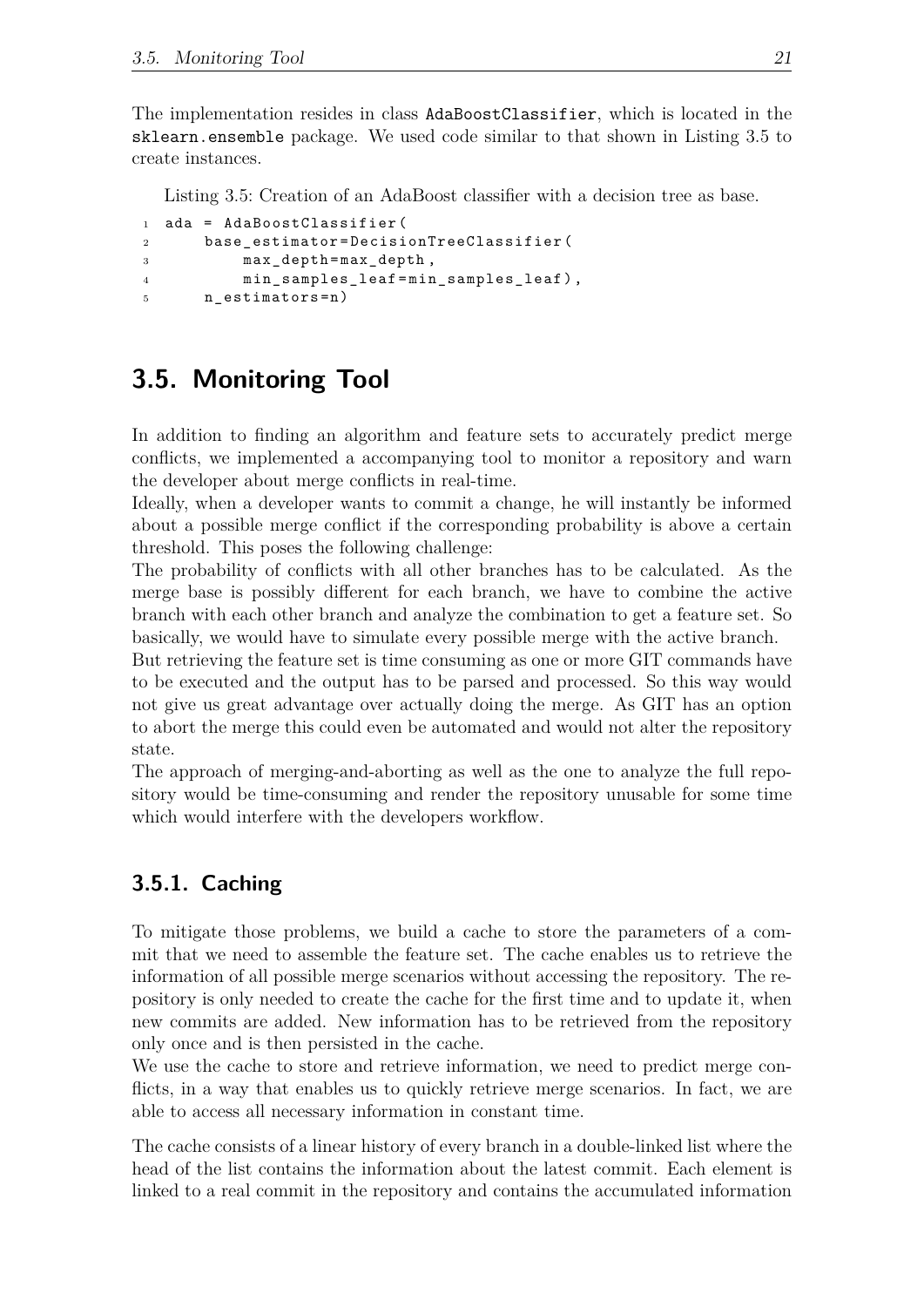of the corresponding commit and all commits that succeeded it. In Figure [3.2](#page-31-0) an example of a cache containing information about three commits can be found. The commits are numbered in the order they occurred, so *commit 1* is the oldest one.



<span id="page-31-0"></span>Figure 3.2.: Depicting a cache containing three commits.

If a new commit occurs on a branch, the commit has to be analyzed and the cache of the whole branch has to be updated as each element in the list reflects the changes that were made in the following commits. In case of an update, a node containing the information about the new commit is attached as new head of the list. Then, the already existing nodes are updated. Hence, an update costs  $\mathcal{O}(n)$  with *n* being the number of elements in the cache. We show the process of updating the cache in Figure [3.3.](#page-31-1)



<span id="page-31-1"></span>Figure 3.3.: Showing the process of updating the cache.

To provide random access to the cache, the implementation maintains a map of commit hashes to their corresponding entries in the cache using a python dictionary. This means that we can access any item in the cache in  $\mathcal{O}(1)$  in the average case.

In the scenario where a developer commits and then wants to be informed about likely conflicts in the future, the information about the recent commit has to be extracted from the repository and then the cache of the current branch has to be updated. After that all the information needed to assemble the feature sets are already in memory, so the repository does not have to be analyzed and the cache does not have to be altered further. Hence, the feature sets of all relevant merge scenarios can be computed in  $\mathcal{O}(k)$  where *k* is the number of branches.

As all branches start at the initial commit of a repository and repositories can get very huge over time[21](#page-31-2) initializing the cache would take a huge amount of time and the cache requires a lot of memory. But a cache that contains all items is not necessary for various reasons:

• Two branches that are meant to be merged mostly have been diverged only few commits earlier. But only the commits that happened after the branches diverged are relevant for predicting merge conflicts.

<span id="page-31-2"></span> $21$ On 23rd of July 2016, the repository containing the linux source code had over 600 000 commits.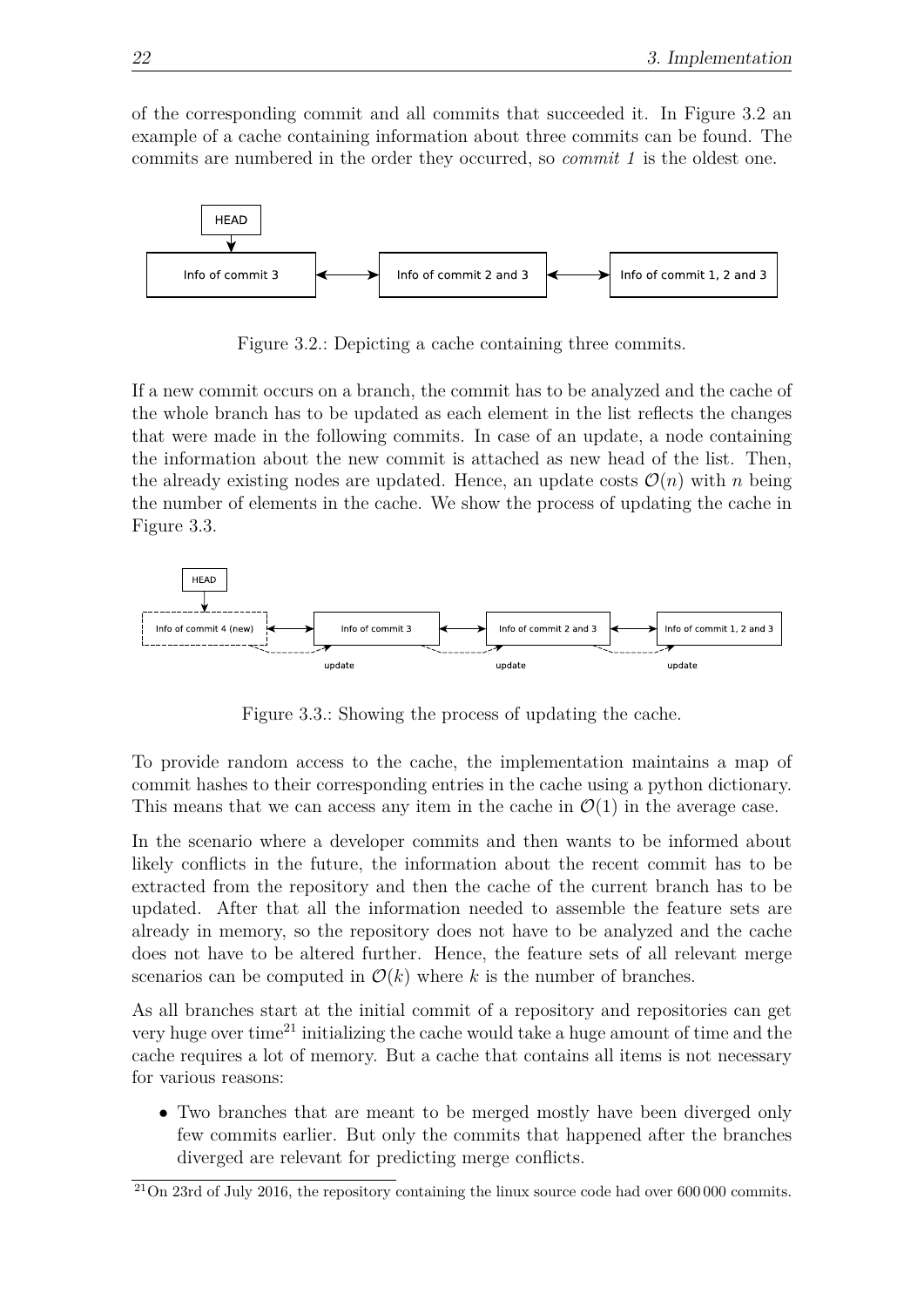• Two branches that diverged hundreds of commits ago are very likely to cause conflicts when merged. In this case we do not have to compute a feature set and feed it to a classifier as we can assume that a conflict will occur with a very high probability. If such branches exists, they are often even not meant to be merged at all, for example, because they provide only support for some legacy version which is not actively supported anymore.

To prevent unnecessary information to be stored in the cache, it is possible to specify a list of branches which are monitored. Additionally, the tool will automatically compute the youngest common ancestor of all branches. This is the oldest commit in the repository that has to be represented in the cache as all older commits already exist in all branches. No commit older than this one will be present in the cache.

As said before, sometimes branches exist which diverged long ago and are not meant to be merged. As the tool would cache all commits which are not present in all branches, this would cause the cache to become huge. To circumvent this, the number of commits stored in the cache can be limited. This can lead to a situation where a merge scenario should be predicted but the merge base is not in the cache anymore. Thus the features of one or both branches can not be calculated entirely. In this case, we take the features of the oldest commit in the cache of this branch to predict the probability of a merge conflict.

In the aforementioned case, the oldest commit in the cache is still younger than the actual merge base. So if we would take the actual merge base, the value for each feature, such as the number of changes, would be higher than the value we use for predicting the probability of a merge conflict. Usually, the probability increases with the values for the features, so the predicted probability will be lower than the actual probability.

The tool keeps track of the amount of item in the cache and will prune it after an update if necessary.

### <span id="page-32-0"></span>**3.5.2. Persisting**

The cache as well as the trained classifier have to be stored on disk.

For the classifier, the best option is to use serialization. As suggested by scikit-learn, we use joblib's<sup>[22](#page-32-1)</sup> implementation to persist and load classifiers.

For the cache, there are multiple ways to do that. One is to store data in a text file, for example in the  $\text{JSON}^{23}$  $\text{JSON}^{23}$  $\text{JSON}^{23}$  format. Another one is to use serialization as with the classifiers. Also, the complete cache could be put in a relational database, such as PostgreSQL<sup>[24](#page-32-3)</sup> or a nosql database such as MongoDB<sup>[25](#page-32-4)</sup>.

In our implementation, we decided to use python's pickle module to persist the cache in a serialized form. Implementing and evaluating different ways to manage and persist the cache was not in the scope of this work and could be done in the future.

<span id="page-32-1"></span><sup>22</sup><https://pythonhosted.org/joblib/index.html>

<span id="page-32-2"></span><sup>23</sup><http://www.json.org/>

<span id="page-32-3"></span> $^{24}$ <https://www.postgresql.org/>

<span id="page-32-4"></span><sup>25</sup><https://www.mongodb.com/>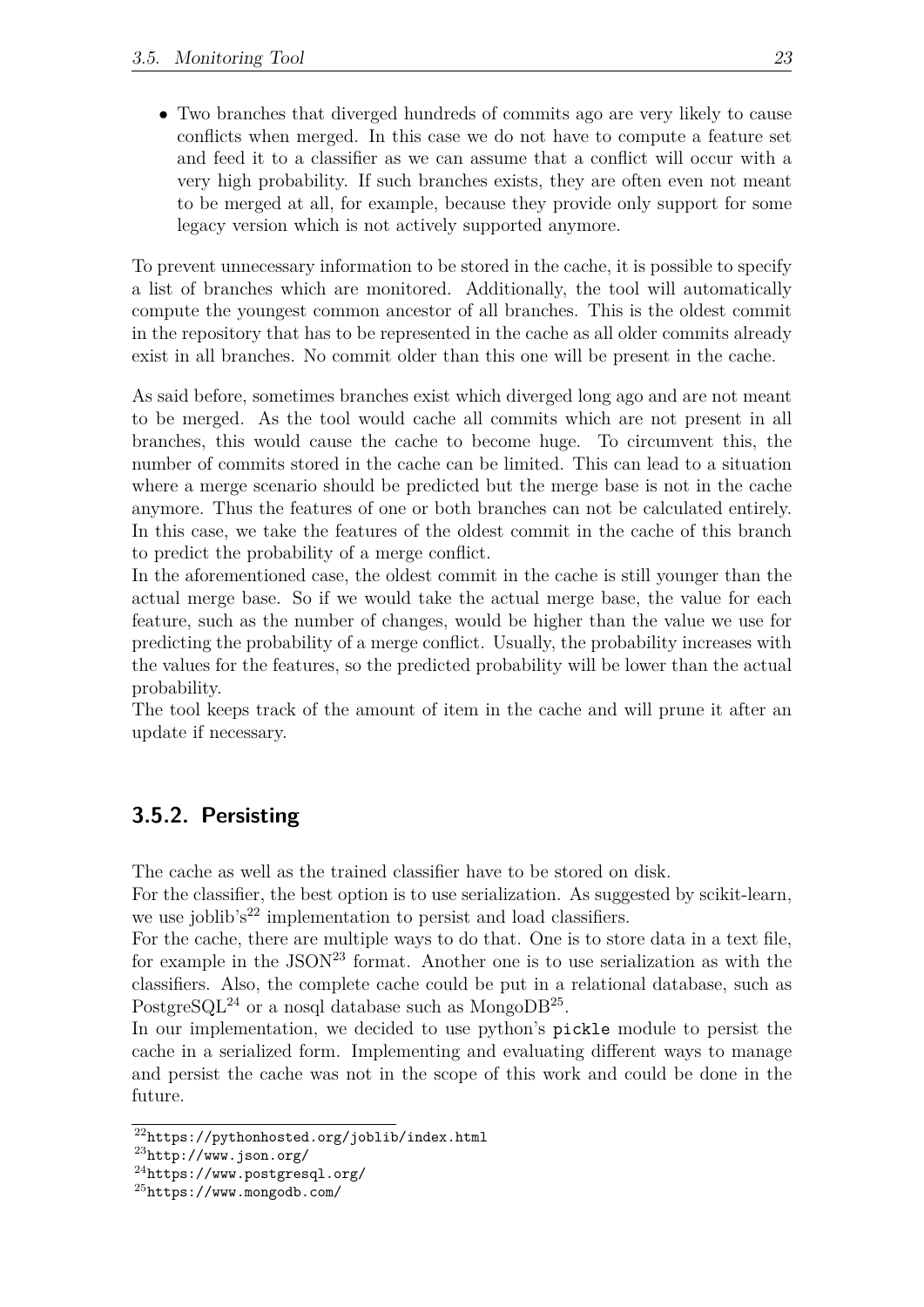## <span id="page-33-0"></span>**3.5.3. Operational Scenarios**

There are multiple possible scenarios how GITCoP can be used in software engineering processes. In this section we explain those scenarios and discuss what has already been implemented.

GITCoP itself consists of the cache, an intermediate layer that uses the cache, and an interface that manages communication with the system. By changing the interface, GITCoP can be modified to work in a different scenario.

### **Commandline Tool**

Currently, GITCoP is implemented as a commandline tool. That is, it is called by a command, a specific task, like predicting conflicts, is executed and then the process finishes. That also implies that at every call, the cache and classifiers have to be loaded and stored on the disk in case they changed.

The developer has to manually interact with the system to update the cache and get predictions, which is an additional step she has to take and might break the workflow or simply be forgotten.

This also means that every developer has to maintain their own cache and that using the tool is optional, which might not be desirable if a policy has to be enforced in a team.

## **GIT Hook**

To overcome this, the tool could be directly connected to the repository using GIT hooks<sup>[26](#page-33-1)</sup>. If the tool was called every time a developer commits, the cache would be updated automatically and the developer could be warned about conflicts that could probably occur when merging the branch, she is currently working on.

GIT hooks could also be used on a remote repository to prevent a developer from pushing, if the changes are likely to cause a commit. In this case, she would be forced to merge the branches causing problems and by that solving conflicts before they get too big.

As before, the cache and classifiers have to loaded into the RAM every time GIT-CoP is called.

### **Server Application**

To avoid constant loading and saving of the cache, the system could be run in server mode. In this case, it would run as a process and wait for tasks. In case of a commit or push the client would notify the server to update the cache or start a prediction. In this case, the cache and classifiers would only need to be loaded when the server starts and could be periodically saved to disk.

The server could run on each developers computer or centralized where every client can reach it. It could also just run with the remote repository and send emails to developers whose branches are likely to cause conflicts.

<span id="page-33-1"></span><sup>26</sup><https://git-scm.com/book/it/v2/Customizing-Git-Git-Hooks>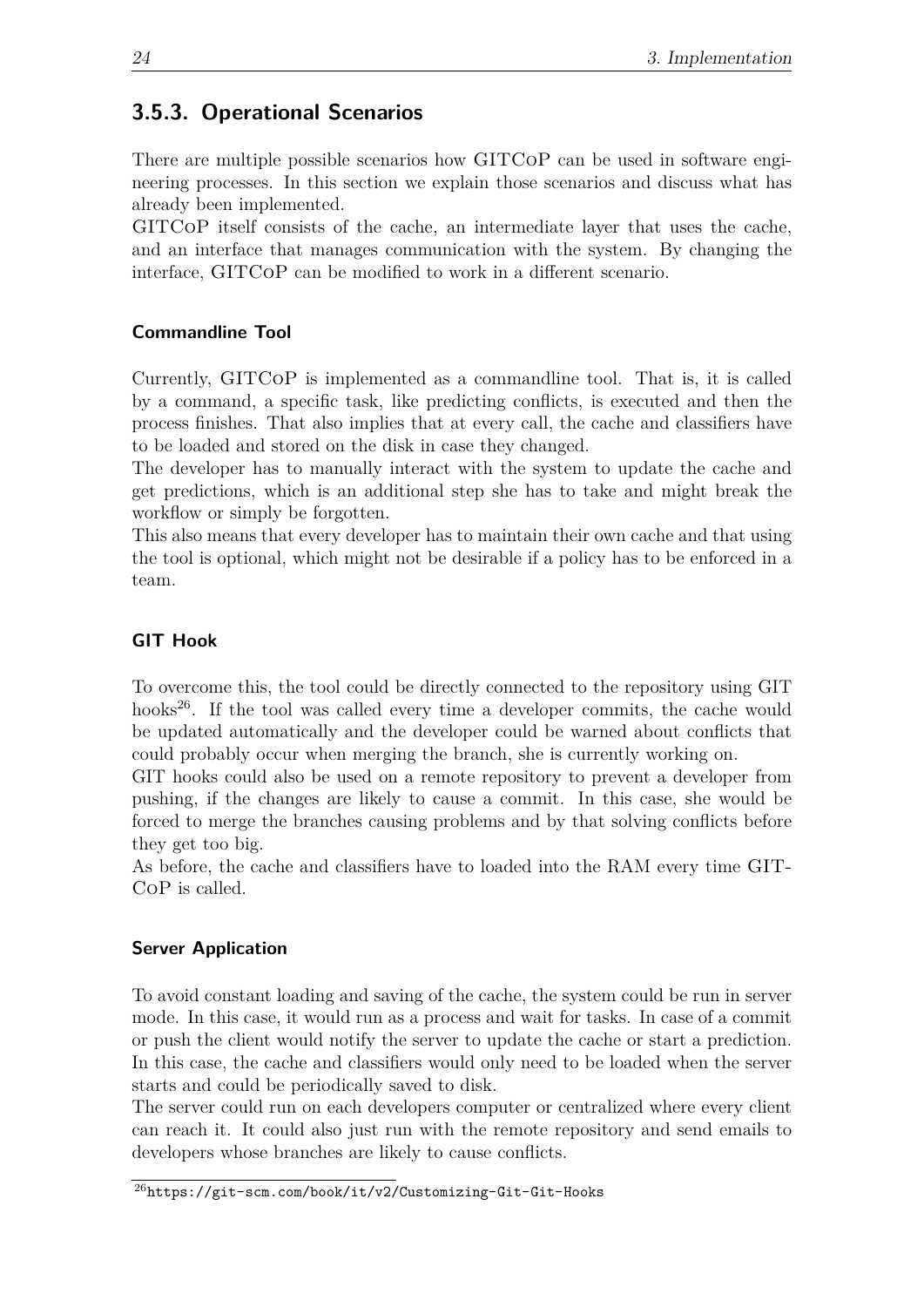# <span id="page-34-0"></span>**4. Methodology**

In this chapter, we describe our measures to circumvent problems posed by the data and discuss techniques we used to evaluate our results.

## <span id="page-34-1"></span>**4.1. Balancing**

As shown in Section [3.1,](#page-22-1) there are significantly less commit scenarios resulting in a conflict than those without a conflict. If a classifier is trained with such imbalanced data, this will cause it to be biased. A biased classifier will put unknown data preferably in the class which was overrepresented in the training data, thus achieving low recognition rates of the underrepresented class.

We mitigated this problem by using undersampling. That is, we removed samples from the "no-conflict" class to get an equal amount of samples in both classes. [\[15\]](#page-75-0)

# <span id="page-34-2"></span>**4.2. Validation**

To avoid overfitting and finding an optimal parameter setting, we use *k-fold crossvalidation*. This means that for each evaluation we split the data randomly into k slices of equal size and performed the evaluation k times where each slice is the test set once and the remaining ones are used for training. We used 8 folds so in each run 87*.*5 % of the data were used for training and 12*.*5 % were used for testing. The average of the results is computed for each measure. [\[16\]](#page-75-1)

This was partly implemented by ourself as scikit-learn's cross\_val\_score() $^{27}$  $^{27}$  $^{27}$  from the sklearn.cross validation<sup>[28](#page-34-4)</sup> package does not support metrics for each class. For example, it can return the average precision but not the precision for each class. We use the function  $KFold()^{29}$  $KFold()^{29}$  $KFold()^{29}$  to create the slices and the functions from  $sklearn.$ metrics<sup>[30](#page-34-6)</sup> to collect the metrics for each run but we implemented the calculation of the average ourself.

In Listing [4.1](#page-35-0) we show the relevant parts of our evaluation methods, irrelevant parts have been replaced by  $\# \dots$ . In line 5 we split up the data for the cross-validation using KFold() and in lines 8 to 11 we do an evaluation run for each fold. In lines 20 to 24 the scores are calculated and in the method starting in line 28 we calculate the average value for each score.

<span id="page-34-3"></span> $^{27}\text{http://scikit-learn.org/0.17/modules/generated/sklearn.cross_validation.cross_$  $^{27}\text{http://scikit-learn.org/0.17/modules/generated/sklearn.cross_validation.cross_$ [val\\_score.html](http://scikit-learn.org/0.17/modules/generated/sklearn.cross_validation.cross_val_score.html)

<span id="page-34-4"></span> $^{28}$ [http://scikit-learn.org/0.17/modules/classes.html#module-sklearn.cross\\_](http://scikit-learn.org/0.17/modules/classes.html#module-sklearn.cross_validation) [validation](http://scikit-learn.org/0.17/modules/classes.html#module-sklearn.cross_validation)

<span id="page-34-5"></span><sup>29</sup>[http://scikit-learn.org/0.17/modules/generated/sklearn.cross\\_validation.KFold.](http://scikit-learn.org/0.17/modules/generated/sklearn.cross_validation.KFold.html) [html](http://scikit-learn.org/0.17/modules/generated/sklearn.cross_validation.KFold.html)

<span id="page-34-6"></span> $30$ <http://scikit-learn.org/0.17/modules/classes.html#module-sklearn.metrics>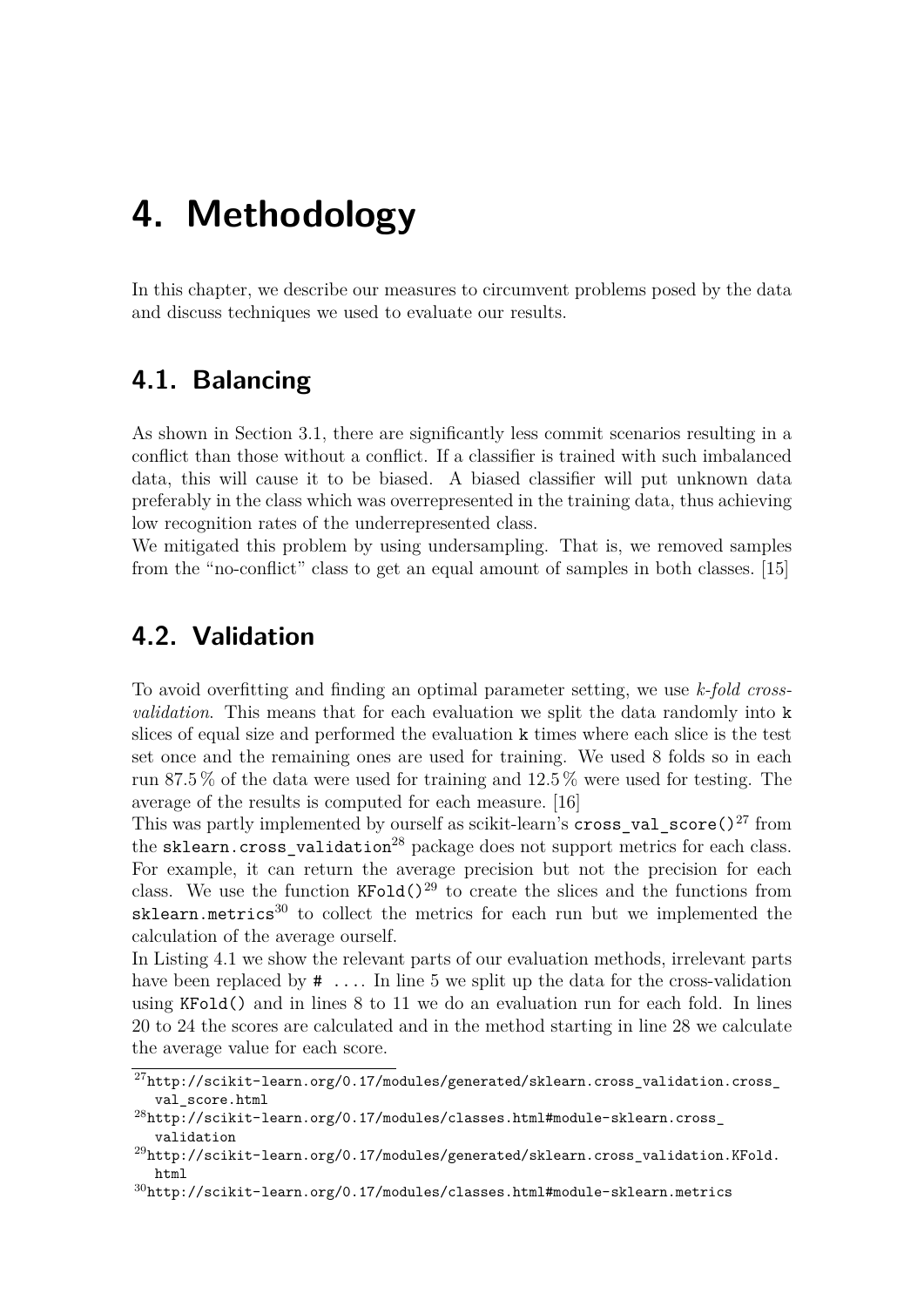```
Listing 4.1: Part of our evaluation framework in Python
_1 def evaluate (conf, noconf, clf, k=10, class_labels=(1, -1),
2 balance_data=True, shuffle_data=True,
3 normalize_data = True , random_state = None ) :
4 # ...
5 kf = KFold (len (data), n_folds = k, shuffle = shuffle_data,
6 random_state = random_state )
8 for train_i , test_i in kf :
9 results.append (run (data [train_i], labels [train_i],
10 data [test_i], labels [test_i],
11 clf, class_labels))
13 avg = calc_avg (results)
14 # ...
17 def run (train_set, train_label, test_set, test_label,
18 clf, labels):
19 # ...
20 precision = sklearn . metrics . precision_score ( test_label ,
21 pred , labels = labels , average = None ,
22 pos_label = None ) . tolist ()
23 # ...
24 accuracy = sklearn . metrics . accuracy_score ( test_label , pred )
25 # ...
28 def calc_avg ( results ) :
29 acc = 0
30 # ...
31 pre = [0 , 0]
33 \qquad n = len(results)35 for e in results :
36 acc += e' \cdot acc']
37 # ...
38 pre [0] += e [ 'pre' ] [0]39 pre [1] += e ['pre'] [1]
41 acc / = n42 # ...
43 pre [0] /= n
44 pre [1] /= n
45 # ...
```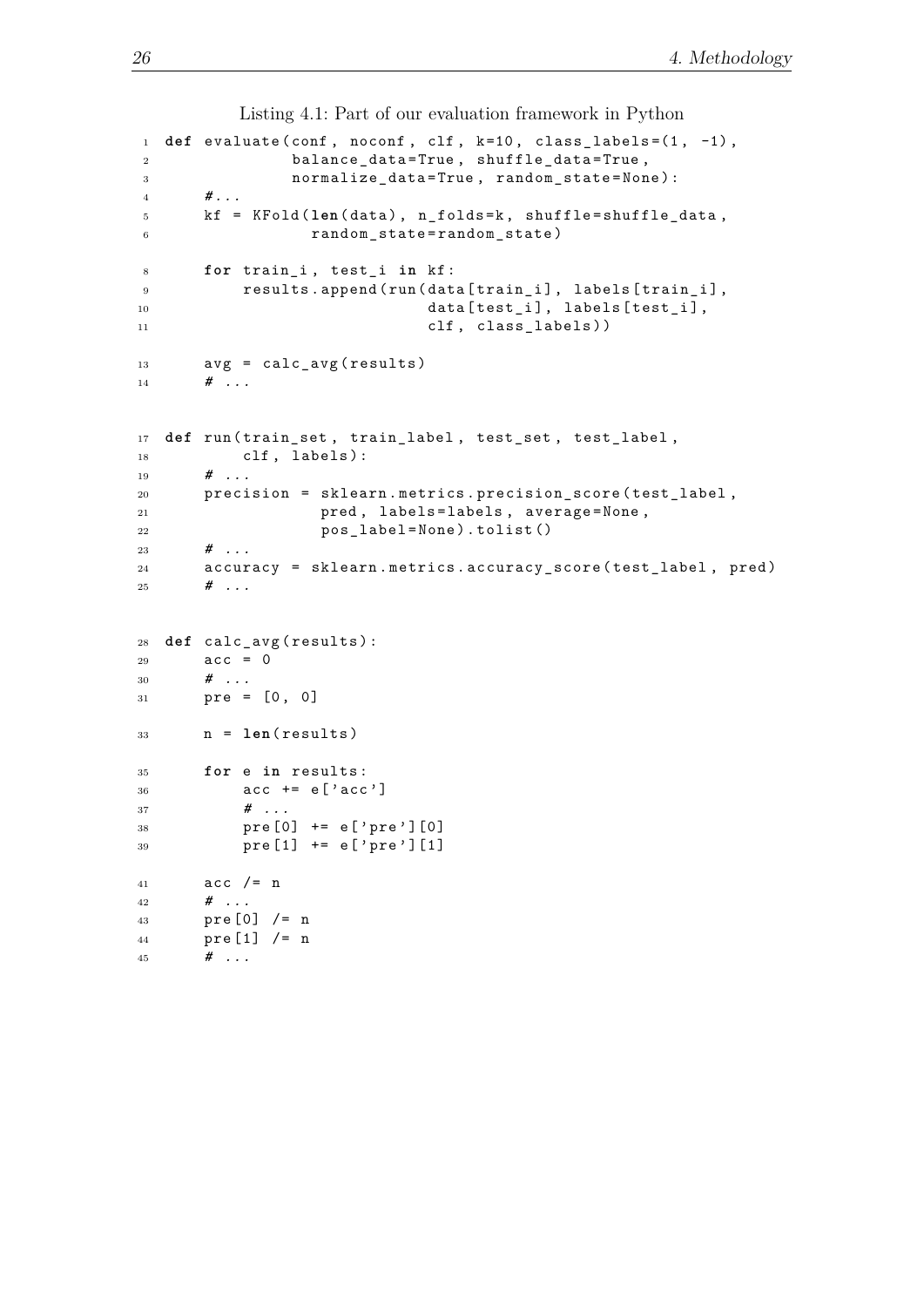## <span id="page-36-1"></span>**4.3. Metrics**

Next, we define all metrics we use in the following chapters. Where possible, scikitlearn's functions in the sklearn.metrics package $31$  were used to compute metrics. In the following listing, we define a few basic terms. We inspect a set of items that have been classified, where the classifier returned positive if it decided an item belongs to class *X* and negative, it it decided that the item does not belong in this class.

- **True Positives** are items that have been correctly classified as items belonging to class *X*. From here on the number of true positives of class *X* will be denoted as  $p_t(X)$ .
- **False Positives** are items that have been classified as items in class *X* but actually belong to another class. From here on the number of false positives of class *X* will be denoted as  $p_f(X)$ .
- **True Negatives** are items that have been correctly classified as items that do not belong to class *X*. From here on the number of true negatives of class *X* will be denoted as  $n_t(X)$ .
- **False Negatives** are items that have been classified as items that do not belong to class *X* but actually belong to this class. From here on the number of false negatives of class *X* will be denoted as  $n_f(X)$ .

We calculate these numbers for each class. In our case, the classification problem is binary, meaning, only two classes exists. We call them *C* and *N*. In this case the following holds:

$$
p_t(C) = n_t(N) \tag{4.1}
$$

$$
p_t(N) = n_t(C) \tag{4.2}
$$

$$
p_f(C) = n_f(N) \tag{4.3}
$$

$$
p_f(N) = n_f(C) \tag{4.4}
$$

### **4.3.1. Accuracy**

The accuracy A of a classifier is the fraction of correctly classified samples. When *X* is an arbitrary class, the following holds:

$$
A = \frac{p_t(X) + n_t(X)}{p_t(X) + p_f(X) + n_t(X) + n_f(X)}\tag{4.5}
$$

This metric is calculated for all samples in the set. The value is in the interval [0*,* 1] where 0 means that no sample was classified correctly, and 1 means all samples were classified correctly.

<span id="page-36-0"></span> $31$ <http://scikit-learn.org/0.17/modules/classes.html#module-sklearn.metrics>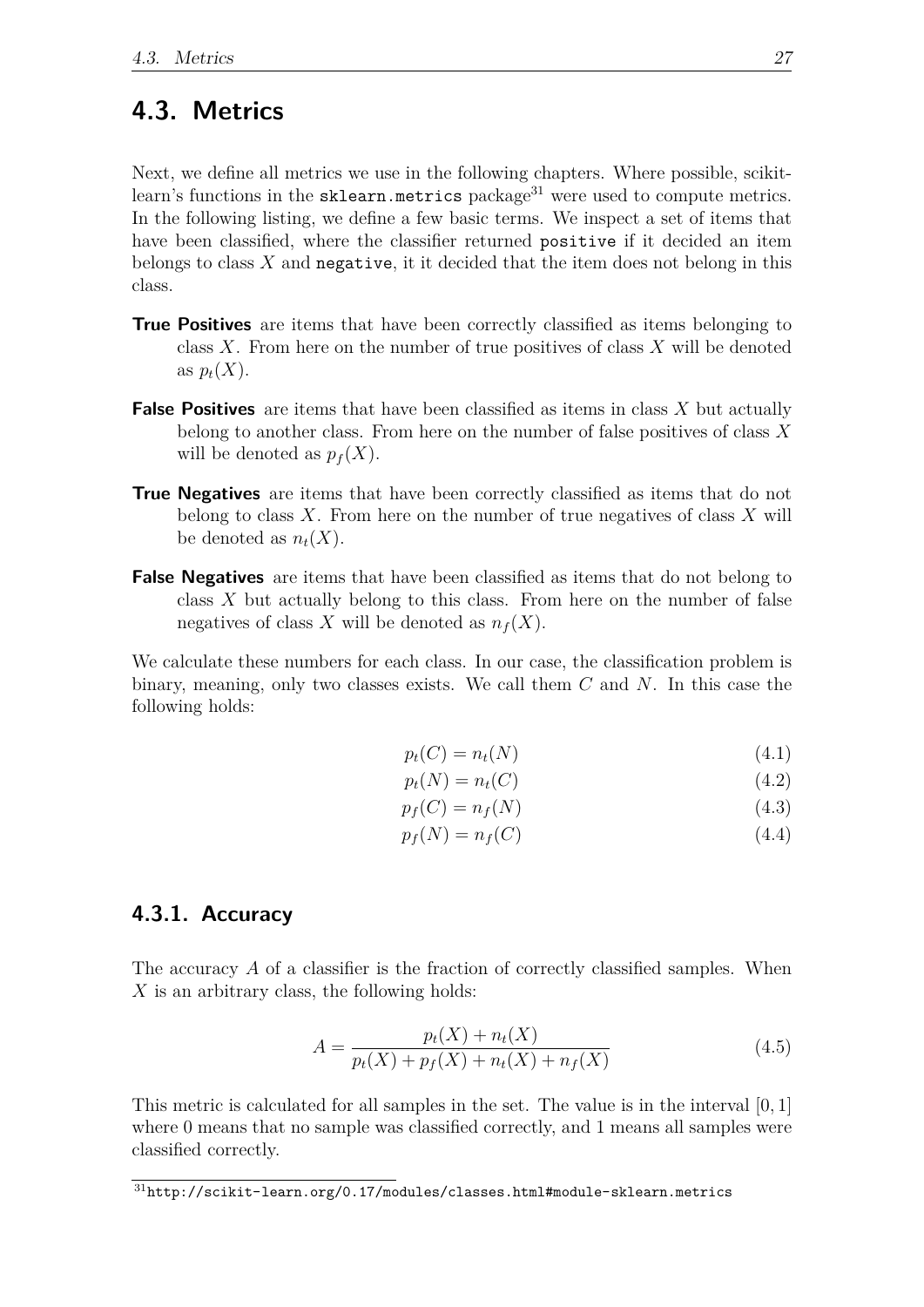#### **4.3.2. Precision**

The precision  $P(X)$  of a classifier for class X is the fraction of  $p_t(X)$  of all items that have been classified as items belonging a class *X*. Intuitively it is the part of items of class *X*, that were correctly classified, of all items that were put in this class.

$$
P(X) = \frac{p_t(X)}{p_t(X) + p_f(X)}
$$
\n(4.6)

The precision can be calculated for each class in the set. The value is in the interval [0*,* 1] where 0 means that none of the items put in class *X* actually belongs to this class and 1 means that all items put in class *X* belong there.

A high precision value for one class does not necessarily mean, that the classifier is accurate. A classifier could, for example, put only one item in a certain class. If this item actually belongs to this class, the precision would be 1 but all other items that also belong to the class have not been found by the classifier.

#### **4.3.3. Recall**

The recall  $R(X)$  of a classifier for a class X is the fraction of  $p_t(X)$  of all items that actually belong to this class. Intuitively, it is the fraction of all items, that belong to *X* and were found by the classifier.

$$
R(X) = \frac{p_t(X)}{p_t(X) + n_f(X)}
$$
\n(4.7)

The recall can be calculated for each class in the set. The value is in the interval [0*,* 1] where 0 means that none of the items which belong to *X* have been classified correctly and 1 means that all items that belong to class *X* have been found by the classifier.

A high recall value for one class does not necessarily mean, that the classifier is accurate. In the extreme case, a classifier could put all items in the same class, so the recall for that class would be 1 but the classification would obviously be useless.

#### **4.3.4. F1-Score**

The f1-score  $F(X)$  is the weighted average of precision and recall of class X, both contribute in equal amounts. It is calculated as follows:

$$
F(X) = 2 \times \frac{P(X) \times R(X)}{P(X) + R(X)}
$$
\n(4.8)

The f1-score is not defined if  $P(X) = R(X) = 0$ . In this case, we define it to be 0. It can be calculated for each class in a set. The value is in the interval [0*,* 1] where the score gets better the higher it is.

For both, precision and recall, we showed cases, where the value can be optimal, but the classifier is highly inaccurate. The f1-score is a metric that combines precision and recall and gives a sensible measure for the accuracy of the classifier for a certain class.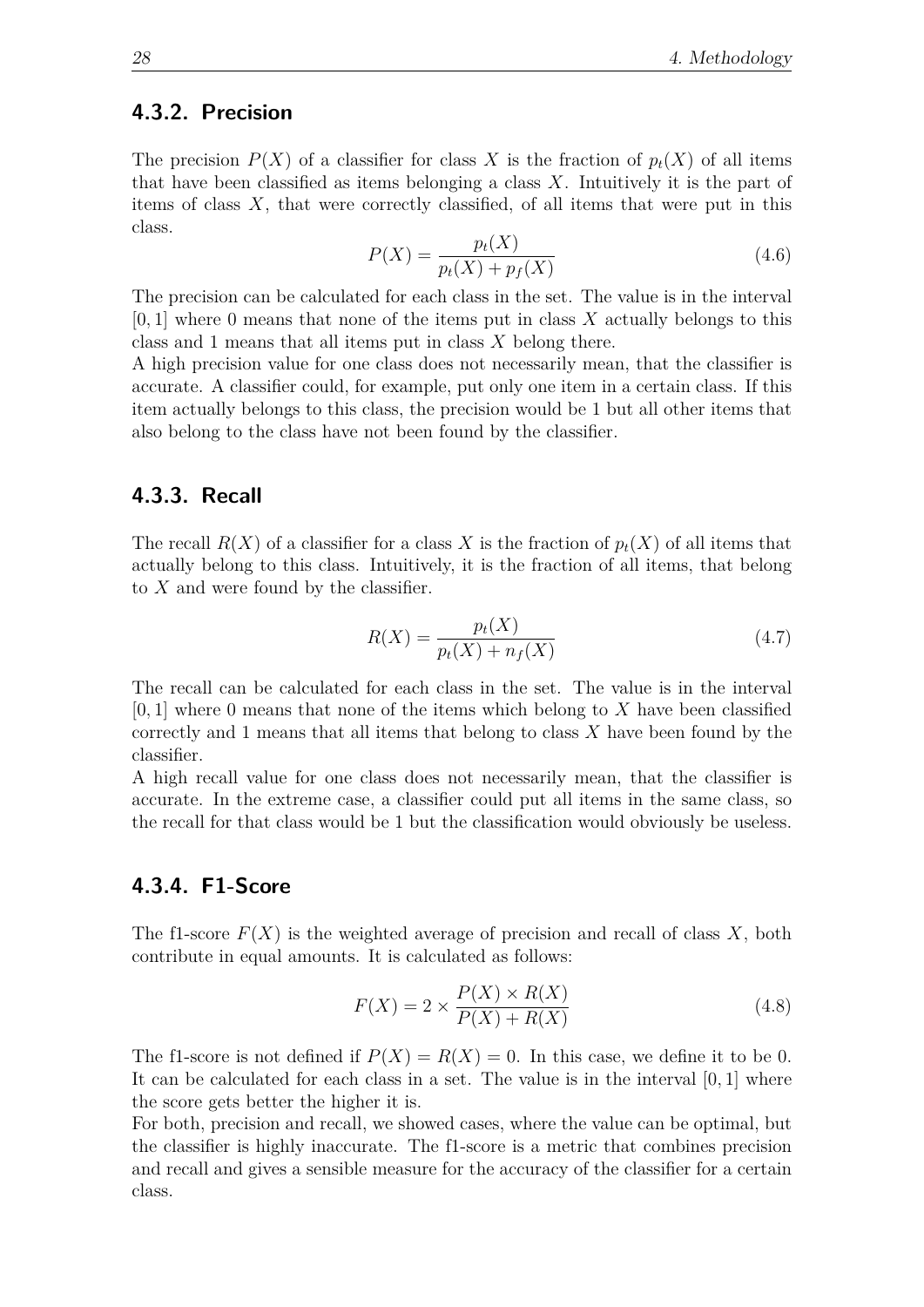# <span id="page-38-0"></span>**5. Evaluation**

The evaluation consists of two parts. First, we evaluate the accuracy of the different machine-learning algorithms and models for predicting merge conflicts. We will describe the important tuning parameters, the experimental setup, the used methodology, and the results.

Second, we evaluate the applicability of GITCoP in real-life scenarios. We concentrate on how the GITCoP cache performs on different git repositories.

## **5.1. Experimental Setup**

The goal of this evaluation is to find out which machine learning algorithm is most precise at predicting merge conflicts.

To achieve this we evaluated different algorithms using different feature sets to get a measure for how precisely they classify merge scenarios into the "confilct" and "no conflict" classes.

To get this measure we use the metrics we defined in Section [4.3.](#page-36-1)

To avoid training models that are biased towards one class, we used balanced data for training and testing. That is, there are as many samples from the "conflict" class as from the "no conflict" class in the sets. This means the probability to guess the correct class for a sample is  $50\%$ . This is called the "random guess". As a "classifier" without knowledge could achieve this by guessing the classes. Hence, an accuracy score of 0*.*5 is the lowest any classifier should achieve. For this reason it is called the *baseline*.

## **5.2. Algorithms and Models**

In this section we show how different algorithms perform with different data- and feature sets.

We evaluated the algorithms described in Section [3.4,](#page-26-0) namely Decision Trees, Random Forests and AdaBoost, different Naive Bayes approaches, Support Vector Machines and Logistic Regression. We tuned them with their respective tuning parameters, the exact values we used can be found in Appendix [A.](#page-68-0)

To get a good picture of the precision of the algorithms and take differences between programming languages into account, we used the two Java datasets and the C dataset, described in Section [3.1.1.](#page-22-0)

First we give an overview about the results, then we discuss differences between the datasets. Afterward, we show the impact of different feature sets on the accuracy of the classifiers and close with a comparison of the classifiers.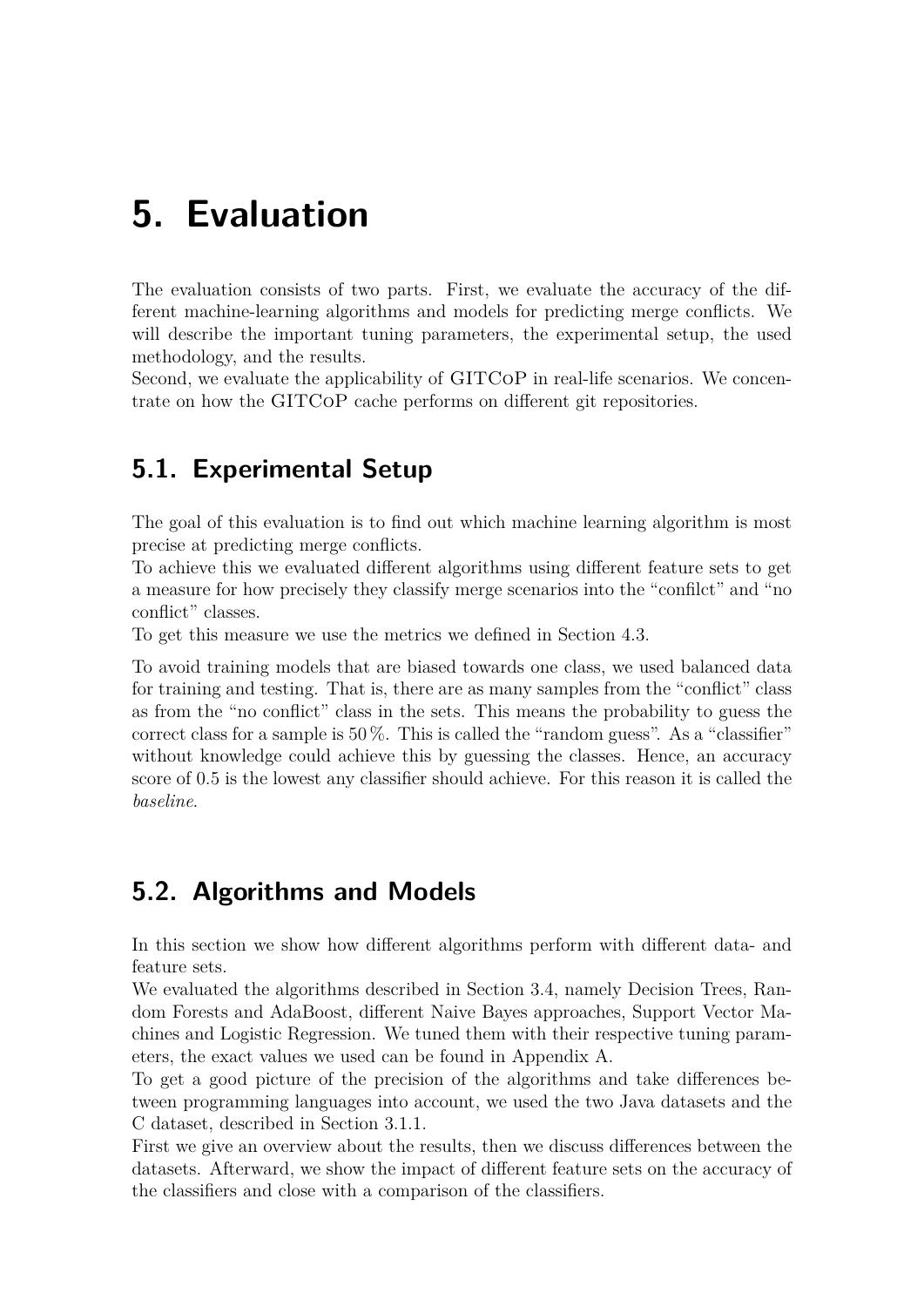### **5.2.1. Overview**

We evaluated the classifiers for different combinations of dataset, flavour (full and reduced), and feature set (extended, simple, and half). From here on we use the term *configuration* for such a combination and identify a configuration by using a three-tuple of dataset, flavour and feature set. For example, the first configuration we report is "git-java, full, extended" which means that we refer to the full git-java dataset in combination with the extended feature set.

In general, the classifiers performed best with the extended feature set while they were least accurate with the "half" feature set. This means that when having more data available, the learners can actually make use of it to improve their classification accuracy. The usage of ensemble methods improves the performance compared to a single decision tree in most cases, but the percentage differs significantly. SVMs can not reach the accuracy of the decision tree and ensemble classifiers. Specifically, while an SVM using a polynomial or rbf kernels mostly come close to the accuracy of a single decision tree, the accuracy of SVMs with linear and sigmoid kernels is notably lower. The logistic regression classifier's accuracy score is usually between those of the most accurate and most inaccurate SVM. In most cases, the Naive Bayes classifiers achieve the lowest accuracy with a few exceptions, in which the Multinomial and Bernoulli Naive Bayes algorithms perform exceptionally good. The Gaussian Naive Bayes on the other hand is hardly better than the random guess in most cases.

The ensemble methods usually performed best and in almost all cases, the random forest classifier achieved the highest accuracy scores.

In the following paragraphs, we discuss the scores of the classifiers for each configuration and show the scores of all classifiers for each configurations in a separate table. Listed are the accuracy and, for each class, the F1-score as well as precision and recall, which we defined in Section [4.3.](#page-36-1) The highest value for each metric is highlighted in the tables.

**Configuration: Full GIT-Java, Extended Feature Set** As the results in Table [5.1](#page-40-0) show, the random forest classifier achieved the highest accuracy for this configuration. The Gaussian and Multinomial Naive Bayes were only marginally better than the random guess, the Bernoulli Naive Bayes, however, almost reached the accuracy of a single decision tree and was the most precise classifier in the "no conflict" class.

**Configuration: Full GIT-Java, Simple Feature Set** As with the configuration "git-java, full, extended", the random forest classifier performed best with the simple feature set. But while the Bernoulli Naive Bayes Classifier performed well with the extended feature set, it is hardly better than the baseline in this case. The accuracy of all classifiers was lower than with the extended feature set, except the Gaussian Naive Bayes which has a low accuracy in both cases. The detailed results can be seen in Table [5.2.](#page-40-1)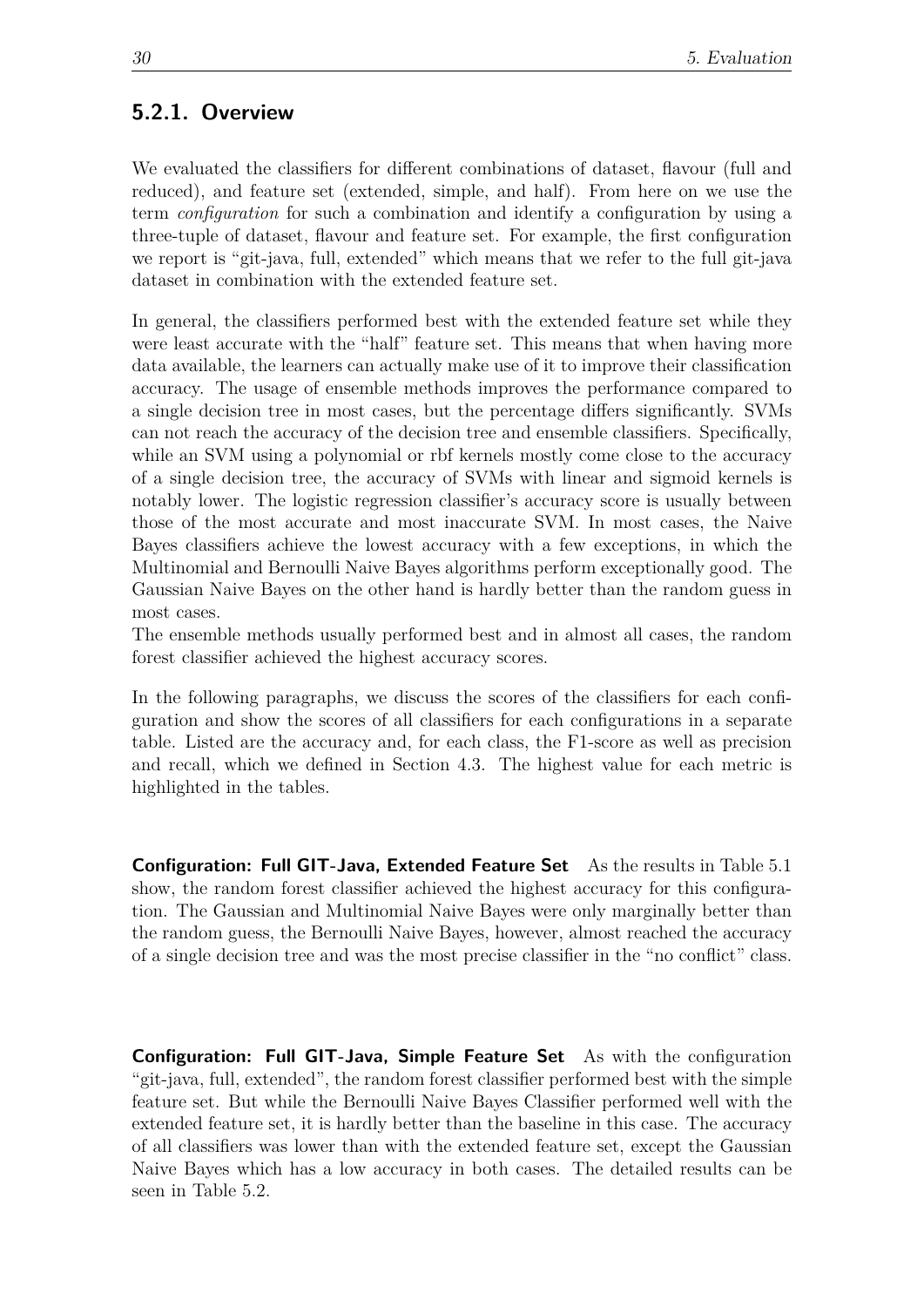| Classifier      |       | conflict |       |       | no conflict |       |       |  |
|-----------------|-------|----------|-------|-------|-------------|-------|-------|--|
|                 | Acc.  | F1       | Prec. | Rec.  | F1          | Prec. | Rec.  |  |
| Tree            | 0.878 | 0.884    | 0.843 | 0.930 | 0.871       | 0.922 | 0.826 |  |
| Random Forest   | 0.907 | 0.912    | 0.866 | 0.963 | 0.901       | 0.958 | 0.851 |  |
| AdaBoost        | 0.899 | 0.903    | 0.872 | 0.936 | 0.895       | 0.931 | 0.863 |  |
| Log. Regression | 0.778 | 0.801    | 0.728 | 0.890 | 0.750       | 0.859 | 0.667 |  |
| SVM (linear)    | 0.759 | 0.795    | 0.692 | 0.935 | 0.708       | 0.899 | 0.583 |  |
| SVM(rbf)        | 0.826 | 0.836    | 0.792 | 0.885 | 0.815       | 0.870 | 0.768 |  |
| SVM (sigmoid)   | 0.713 | 0.757    | 0.656 | 0.895 | 0.649       | 0.835 | 0.531 |  |
| SVM (poly)      | 0.839 | 0.847    | 0.803 | 0.897 | 0.829       | 0.883 | 0.780 |  |
| Multinomial NB  | 0.590 | 0.624    | 0.577 | 0.680 | 0.550       | 0.610 | 0.501 |  |
| Bernoulli NB    | 0.867 | 0.882    | 0.795 | 0.989 | 0.849       | 0.985 | 0.746 |  |
| Gaussian NB     | 0.586 | 0.696    | 0.550 | 0.950 | 0.350       | 0.816 | 0.223 |  |

<span id="page-40-0"></span>Table 5.1.: Performance values for the configuration git-java, full, extended

<span id="page-40-1"></span>Table 5.2.: Performance values for the configuration git-java, full, simple

| Classifier      |       | conflict |       |       | no conflict |       |       |  |
|-----------------|-------|----------|-------|-------|-------------|-------|-------|--|
|                 | Acc.  | F1       | Prec. | Rec.  | F1          | Prec. | Rec.  |  |
| Tree            | 0.766 | 0.763    | 0.774 | 0.753 | 0.769       | 0.759 | 0.780 |  |
| Random Forest   | 0.836 | 0.833    | 0.845 | 0.822 | 0.838       | 0.827 | 0.849 |  |
| AdaBoost        | 0.814 | 0.813    | 0.814 | 0.812 | 0.814       | 0.813 | 0.815 |  |
| Log. Regression | 0.713 | 0.741    | 0.675 | 0.822 | 0.678       | 0.772 | 0.604 |  |
| SVM (linear)    | 0.692 | 0.740    | 0.640 | 0.879 | 0.621       | 0.807 | 0.505 |  |
| SVM(rbf)        | 0.750 | 0.765    | 0.721 | 0.813 | 0.733       | 0.786 | 0.686 |  |
| SVM (sigmoid)   | 0.680 | 0.729    | 0.632 | 0.861 | 0.609       | 0.782 | 0.499 |  |
| SVM (poly)      | 0.756 | 0.768    | 0.732 | 0.807 | 0.743       | 0.785 | 0.705 |  |
| Multinomial NB  | 0.588 | 0.621    | 0.574 | 0.677 | 0.547       | 0.607 | 0.498 |  |
| Bernoulli NB    | 0.570 | 0.689    | 0.539 | 0.955 | 0.301       | 0.804 | 0.185 |  |
| Gaussian NB     | 0.586 | 0.696    | 0.550 | 0.949 | 0.350       | 0.814 | 0.223 |  |

**Configuration: Full GIT-Java, Half Feature Set** The results in Table [5.3](#page-41-0) show that the classifiers are even less accurate when the "half" feature set is used compared to the simple feature set. The best accuracy was achieved with by the random forest classifier, as in the two other configurations with the full git-java dataset. The Bernoulli Naive Bayes classifier is the most precise one when classifying scenarios in the "no conflict" class, but the recall for this class is low and it does not perform better than the other Naive Bayes classifiers.

The most accurate classifier for the full git-java dataset is the random forest. It achieves the highest accuracy score with all three feature sets and also the highest F1-scores for each class. The AdaBoost method also achieves high accuracy scores, but in the more difficult cases, the difference of the accuracy scores of the random forest classifier and the AdaBoost classifier increases. Hence, it seems like the random forest can cope better with the more difficult feature sets than the AdaBoost classifier.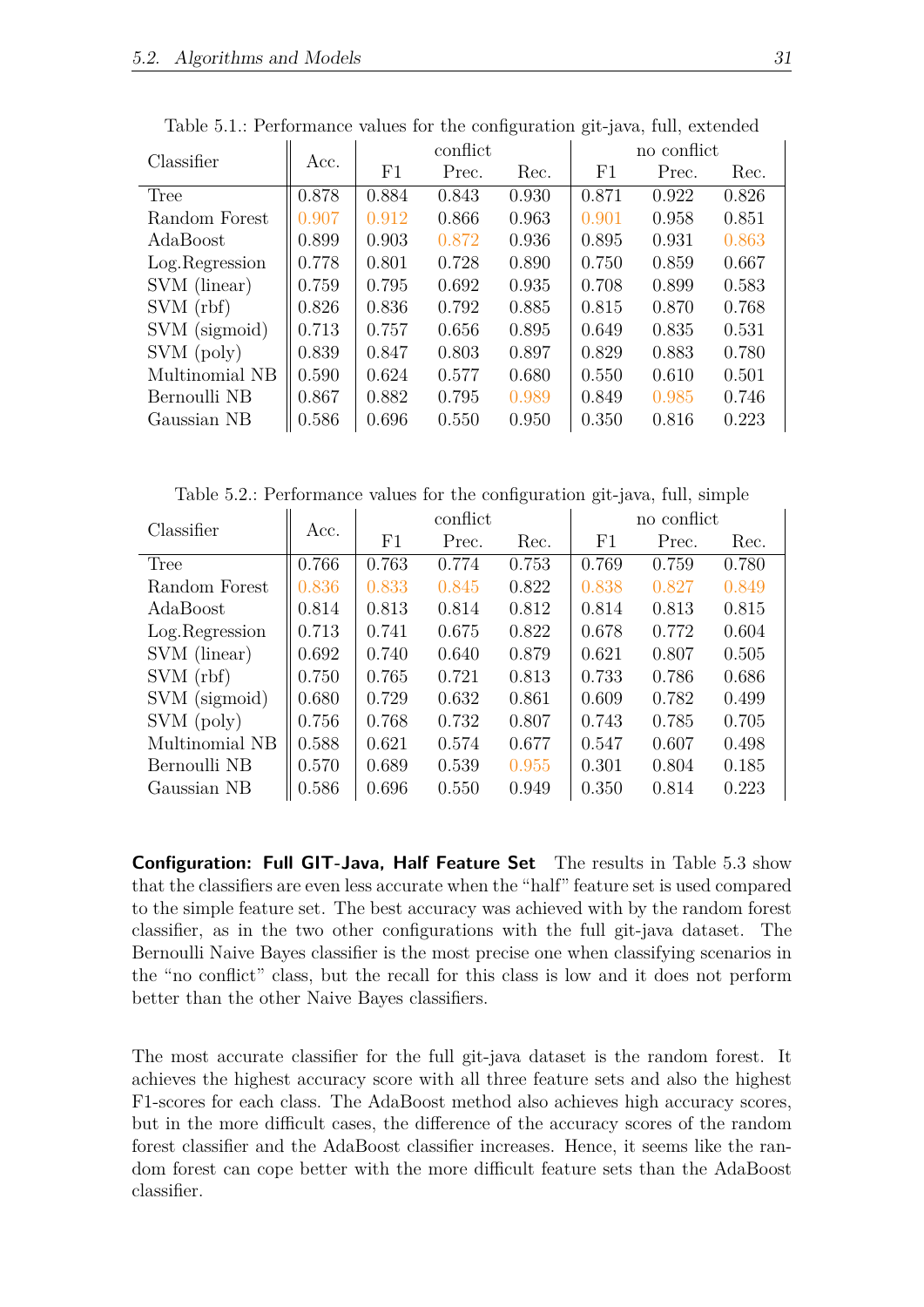| Classifier      |       | conflict |       |       | no conflict |       |        |  |
|-----------------|-------|----------|-------|-------|-------------|-------|--------|--|
|                 | Acc.  | F1       | Prec. | Rec.  | F1          | Prec. | Rec.   |  |
| Tree            | 0.723 | 0.699    | 0.764 | 0.645 | 0.743       | 0.693 | 0.801  |  |
| Random Forest   | 0.787 | 0.782    | 0.799 | 0.766 | 0.791       | 0.775 | 0.807  |  |
| AdaBoost        | 0.758 | 0.757    | 0.762 | 0.752 | 0.760       | 0.755 | 0.765  |  |
| Log. Regression | 0.649 | 0.687    | 0.620 | 0.769 | 0.601       | 0.696 | 0.529  |  |
| SVM (linear)    | 0.641 | 0.693    | 0.605 | 0.811 | 0.567       | 0.714 | 0.471  |  |
| SVM(rbf)        | 0.729 | 0.734    | 0.721 | 0.747 | 0.724       | 0.737 | 0.712  |  |
| SVM (sigmoid)   | 0.643 | 0.696    | 0.606 | 0.816 | 0.568       | 0.719 | 0.470  |  |
| SVM (poly)      | 0.717 | 0.727    | 0.702 | 0.753 | 0.706       | 0.734 | 0.681  |  |
| Multinomial NB  | 0.616 | 0.695    | 0.576 | 0.878 | 0.479       | 0.743 | 0.354  |  |
| Bernoulli NB    | 0.530 | 0.678    | 0.516 | 0.989 | 0.131       | 0.866 | 0.0711 |  |
| Gaussian NB     | 0.589 | 0.692    | 0.553 | 0.926 | 0.379       | 0.772 | 0.251  |  |
|                 |       |          |       |       |             |       |        |  |

<span id="page-41-0"></span>Table 5.3.: Performance values for the configuration git-java, full, half

**Configuration: Reduced GIT-Java, Extended Feature Set** As before, the random forest classifier achieves the highest results with the configuration "git-java, reduced, extended", but its accuracy score is 11*.*7 percentage points lower than with the full version. The AdaBoost has a similar accuracy score, but the difference between the two classifiers is higher than with the full version. The Bernoulli Naive Bayes classifier, which performed exceptionally well before, is hardly better than a random guess in this case and achieves similar results than the other Naive Bayes classifiers.

| Classifier      | Acc.  | conflict |       |       | no conflict |       |       |  |
|-----------------|-------|----------|-------|-------|-------------|-------|-------|--|
|                 |       | F1       | Prec. | Rec.  | F1          | Prec. | Rec.  |  |
| Tree            | 0.709 | 0.686    | 0.746 | 0.636 | 0.729       | 0.682 | 0.783 |  |
| Random Forest   | 0.790 | 0.782    | 0.813 | 0.754 | 0.797       | 0.770 | 0.827 |  |
| AdaBoost        | 0.763 | 0.762    | 0.767 | 0.757 | 0.765       | 0.760 | 0.770 |  |
| Log. Regression | 0.634 | 0.669    | 0.610 | 0.742 | 0.589       | 0.671 | 0.525 |  |
| SVM (linear)    | 0.612 | 0.676    | 0.580 | 0.812 | 0.514       | 0.687 | 0.411 |  |
| SVM(rbf)        | 0.682 | 0.695    | 0.667 | 0.726 | 0.667       | 0.699 | 0.638 |  |
| SVM (sigmoid)   | 0.599 | 0.664    | 0.572 | 0.791 | 0.504       | 0.661 | 0.407 |  |
| SVM (poly)      | 0.700 | 0.707    | 0.691 | 0.724 | 0.693       | 0.710 | 0.677 |  |
| Multinomial NB  | 0.553 | 0.591    | 0.545 | 0.646 | 0.507       | 0.565 | 0.461 |  |
| Bernoulli NB    | 0.534 | 0.672    | 0.519 | 0.955 | 0.196       | 0.715 | 0.113 |  |
| Gaussian NB     | 0.549 | 0.678    | 0.527 | 0.948 | 0.250       | 0.743 | 0.150 |  |

Table 5.4.: Performance values for the configuration git-java, reduced, extended

**Configuration: Reduced GIT-Java, Simple Feature Set** As in the last case, when using the simple feature set, the classifiers are less accurate with the reduced version of the git-java dataset than with the full version. Table [5.5](#page-42-0) shows the detailed results. The most accurate classifier is the random forest once again.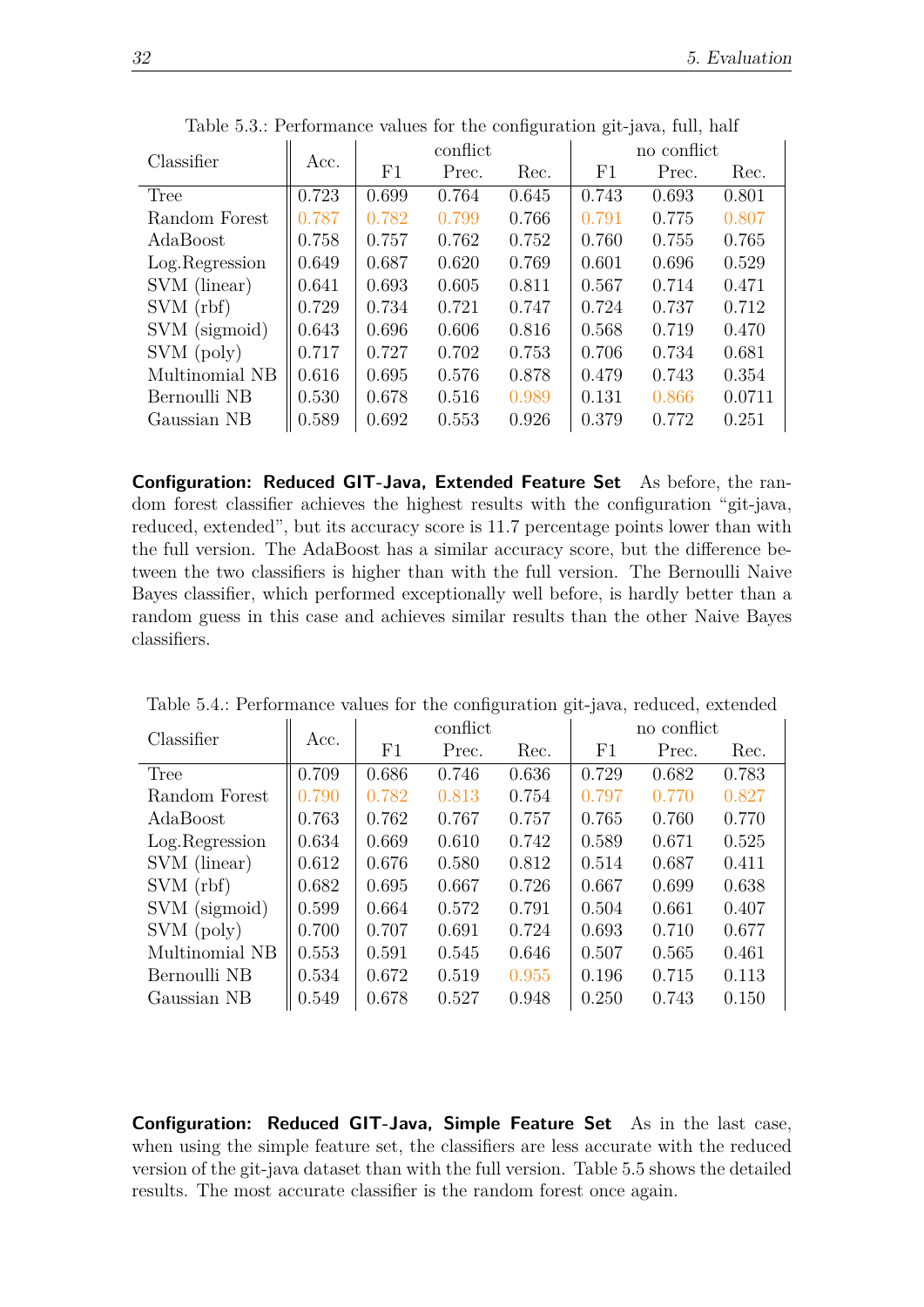| Classifier      | Acc.  | conflict |       |       | no conflict |       |       |  |
|-----------------|-------|----------|-------|-------|-------------|-------|-------|--|
|                 |       | F1       | Prec. | Rec.  | F1          | Prec. | Rec.  |  |
| Tree            | 0.678 | 0.669    | 0.688 | 0.653 | 0.686       | 0.670 | 0.704 |  |
| Random Forest   | 0.765 | 0.760    | 0.779 | 0.741 | 0.771       | 0.753 | 0.789 |  |
| AdaBoost        | 0.737 | 0.736    | 0.739 | 0.734 | 0.738       | 0.736 | 0.741 |  |
| Log. Regression | 0.625 | 0.661    | 0.603 | 0.732 | 0.580       | 0.659 | 0.518 |  |
| SVM (linear)    | 0.602 | 0.669    | 0.572 | 0.804 | 0.500       | 0.672 | 0.399 |  |
| SVM(rbf)        | 0.667 | 0.685    | 0.651 | 0.723 | 0.648       | 0.688 | 0.612 |  |
| SVM (sigmoid)   | 0.596 | 0.662    | 0.569 | 0.791 | 0.498       | 0.657 | 0.400 |  |
| SVM (poly)      | 0.673 | 0.690    | 0.656 | 0.729 | 0.654       | 0.695 | 0.618 |  |
| Multinomial NB  | 0.552 | 0.588    | 0.544 | 0.641 | 0.507       | 0.563 | 0.462 |  |
| Bernoulli NB    | 0.534 | 0.672    | 0.518 | 0.955 | 0.196       | 0.714 | 0.113 |  |
| Gaussian NB     | 0.550 | 0.678    | 0.528 | 0.948 | 0.254       | 0.744 | 0.153 |  |

<span id="page-42-0"></span>Table 5.5.: Performance values for the configuration git-java, reduced, simple

**Configuration: Reduced GIT-Java, Half Feature Set** As the results in Table [5.6](#page-42-1) show, the classifiers are more inaccurate with the "git-java, reduced, half" configuration than with the simple feature set and also more inaccurate than with the same feature set and the full git-java dataset. The most accurate classifier, random forest as before, achieves an accuracy score just over 70 %, all other classifiers are less accurate than that.

| Classifier      |       |             | conflict |       | no conflict |       |        |  |
|-----------------|-------|-------------|----------|-------|-------------|-------|--------|--|
|                 | Acc.  | $_{\rm F1}$ | Prec.    | Rec.  | F1          | Prec. | Rec.   |  |
| Tree            | 0.642 | 0.625       | 0.657    | 0.597 | 0.658       | 0.631 | 0.687  |  |
| Random Forest   | 0.714 | 0.703       | 0.732    | 0.677 | 0.725       | 0.699 | 0.752  |  |
| AdaBoost        | 0.699 | 0.696       | 0.702    | 0.690 | 0.701       | 0.695 | 0.707  |  |
| Log. Regression | 0.592 | 0.634       | 0.575    | 0.707 | 0.539       | 0.619 | 0.478  |  |
| SVM (linear)    | 0.575 | 0.638       | 0.556    | 0.747 | 0.487       | 0.615 | 0.403  |  |
| SVM(rbf)        | 0.657 | 0.668       | 0.647    | 0.690 | 0.645       | 0.668 | 0.624  |  |
| SVM (sigmoid)   | 0.584 | 0.624       | 0.570    | 0.693 | 0.531       | 0.611 | 0.475  |  |
| SVM (poly)      | 0.637 | 0.647       | 0.630    | 0.665 | 0.627       | 0.645 | 0.610  |  |
| Multinomial NB  | 0.564 | 0.656       | 0.542    | 0.832 | 0.405       | 0.638 | 0.297  |  |
| Bernoulli NB    | 0.514 | 0.670       | 0.507    | 0.989 | 0.0738      | 0.779 | 0.0388 |  |
| Gaussian NB     | 0.546 | 0.670       | 0.527    | 0.920 | 0.275       | 0.684 | 0.173  |  |

<span id="page-42-1"></span>Table 5.6.: Performance values for the configuration git-java, reduced, half

Generally, the accuracy of the classifiers was lower when the reduced version of the git-java dataset is used than with the full one. The reason for this is that the full version includes a huge amount of samples that are easy to classify. In all three cases, the random forest method is the most precise one. The decision tree and ensemble methods still perform better than the SVMs and Naive Bayes classifiers, but the difference between the achieved results are smaller than with the full git-java dataset.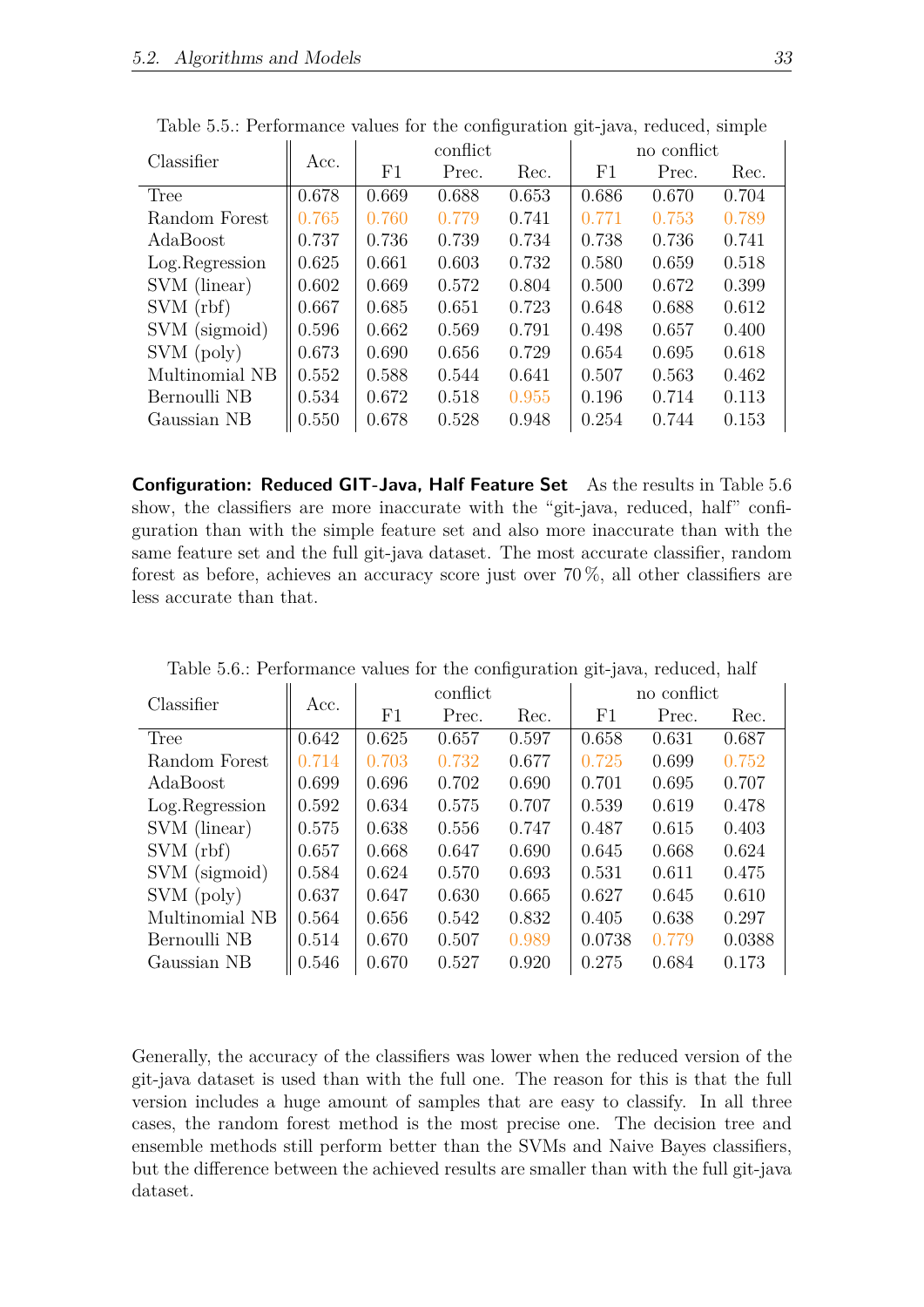**Configuration: Full JDime, Extended Feature Set** The results for the "jdime, full, extended" configuration is shown in Table [5.7.](#page-43-0) The random forest method yields the highest accuracy, but it is only 0*.*4 percentage points better than a single decision tree and 0*.*003 higher than AdaBoost's accuracy score. The decision tree classifier is the most precise one when classifying samples of the "no conflict" class, 99*.*5 % of the samples, the decision tree classified as "no conflict", actually belonged to this class. It also achieves the highest recall score (0*.*995) for the "conflict" class, meaning that it found 99*.*5 % of all samples containing conflicts.

As with the "git-java, full, extended" configuration, the Bernoulli Naive Bayes classifier performed well in this case. Also the Multinomial Naive Bayes classifier achieved a higher result than usual and was the most accurate when it comes to classifying samples in the "conflict" class, where it achieved an accuracy score of 0*.*893

| Classifier      |       | conflict |       |       | no conflict |       |       |  |
|-----------------|-------|----------|-------|-------|-------------|-------|-------|--|
|                 | Acc.  | F1       | Prec. | Rec.  | F1          | Prec. | Rec.  |  |
| Tree            | 0.910 | 0.916    | 0.850 | 0.995 | 0.901       | 0.995 | 0.824 |  |
| Random Forest   | 0.914 | 0.919    | 0.868 | 0.977 | 0.908       | 0.974 | 0.851 |  |
| AdaBoost        | 0.911 | 0.915    | 0.878 | 0.954 | 0.907       | 0.951 | 0.868 |  |
| Log. Regression | 0.790 | 0.763    | 0.872 | 0.680 | 0.811       | 0.738 | 0.901 |  |
| SVM (linear)    | 0.763 | 0.720    | 0.877 | 0.611 | 0.794       | 0.702 | 0.914 |  |
| SVM(rbf)        | 0.855 | 0.852    | 0.869 | 0.837 | 0.858       | 0.843 | 0.874 |  |
| SVM (sigmoid)   | 0.772 | 0.735    | 0.873 | 0.635 | 0.799       | 0.714 | 0.909 |  |
| SVM (poly)      | 0.868 | 0.868    | 0.868 | 0.868 | 0.867       | 0.868 | 0.867 |  |
| Multinomial NB  | 0.762 | 0.713    | 0.893 | 0.594 | 0.796       | 0.696 | 0.929 |  |
| Bernoulli NB    | 0.879 | 0.882    | 0.862 | 0.902 | 0.876       | 0.897 | 0.856 |  |
| Gaussian NB     | 0.584 | 0.692    | 0.549 | 0.938 | 0.354       | 0.789 | 0.229 |  |

<span id="page-43-0"></span>Table 5.7.: Performance values for the configuration jdime, full, extended

**Configuration: Full JDime, Simple Feature Set** When the simple feature set is used instead of the extended one, the random forest classifier is the most accurate one. It performs a little better than a single decision tree and the AdaBoost method is not as accurate as a single tree. As before, the Multinomial Naive Bayes classifier is quite accurate and it also has the best precision score in the "conflict" class and the best recall score in the "no conflict" class. The results for the "jdime, full, simple" configuration in Table [5.8](#page-44-0) show that the accuracy score of those Naive Bayes Classifiers are hardly lower than with the extended feature set.

**Configuration: Full JDime, Half Feature Set** The configuration "jdime, full, half", for which we shown the results in Table [5.9,](#page-44-1) is the only one where the decision tree classifier achieves a higher accuracy score than the random forest and is also the most accurate classifier for that configuration.

As before the Multinomial Naive Bayes classifier performed quite well. The Bernoulli one even was almost as accurate as the decision tree and achieved the second highest accuracy score. It also achieved the highest F1-score for the "no conflict" class, meaning that it is the best classifier to classify scenarios in the "no conflict" class.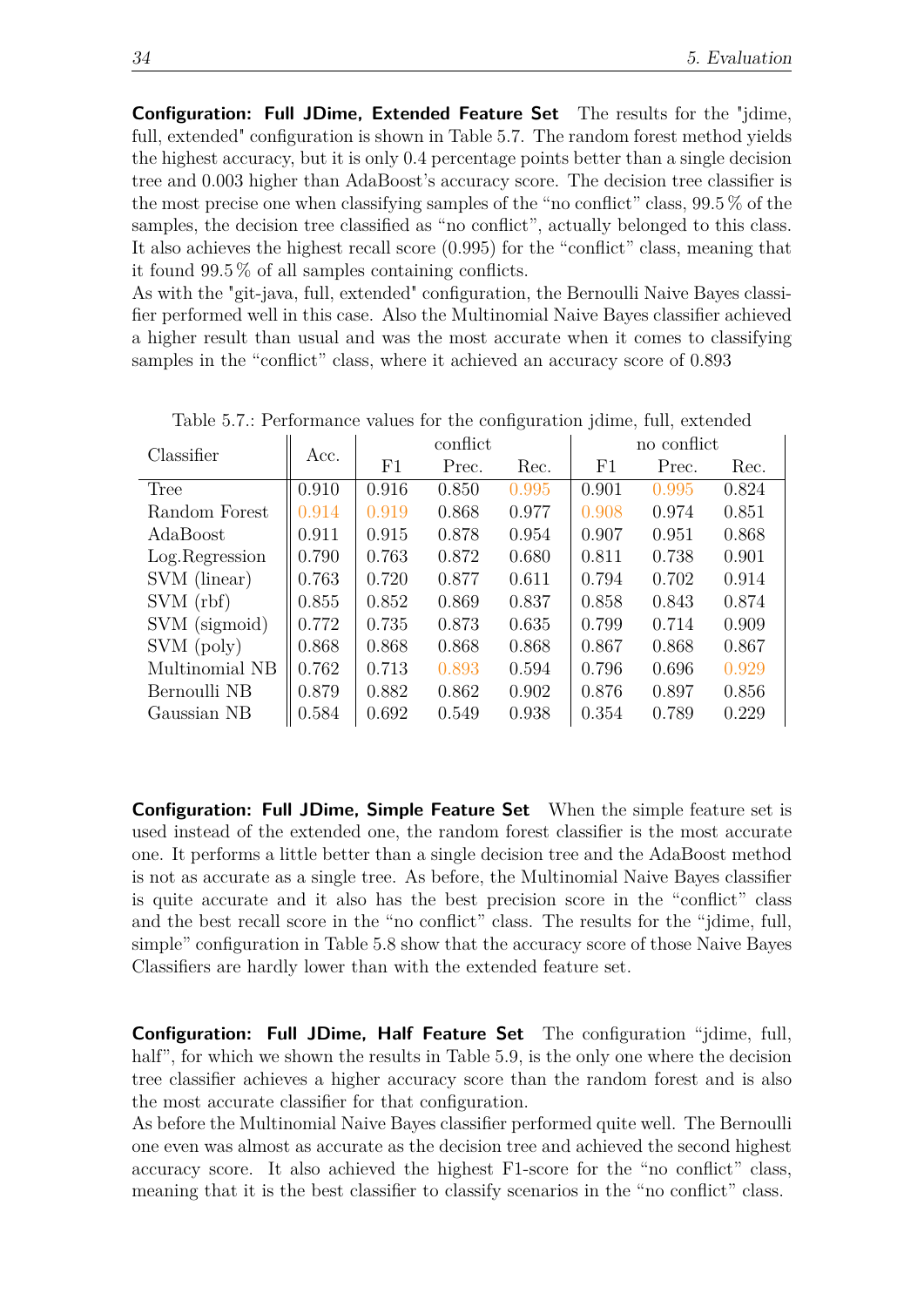| Classifier      |       | conflict |       |       | no conflict |       |       |  |
|-----------------|-------|----------|-------|-------|-------------|-------|-------|--|
|                 | Acc.  | F1       | Prec. | Rec.  | F1          | Prec. | Rec.  |  |
| Tree            | 0.877 | 0.879    | 0.863 | 0.895 | 0.874       | 0.891 | 0.858 |  |
| Random Forest   | 0.882 | 0.885    | 0.861 | 0.910 | 0.878       | 0.904 | 0.853 |  |
| AdaBoost        | 0.871 | 0.872    | 0.863 | 0.882 | 0.869       | 0.879 | 0.860 |  |
| Log. Regression | 0.780 | 0.747    | 0.878 | 0.651 | 0.805       | 0.723 | 0.910 |  |
| SVM (linear)    | 0.750 | 0.695    | 0.890 | 0.571 | 0.788       | 0.685 | 0.928 |  |
| SVM(rbf)        | 0.829 | 0.818    | 0.868 | 0.775 | 0.838       | 0.798 | 0.882 |  |
| SVM (sigmoid)   | 0.766 | 0.743    | 0.822 | 0.680 | 0.784       | 0.728 | 0.851 |  |
| SVM (poly)      | 0.824 | 0.815    | 0.858 | 0.777 | 0.831       | 0.796 | 0.870 |  |
| Multinomial NB  | 0.762 | 0.713    | 0.893 | 0.593 | 0.795       | 0.696 | 0.929 |  |
| Bernoulli NB    | 0.874 | 0.877    | 0.854 | 0.901 | 0.870       | 0.895 | 0.847 |  |
| Gaussian NB     | 0.584 | 0.692    | 0.549 | 0.938 | 0.356       | 0.788 | 0.231 |  |

<span id="page-44-0"></span>Table 5.8.: Performance values for the configuration jdime, full, simple

<span id="page-44-1"></span>Table 5.9.: Performance values for the configuration jdime, full, half

| Classifier      | Acc.  | conflict    |       |       | no conflict |       |       |  |
|-----------------|-------|-------------|-------|-------|-------------|-------|-------|--|
|                 |       | $_{\rm F1}$ | Prec. | Rec.  | $\rm F1$    | Prec. | Rec.  |  |
| Tree            | 0.832 | 0.823       | 0.869 | 0.782 | 0.840       | 0.802 | 0.882 |  |
| Random Forest   | 0.827 | 0.823       | 0.843 | 0.806 | 0.831       | 0.814 | 0.849 |  |
| AdaBoost        | 0.792 | 0.788       | 0.804 | 0.773 | 0.796       | 0.782 | 0.811 |  |
| Log. Regression | 0.725 | 0.656       | 0.875 | 0.525 | 0.770       | 0.660 | 0.925 |  |
| SVM (linear)    | 0.688 | 0.588       | 0.864 | 0.446 | 0.749       | 0.627 | 0.930 |  |
| SVM(rbf)        | 0.806 | 0.793       | 0.849 | 0.744 | 0.817       | 0.773 | 0.868 |  |
| SVM (sigmoid)   | 0.685 | 0.571       | 0.887 | 0.422 | 0.750       | 0.621 | 0.947 |  |
| SVM (poly)      | 0.790 | 0.762       | 0.878 | 0.674 | 0.811       | 0.735 | 0.905 |  |
| Multinomial NB  | 0.728 | 0.650       | 0.908 | 0.507 | 0.777       | 0.658 | 0.949 |  |
| Bernoulli NB    | 0.831 | 0.819       | 0.878 | 0.769 | 0.840       | 0.794 | 0.893 |  |
| Gaussian NB     | 0.581 | 0.691       | 0.548 | 0.936 | 0.350       | 0.780 | 0.227 |  |

The classifiers achieve higher results with the full jdime dataset than with the full git-java dataset. We will discuss the differences between the results for different datasets in Section [5.2.2.](#page-49-0)

With the full jdime dataset the Bernoulli Naive Bayes achieved high accuracy scores for all feature sets and the Multinomial one was also a lot more accurate than with the git-java dataset. When the extended and simple feature set was used, the random forest was the most accurate classifier as before, but for the "half" feature set, the order of the best classifiers changed.

**Configurations: Reduced JDime Dataset** With the reduced jdime dataset, the extended feature set achieves the best results. Regardless of the feature set, the random forest classifier is most accurate for the reduced jdime dataset. None of the classifiers is really accurate, only the random forest classifier achieved an accuracy score over 0*.*7 and that only with the extended feature set. The detailed results are shown in the tables [5.10,](#page-45-0) [5.11](#page-45-1) and [5.12.](#page-46-0)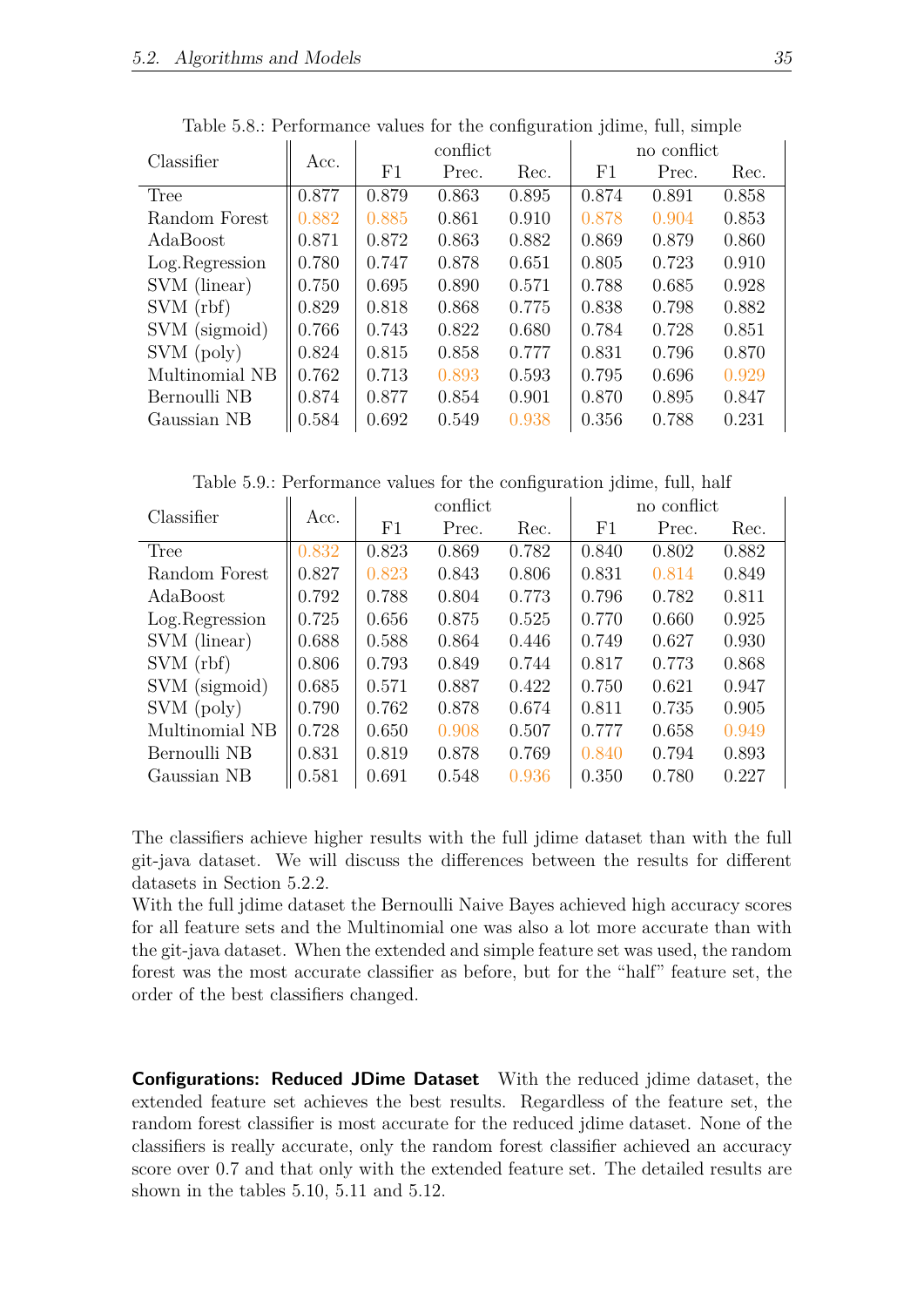| Classifier      | Acc.  | conflict |       |       | no conflict |       |       |  |
|-----------------|-------|----------|-------|-------|-------------|-------|-------|--|
|                 |       | F1       | Prec. | Rec.  | F1          | Prec. | Rec.  |  |
| Tree            | 0.660 | 0.647    | 0.674 | 0.626 | 0.671       | 0.651 | 0.697 |  |
| Random Forest   | 0.711 | 0.709    | 0.714 | 0.705 | 0.712       | 0.708 | 0.717 |  |
| AdaBoost        | 0.691 | 0.689    | 0.692 | 0.687 | 0.692       | 0.689 | 0.694 |  |
| Log. Regression | 0.616 | 0.600    | 0.627 | 0.578 | 0.629       | 0.608 | 0.655 |  |
| SVM (linear)    | 0.594 | 0.543    | 0.621 | 0.482 | 0.635       | 0.577 | 0.706 |  |
| SVM(rbf)        | 0.650 | 0.639    | 0.657 | 0.623 | 0.659       | 0.642 | 0.676 |  |
| SVM (sigmoid)   | 0.595 | 0.556    | 0.613 | 0.511 | 0.626       | 0.582 | 0.678 |  |
| SVM (poly)      | 0.659 | 0.647    | 0.668 | 0.628 | 0.668       | 0.650 | 0.688 |  |
| Multinomial NB  | 0.609 | 0.643    | 0.598 | 0.708 | 0.562       | 0.640 | 0.517 |  |
| Bernoulli NB    | 0.569 | 0.642    | 0.552 | 0.777 | 0.452       | 0.627 | 0.366 |  |
| Gaussian NB     | 0.547 | 0.673    | 0.526 | 0.933 | 0.261       | 0.711 | 0.160 |  |

<span id="page-45-0"></span>Table 5.10.: Performance values for the configuration jdime, reduced, extended

The accuracy drops between the full and reduced datasets is notably larger when the jdime dataset is used than with the git-java dataset. While the classifiers were more accurate with the full jdime dataset then with the full git-java dataset, it is the other way around with the reduced versions.

| Classifier      | Acc.  | conflict |       |       | no conflict |       |       |  |
|-----------------|-------|----------|-------|-------|-------------|-------|-------|--|
|                 |       | F1       | Prec. | Rec.  | F1          | Prec. | Rec.  |  |
| Tree            | 0.642 | 0.628    | 0.658 | 0.609 | 0.653       | 0.635 | 0.679 |  |
| Random Forest   | 0.691 | 0.688    | 0.694 | 0.682 | 0.693       | 0.687 | 0.699 |  |
| AdaBoost        | 0.661 | 0.663    | 0.660 | 0.667 | 0.659       | 0.664 | 0.656 |  |
| Log. Regression | 0.615 | 0.600    | 0.626 | 0.579 | 0.628       | 0.608 | 0.653 |  |
| SVM (linear)    | 0.595 | 0.543    | 0.622 | 0.482 | 0.635       | 0.577 | 0.707 |  |
| SVM(rbf)        | 0.640 | 0.629    | 0.648 | 0.611 | 0.650       | 0.633 | 0.669 |  |
| SVM (sigmoid)   | 0.590 | 0.532    | 0.620 | 0.467 | 0.635       | 0.573 | 0.714 |  |
| SVM (poly)      | 0.646 | 0.633    | 0.656 | 0.613 | 0.656       | 0.636 | 0.677 |  |
| Multinomial NB  | 0.612 | 0.632    | 0.608 | 0.671 | 0.584       | 0.632 | 0.559 |  |
| Bernoulli NB    | 0.569 | 0.642    | 0.552 | 0.777 | 0.452       | 0.627 | 0.366 |  |
| Gaussian NB     | 0.548 | 0.673    | 0.527 | 0.934 | 0.261       | 0.712 | 0.160 |  |

<span id="page-45-1"></span>Table 5.11.: Performance values for the configuration jdime, reduced, simple

**Configuration: Full GIT-C, Extended Feature Set** In Table [5.13](#page-46-1) we shown the results for the configuration "git-c, full, extended". It is the one where, the classifiers were most accurate. The most accurate one is the random forest classifier, with an accuract of 94*.*8 %, the AdaBoost classifier was almost as accurate.

But also the SVM with the polynomial kernel achieved an accuracy score of over 90 %. Also the Bernoulli Naive Bayes classifier was quite accurate and achieved the highest precision score in the " no conflict" class (99%) and the highest recall score in the "conflict" class  $(99.3\%)$ .

The other Naive Bayes classifiers were the least accurate one but also achieved accuracy scores around 70 %.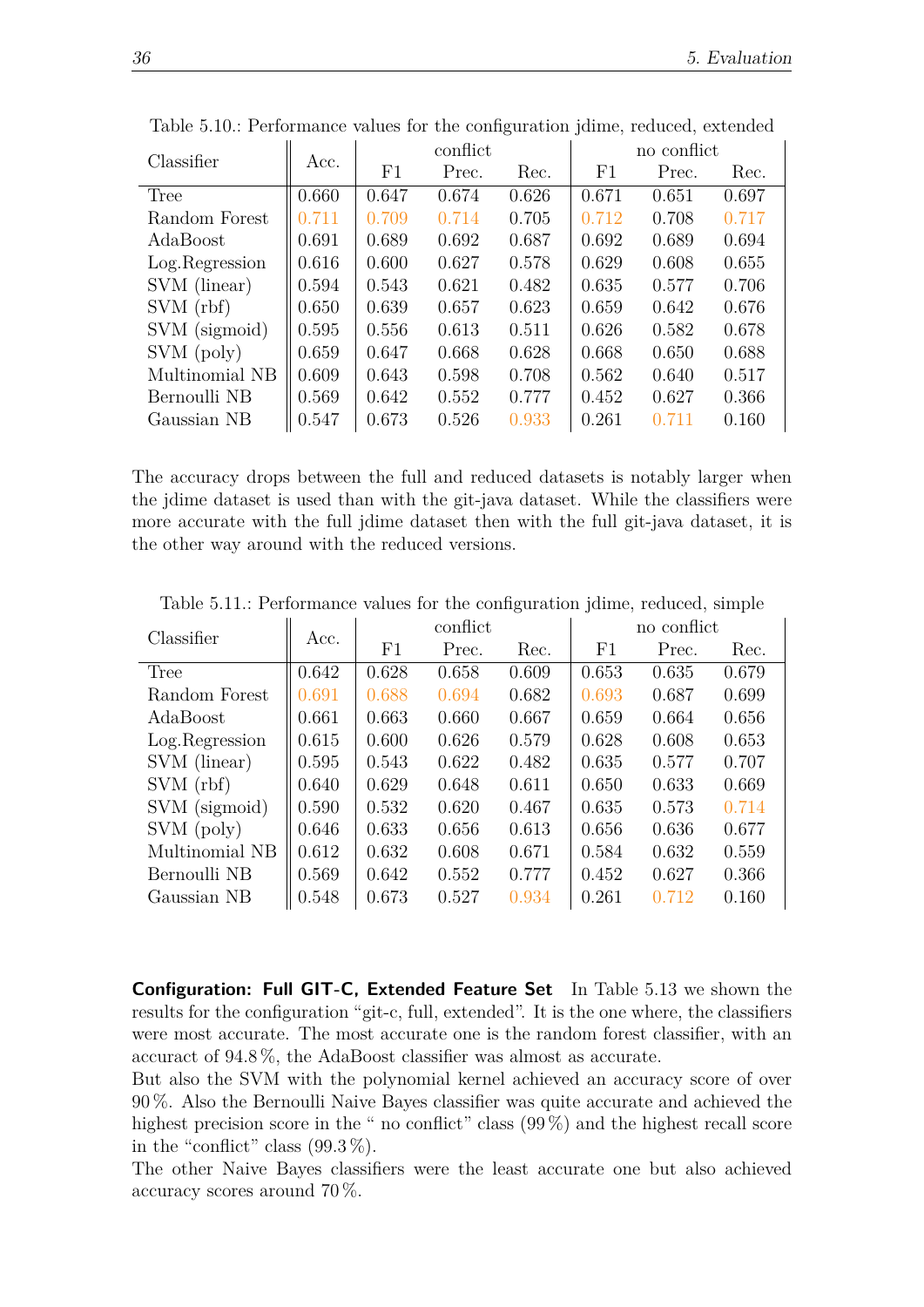| Classifier      |       | conflict |       |       | no conflict |       |       |  |
|-----------------|-------|----------|-------|-------|-------------|-------|-------|--|
|                 | Acc.  | F1       | Prec. | Rec.  | F1          | Prec. | Rec.  |  |
| Tree            | 0.631 | 0.618    | 0.643 | 0.599 | 0.643       | 0.624 | 0.667 |  |
| Random Forest   | 0.659 | 0.656    | 0.662 | 0.651 | 0.660       | 0.655 | 0.666 |  |
| AdaBoost        | 0.633 | 0.635    | 0.633 | 0.638 | 0.631       | 0.635 | 0.629 |  |
| Log. Regression | 0.603 | 0.550    | 0.636 | 0.487 | 0.644       | 0.584 | 0.721 |  |
| SVM (linear)    | 0.563 | 0.409    | 0.629 | 0.303 | 0.653       | 0.541 | 0.822 |  |
| SVM(rbf)        | 0.636 | 0.607    | 0.659 | 0.563 | 0.661       | 0.619 | 0.709 |  |
| SVM (sigmoid)   | 0.560 | 0.581    | 0.581 | 0.669 | 0.467       | 0.636 | 0.475 |  |
| SVM (poly)      | 0.631 | 0.603    | 0.652 | 0.562 | 0.654       | 0.616 | 0.700 |  |
| Multinomial NB  | 0.586 | 0.653    | 0.570 | 0.788 | 0.475       | 0.662 | 0.395 |  |
| Bernoulli NB    | 0.579 | 0.639    | 0.559 | 0.748 | 0.493       | 0.619 | 0.411 |  |
| Gaussian NB     | 0.549 | 0.676    | 0.528 | 0.942 | 0.258       | 0.731 | 0.157 |  |

<span id="page-46-0"></span>Table 5.12.: Performance values for the configuration jdime, reduced, half

<span id="page-46-1"></span>Table 5.13.: Performance values for the configuration git-c, full, extended

| Classifier      | Acc.  |       | conflict |       | no conflict |       |       |  |
|-----------------|-------|-------|----------|-------|-------------|-------|-------|--|
|                 |       | F1    | Prec.    | Rec.  | F1          | Prec. | Rec.  |  |
| Tree            | 0.926 | 0.925 | 0.926    | 0.925 | 0.926       | 0.925 | 0.926 |  |
| Random Forest   | 0.948 | 0.948 | 0.945    | 0.950 | 0.947       | 0.950 | 0.945 |  |
| AdaBoost        | 0.942 | 0.942 | 0.942    | 0.942 | 0.942       | 0.942 | 0.943 |  |
| Log. Regression | 0.822 | 0.835 | 0.778    | 0.900 | 0.807       | 0.882 | 0.743 |  |
| SVM (linear)    | 0.823 | 0.836 | 0.778    | 0.903 | 0.807       | 0.884 | 0.743 |  |
| SVM(rbf)        | 0.897 | 0.897 | 0.894    | 0.901 | 0.897       | 0.900 | 0.893 |  |
| SVM (sigmoid)   | 0.787 | 0.807 | 0.737    | 0.890 | 0.762       | 0.862 | 0.682 |  |
| SVM (poly)      | 0.909 | 0.909 | 0.906    | 0.912 | 0.908       | 0.912 | 0.905 |  |
| Multinomial NB  | 0.700 | 0.737 | 0.656    | 0.842 | 0.651       | 0.779 | 0.559 |  |
| Bernoulli NB    | 0.861 | 0.877 | 0.785    | 0.993 | 0.839       | 0.990 | 0.728 |  |
| Gaussian NB     | 0.710 | 0.762 | 0.647    | 0.927 | 0.630       | 0.870 | 0.494 |  |

**Configuration: Full GIT-C, Simple Feature Set** With the simple feature set, the random forest classifier was the most precise one, as well. The Bernoulli Naive Bayes classifier did not perform well and is the most inaccurate classifier for this configuration, the other classifiers lost no or only a few percentage points compared to the extended feature set.

We show the results of the evaluation with the "git-c, full, simple" configuration in Table [5.14.](#page-47-0)

**Configuration: Full GIT-C, Half Feature Set** The results in Table [5.15](#page-47-1) show that, when the half feature set is used, the random forest is the most accurate classifier when the "half" feature set is used, as usual. Even with this feature set, it achieves an accuracy score of over 90 %.

The Bernoulli Naive Bayes classifier is the most precise at classifying "no conflict" class samples, but the recall for this class is low and the classifier is the least accurate in this configuration.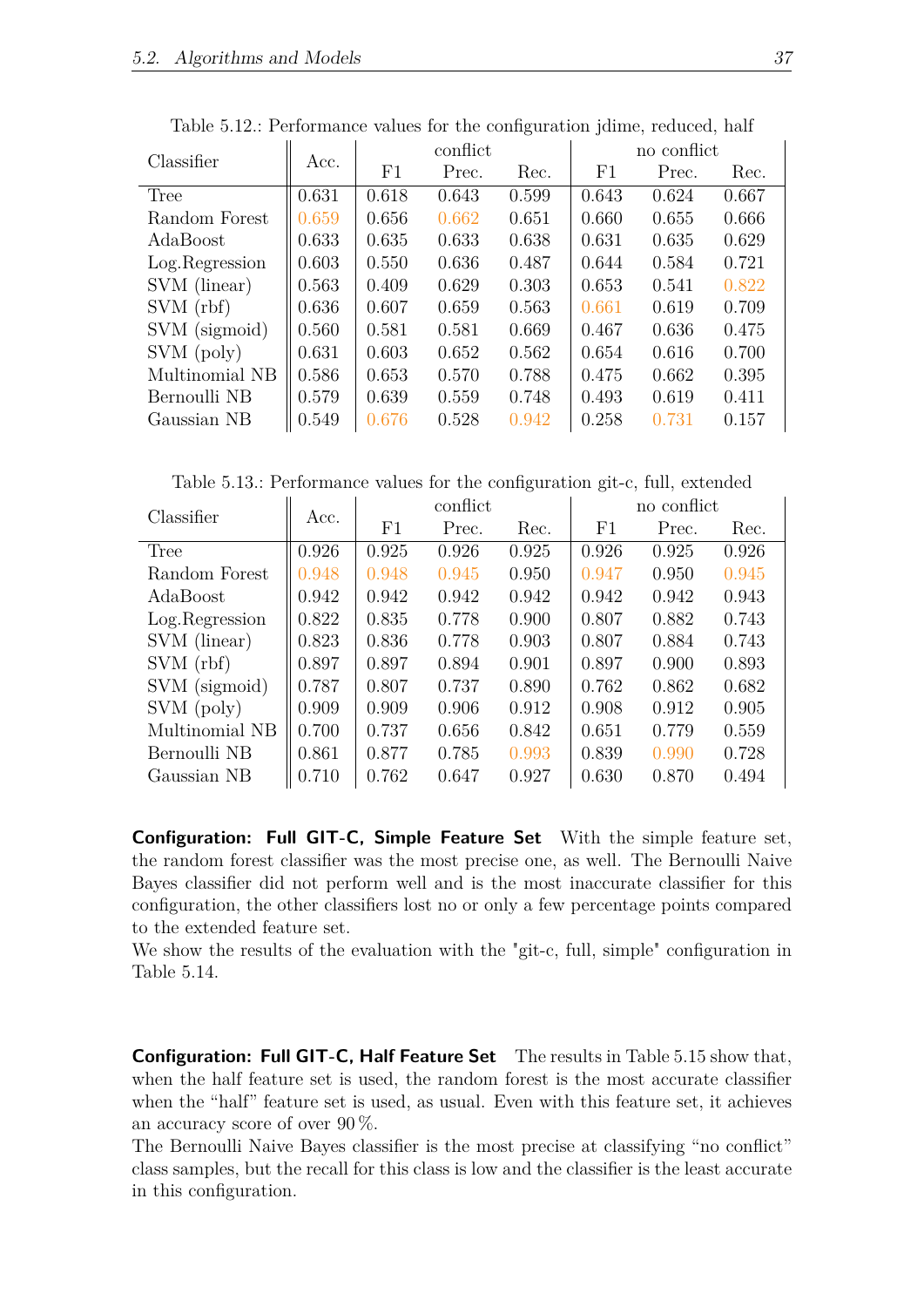| Classifier      |       | conflict |       |       | no conflict |       |       |  |
|-----------------|-------|----------|-------|-------|-------------|-------|-------|--|
|                 | Acc.  | F1       | Prec. | Rec.  | F1          | Prec. | Rec.  |  |
| Tree            | 0.908 | 0.905    | 0.929 | 0.882 | 0.910       | 0.888 | 0.933 |  |
| Random Forest   | 0.931 | 0.929    | 0.953 | 0.907 | 0.933       | 0.911 | 0.955 |  |
| AdaBoost        | 0.925 | 0.923    | 0.939 | 0.909 | 0.926       | 0.911 | 0.942 |  |
| Log. Regression | 0.812 | 0.825    | 0.770 | 0.889 | 0.796       | 0.869 | 0.734 |  |
| SVM (linear)    | 0.808 | 0.822    | 0.765 | 0.889 | 0.791       | 0.867 | 0.728 |  |
| SVM(rbf)        | 0.886 | 0.886    | 0.890 | 0.881 | 0.887       | 0.882 | 0.891 |  |
| SVM (sigmoid)   | 0.783 | 0.804    | 0.734 | 0.888 | 0.757       | 0.858 | 0.677 |  |
| SVM (poly)      | 0.892 | 0.892    | 0.895 | 0.889 | 0.892       | 0.890 | 0.895 |  |
| Multinomial NB  | 0.700 | 0.737    | 0.656 | 0.842 | 0.650       | 0.779 | 0.558 |  |
| Bernoulli NB    | 0.611 | 0.700    | 0.569 | 0.911 | 0.444       | 0.777 | 0.311 |  |
| Gaussian NB     | 0.713 | 0.763    | 0.650 | 0.922 | 0.636       | 0.866 | 0.503 |  |

<span id="page-47-0"></span>Table 5.14.: Performance values for the configuration git-c, full, simple

<span id="page-47-1"></span>Table 5.15.: Performance values for the configuration git-c, full, half

| Classifier      | Acc.  |       | conflict |       | no conflict |       |       |  |
|-----------------|-------|-------|----------|-------|-------------|-------|-------|--|
|                 |       | F1    | Prec.    | Rec.  | F1          | Prec. | Rec.  |  |
| Tree            | 0.893 | 0.889 | 0.917    | 0.863 | 0.896       | 0.871 | 0.922 |  |
| Random Forest   | 0.911 | 0.909 | 0.936    | 0.883 | 0.914       | 0.890 | 0.939 |  |
| AdaBoost        | 0.901 | 0.899 | 0.914    | 0.884 | 0.902       | 0.888 | 0.917 |  |
| Log. Regression | 0.803 | 0.815 | 0.770    | 0.865 | 0.790       | 0.846 | 0.742 |  |
| SVM (linear)    | 0.811 | 0.820 | 0.780    | 0.866 | 0.800       | 0.849 | 0.756 |  |
| SVM(rbf)        | 0.892 | 0.889 | 0.913    | 0.866 | 0.895       | 0.873 | 0.918 |  |
| SVM (sigmoid)   | 0.814 | 0.822 | 0.788    | 0.859 | 0.805       | 0.845 | 0.768 |  |
| SVM (poly)      | 0.875 | 0.870 | 0.903    | 0.840 | 0.879       | 0.850 | 0.910 |  |
| Multinomial NB  | 0.729 | 0.776 | 0.661    | 0.939 | 0.657       | 0.895 | 0.519 |  |
| Bernoulli NB    | 0.581 | 0.703 | 0.544    | 0.993 | 0.287       | 0.960 | 0.169 |  |
| Gaussian NB     | 0.684 | 0.746 | 0.624    | 0.928 | 0.582       | 0.858 | 0.441 |  |

We achieved the highest accuracy scores with the full git-c dataset. As with the other datasets, the extended feature set yields the best results, but with all three feature sets, the random forest classifier achieved an accuracy of over 90 %.

**Configuration: Reduced GIT-C, Extended Feature Set** We show the detailed results of the evaluation with the "git-c, reduced, extended" configuration in Table [5.16.](#page-48-0) As before, the random forest classifier is the most accurate one but its accuracy score is notably lower than that achieved with the full dataset and the "half" feature set.

The Bernoulli Naive Bayes classifier, which performed well for the full git-c dataset with the extended feature set, is the least accurate classifier for this configuration.

**Configurations: Reduced GIT-C, Simple and Half Feature Set** The random forest classifier is the most accurate, when the simple and "half" feature sets are used, as well, as we shown in Table [5.17.](#page-48-1) With the simple feature set, AdaBoost is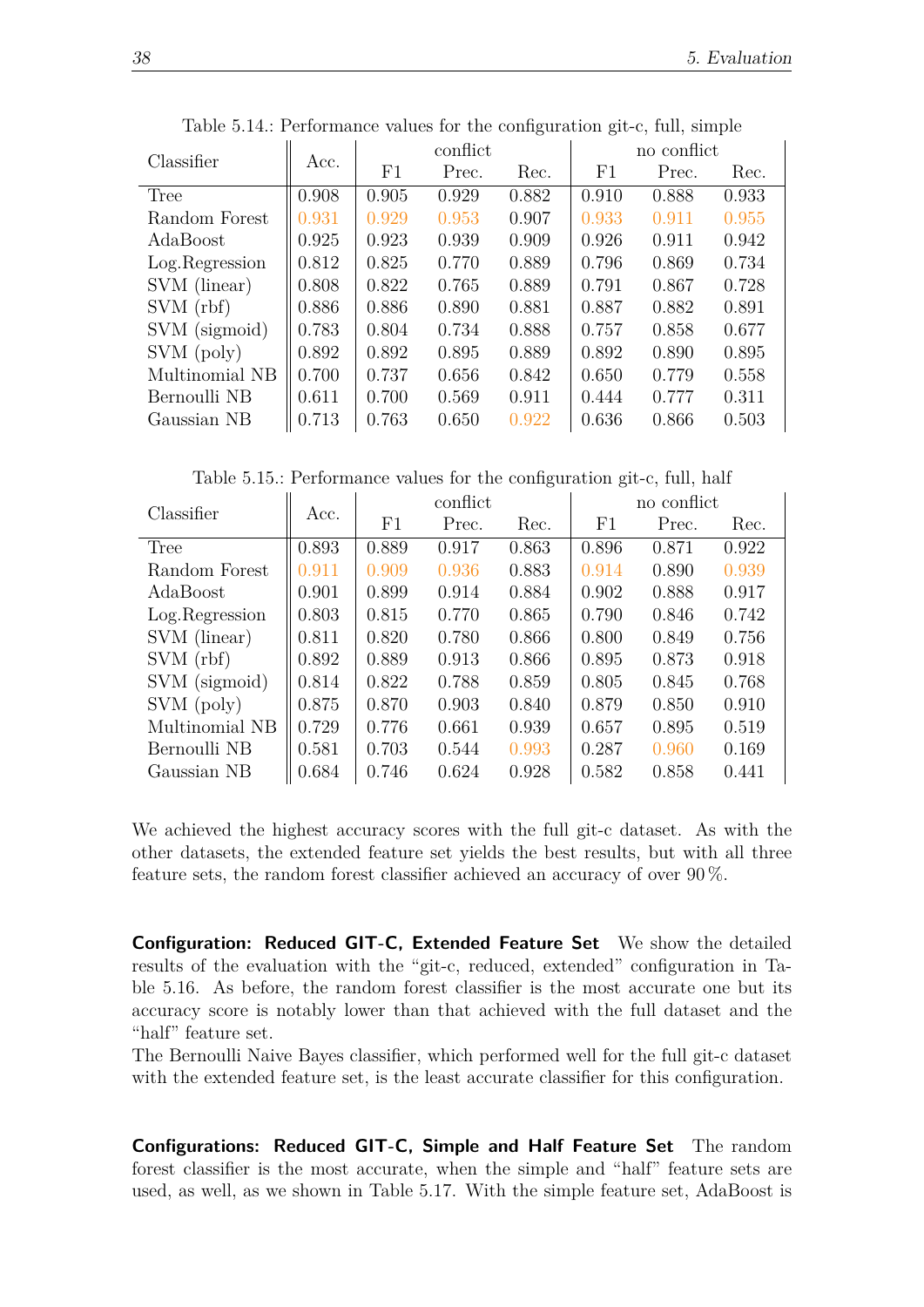| Classifier      |       |       | conflict |       | no conflict |       |       |  |
|-----------------|-------|-------|----------|-------|-------------|-------|-------|--|
|                 | Acc.  | F1    | Prec.    | Rec.  | F1          | Prec. | Rec.  |  |
| Tree            | 0.821 | 0.811 | 0.863    | 0.764 | 0.831       | 0.789 | 0.878 |  |
| Random Forest   | 0.856 | 0.847 | 0.908    | 0.794 | 0.865       | 0.817 | 0.919 |  |
| AdaBoost        | 0.839 | 0.834 | 0.862    | 0.808 | 0.844       | 0.819 | 0.870 |  |
| Log. Regression | 0.656 | 0.698 | 0.623    | 0.794 | 0.601       | 0.716 | 0.519 |  |
| SVM (linear)    | 0.652 | 0.706 | 0.611    | 0.835 | 0.573       | 0.740 | 0.468 |  |
| SVM(rbf)        | 0.789 | 0.757 | 0.893    | 0.657 | 0.814       | 0.729 | 0.921 |  |
| SVM (sigmoid)   | 0.679 | 0.703 | 0.654    | 0.759 | 0.651       | 0.713 | 0.599 |  |
| SVM (poly)      | 0.804 | 0.797 | 0.829    | 0.767 | 0.811       | 0.783 | 0.842 |  |
| Multinomial NB  | 0.604 | 0.674 | 0.573    | 0.819 | 0.495       | 0.682 | 0.389 |  |
| Bernoulli NB    | 0.535 | 0.662 | 0.520    | 0.911 | 0.255       | 0.641 | 0.159 |  |
| Gaussian NB     | 0.619 | 0.704 | 0.576    | 0.907 | 0.465       | 0.781 | 0.332 |  |

<span id="page-48-0"></span>Table 5.16.: Performance values for the configuration git-c, reduced, extended

the second most accurate classifier, but with the other one, the decision tree classifier achieves the second best accuracy score as Table [5.18.](#page-49-1)

| Classifier      | Acc.  |       | conflict |       | no conflict |       |       |  |
|-----------------|-------|-------|----------|-------|-------------|-------|-------|--|
|                 |       | F1    | Prec.    | Rec.  | F1          | Prec. | Rec.  |  |
| Tree            | 0.814 | 0.803 | 0.853    | 0.758 | 0.823       | 0.782 | 0.869 |  |
| Random Forest   | 0.849 | 0.838 | 0.901    | 0.784 | 0.858       | 0.809 | 0.913 |  |
| AdaBoost        | 0.831 | 0.826 | 0.851    | 0.802 | 0.835       | 0.813 | 0.859 |  |
| Log. Regression | 0.653 | 0.695 | 0.620    | 0.791 | 0.598       | 0.712 | 0.515 |  |
| SVM (linear)    | 0.647 | 0.701 | 0.608    | 0.830 | 0.568       | 0.732 | 0.464 |  |
| SVM(rbf)        | 0.787 | 0.753 | 0.896    | 0.650 | 0.813       | 0.726 | 0.924 |  |
| SVM (sigmoid)   | 0.679 | 0.703 | 0.654    | 0.758 | 0.651       | 0.713 | 0.600 |  |
| SVM (poly)      | 0.799 | 0.791 | 0.824    | 0.760 | 0.807       | 0.777 | 0.838 |  |
| Multinomial NB  | 0.603 | 0.674 | 0.572    | 0.819 | 0.494       | 0.682 | 0.387 |  |
| Bernoulli NB    | 0.535 | 0.662 | 0.520    | 0.911 | 0.255       | 0.641 | 0.159 |  |
| Gaussian NB     | 0.625 | 0.704 | 0.582    | 0.891 | 0.489       | 0.767 | 0.359 |  |

<span id="page-48-1"></span>Table 5.17.: Performance values for the configuration git-c, reduced, simple

As with the other datasets, the classifiers achieve lower accuracy scores, when the reduced version of the git-c dataset is used then when the full version is used. But the decision tree classifier and the ensemble method still achieve accuracy scores over 0*.*8.

Over all configurations, the best results were achieved with the git-c dataset. Of the Java datasets, the classifiers were more accurate with the jdime dataset than with the git-java dataset. In almost every case, the random forest classifier achieved the best results, the AdaBoost and decision tree classifiers achieved good results compared to the random forest as well. Some of the other classifiers achieved good results only with certain configurations.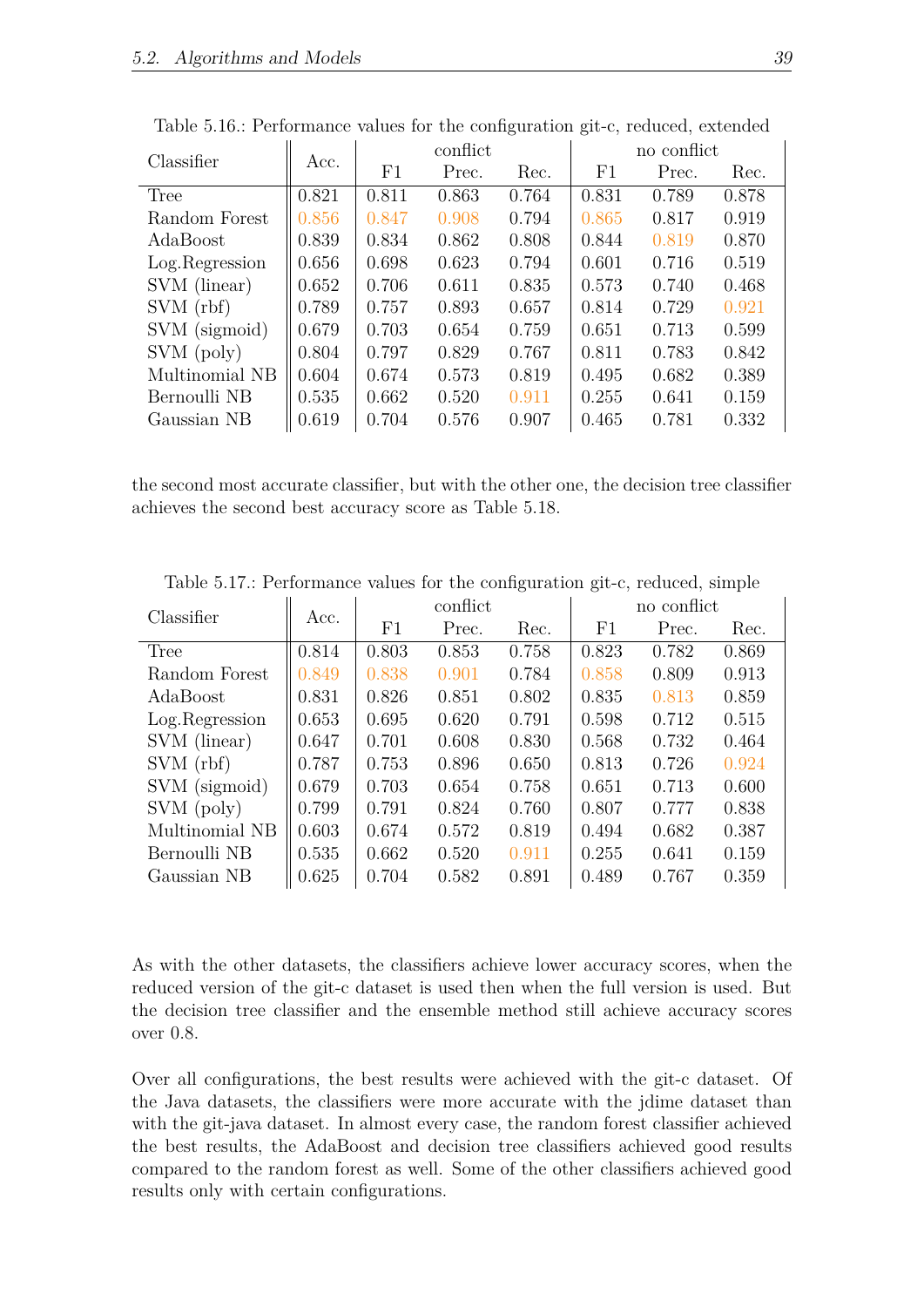|                 |       | conflict |       |       | no conflict |       |        |
|-----------------|-------|----------|-------|-------|-------------|-------|--------|
| Classifier      | Acc.  | F1       | Prec. | Rec.  | F1          | Prec. | Rec.   |
| Tree            | 0.803 | 0.788    | 0.856 | 0.730 | 0.817       | 0.764 | 0.877  |
| Random Forest   | 0.817 | 0.805    | 0.864 | 0.753 | 0.828       | 0.781 | 0.882  |
| AdaBoost        | 0.799 | 0.793    | 0.818 | 0.770 | 0.805       | 0.782 | 0.829  |
| Log. Regression | 0.637 | 0.701    | 0.596 | 0.852 | 0.538       | 0.741 | 0.422  |
| SVM (linear)    | 0.608 | 0.698    | 0.568 | 0.906 | 0.442       | 0.767 | 0.311  |
| SVM(rbf)        | 0.791 | 0.766    | 0.871 | 0.685 | 0.811       | 0.740 | 0.898  |
| SVM (sigmoid)   | 0.672 | 0.690    | 0.668 | 0.730 | 0.631       | 0.709 | 0.616  |
| SVM (poly)      | 0.788 | 0.758    | 0.881 | 0.666 | 0.811       | 0.731 | 0.910  |
| Multinomial NB  | 0.637 | 0.705    | 0.593 | 0.869 | 0.526       | 0.756 | 0.404  |
| Bernoulli NB    | 0.515 | 0.672    | 0.508 | 0.993 | 0.0698      | 0.832 | 0.0365 |
| Gaussian NB     | 0.597 | 0.695    | 0.559 | 0.918 | 0.406       | 0.770 | 0.276  |

<span id="page-49-1"></span>Table 5.18.: Performance values for the configuration git-c, reduced, half

## <span id="page-49-0"></span>**5.2.2. Datasets in Detail**

As shown in the last subsection, the performance of various algorithms does not only depend on the feature sets but also on the datasets which are used to evaluate them. In this subsection, we discuss the differences in the datasets in detail.

In Section [3.1.1,](#page-22-0) we explained that the scenarios in the C-dataset contain substantially more conflicts than those in the Java-datasets. The results show that the classifiers also perform better on those scenarios. There are several possible explanations for this. One reason for this could be the difference between the proceduraland object-oriented paradigm as object-oriented languages make it easier to separate different features and parts of a program.

But the performance differs not only between the two languages but also between the two Java-datasets. The classifiers perform better with the dataset from [\[1\]](#page-74-0) than with the one collected for this thesis, although they come from almost the same repositories. The reason is probably the technique of collecting and merging the scenarios. While JDime was used for the first dataset, we simply used the basic git tools for the other one. As JDime is a special merge tool for Java, it produces less conflicts while merging but also takes a lot more time. During the creation of the first dataset, the process was aborted at some time, while we analyzed all scenarios for the second dataset.

In summary, the JDime-dataset contains less scenarios and less conflicts due to the tool used to mine it, while the git-dataset contains more scenarios which also contain more conflicts which leads to more "noise" in the dataset.

## **5.2.3. Feature Sets in Detail**

The three feature sets we evaluated fulfill one purpose each. The extended feature set uses as much information as possible to produce the most accurate results. This includes the number of simultaneously changed files, which is an important feature. The simple feature set is meant to contain as much information as possible while being computationally cheaper to gather. It excludes the number of simultaneously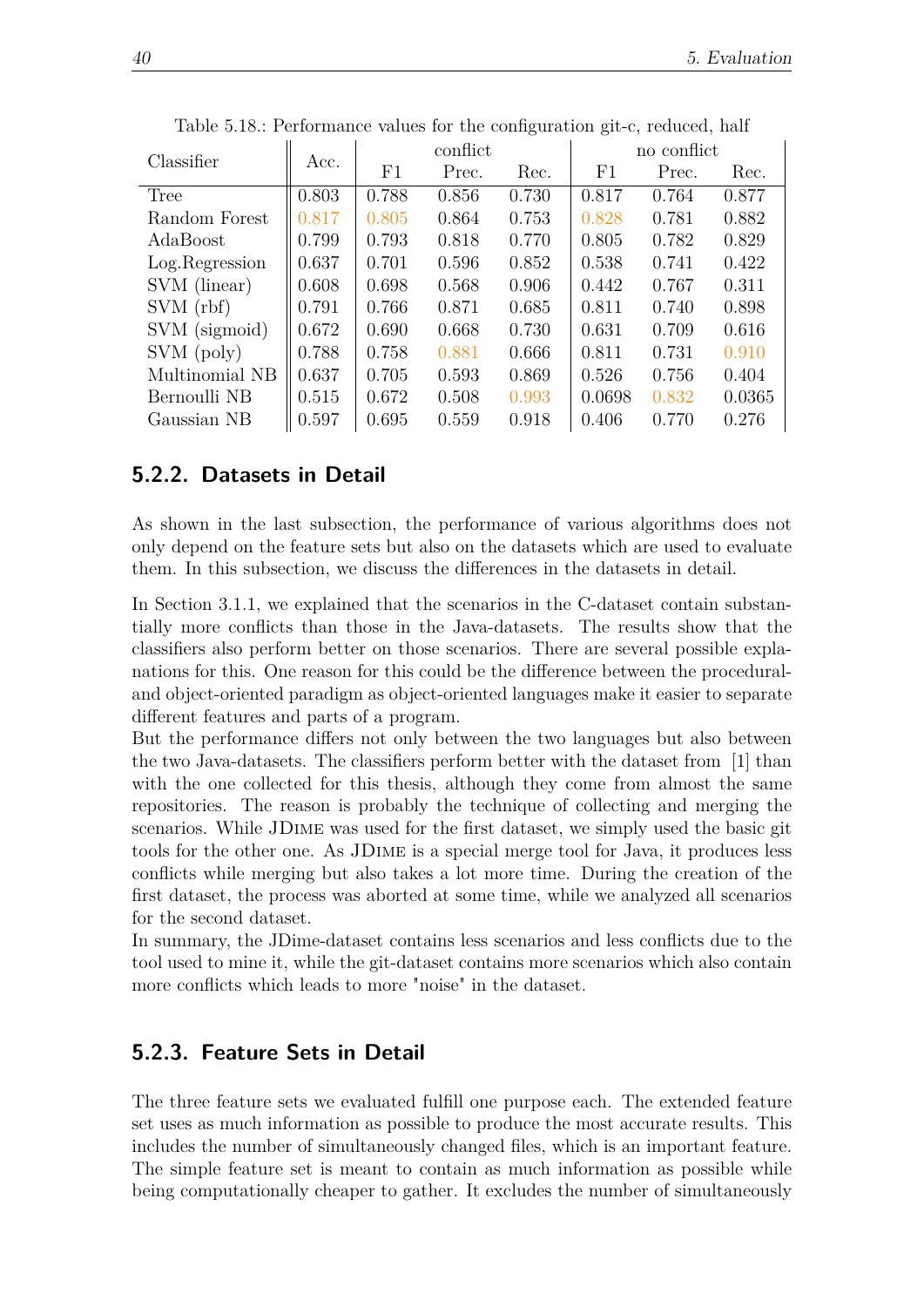changed files, as to compute this feature, a comparison of the lists of files is needed. The "half" feature set can be used to compute the quality measure described in Section [3.3.](#page-26-1) It contains only half of the features of the simple dataset, as it completely leaves out the information of one branch.

As the feature sets contain different amounts of information, they lead to different results. In this section, we will compare the results of the best classifiers for each feature set. For this, we use only the full version of each of the three datasets. In the tables [5.19,](#page-50-0) [5.20,](#page-50-1) and [5.21](#page-51-0) the performance of the best classifier for each feature set is listed. The letters in braces behind the name of the feature set indicate the classifier, which achieved the results. (A) stands for AdaBoost, (R) for Random Forest and (T) for the decision tree classifier.

With the git-java dataset, the difference of the accuracy between the extended and the half dataset is 0*.*12. This means that the best classifier, random forest in this case, classified 12 % of all samples wrong with the half feature set that were classified correctly with the extended one.

| Feature Set  | Acc.              | conflict     |       |       | no conflict |       |       |  |
|--------------|-------------------|--------------|-------|-------|-------------|-------|-------|--|
| (Classifier) |                   | F1           | Prec. | Rec.  | F1          | Prec. | Rec.  |  |
| extended (R) | $\parallel 0.907$ | $\mid$ 0.912 | 0.866 | 0.963 | 0.901       | 0.958 | 0.851 |  |
| simple $(R)$ | 0.836             | 0.833        | 0.845 | 0.822 | 0.838       | 0.827 | 0.849 |  |
| half $(R)$   | 0.787             | 0.782        | 0.799 | 0.766 | 0.791       | 0.775 | 0.807 |  |

<span id="page-50-0"></span>Table 5.19.: Comparison of feature sets for the full git-java dataset

With the jdime dataset, the best classifier for the extended feature set is the random forest classifier as well, but the one that was most accurate with the half feature set is the decision tree classifier. With this dataset, the best accuracy score for the half feature set is only 8*.*2 percentage points lower than the best for the extended feature set.

Feature Set  $\begin{array}{c|c|c|c} \text{Feature Set} & \text{conflict} & \text{no conflict} \\ \hline (Cl_{1,2,2}(f, x)) & \text{Acc.} & \text{Dec.} & \text{Dec.} & \text{Dec.} \end{array}$ (Classifier) Acc. F1 Prec. Rec. F1 Prec. Rec. extended (R) 0*.*914 0*.*919 0*.*868 0*.*977 0*.*908 0*.*974 0*.*851 simple (R) 0*.*882 0*.*885 0*.*861 0*.*910 0*.*878 0*.*904 0*.*853 half(T) 0*.*832 0*.*823 0*.*869 0*.*782 0*.*840 0*.*802 0*.*882

<span id="page-50-1"></span>Table 5.20.: Comparison of feature sets for the full jdime dataset

The difference between the best accuracy scores with the git-c dataset is even lower than with the jdime dataset, it is 0*.*037. The most accurate classifier for all three feature sets was the random forest classifier.

As expected, the classifiers achieve an improved performance, the more information is contained in the feature set. However, the extent to which performance improves depends also on the dataset that is used.

With all three datasets, the F1 score of both classes reduce by similar amounts when the smaller feature sets are used. This shows that the feature set influences the performance independently from the class.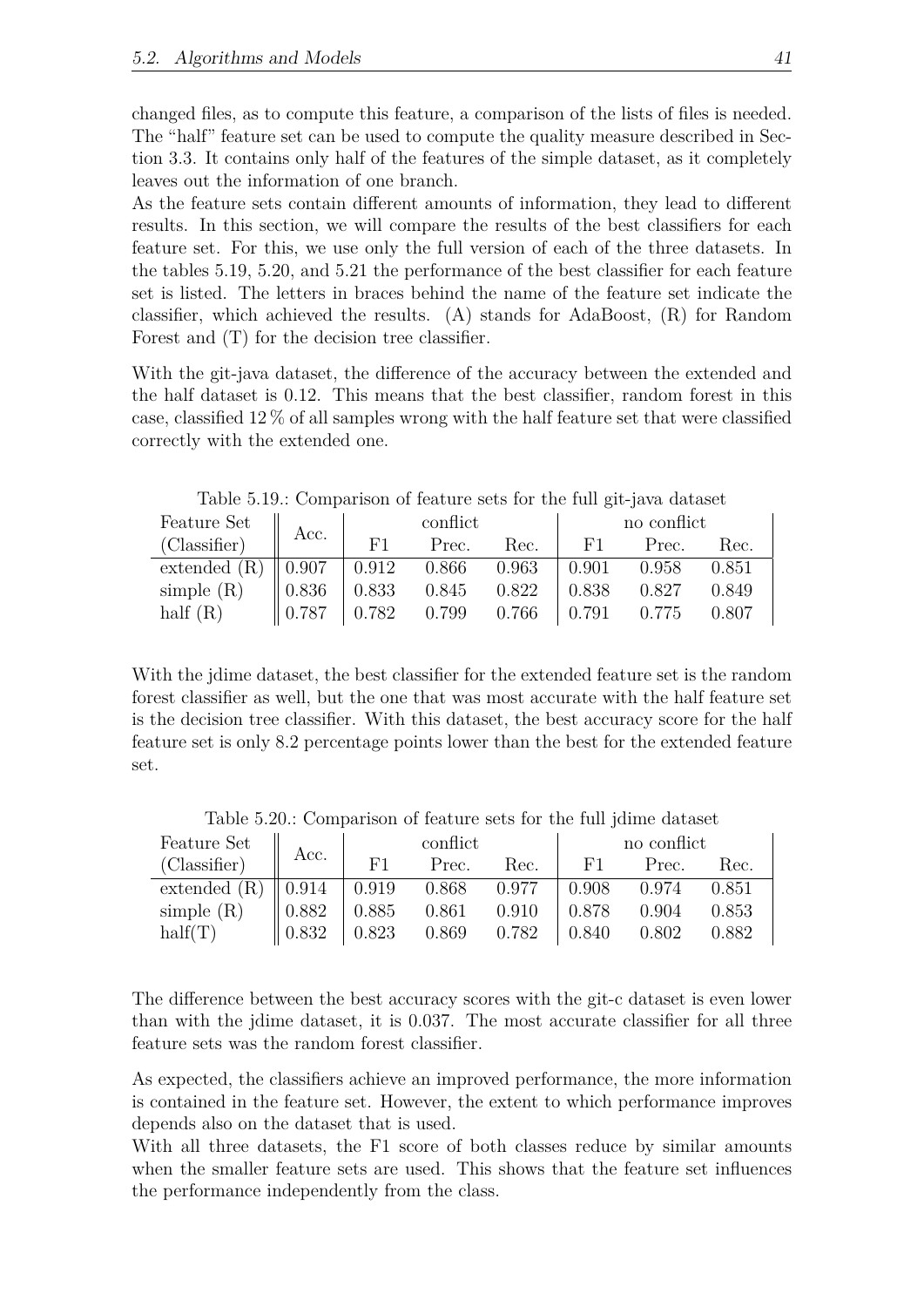| Feature Set $\parallel$ Acc.                                 |                   |    | conflict                                                |      | no conflict       |           |       |
|--------------------------------------------------------------|-------------------|----|---------------------------------------------------------|------|-------------------|-----------|-------|
| (Classifier)                                                 |                   | F1 | Prec.                                                   | Rec. | F1.               | Prec.     | Rec.  |
| extended (R) $\parallel$ 0.948 $\parallel$ 0.948 0.945 0.950 |                   |    |                                                         |      | $\mid 0.947 \mid$ | $0.950\,$ | 0.945 |
| simple $(R)$<br>half $(R)$                                   | $\parallel 0.931$ |    | $0.929$ $0.953$ $0.907$                                 |      | 0.933             | 0.911     | 0.955 |
|                                                              | $\parallel 0.911$ |    | $\begin{array}{cccc} 0.909 & 0.936 & 0.883 \end{array}$ |      | $\mid$ 0.914      | 0.890     | 0.939 |

<span id="page-51-0"></span>Table 5.21.: Comparison of feature sets for the full git-c dataset

## **5.2.4. Algorithms in Detail**

In almost all combinations of dataset, flavour, and feature set, the random forest classifier was the most accurate one. The only exception is the configuration "jdime, full, half", where the decision tree classifier achieved the highest accuracy score. The best non-ensemble classifier was always the decision tree classifier. In most cases, the accuracy of the SVMs with the polynomial and rbf kernels was similar to that of the decision tree while the accuracy of the other SVMs was notably lower. The logistic regression classifier mostly performed similar to the SVMs while the Gaussian and Multinomial Naive Bayes classifiers were often only slightly better than the random guess. The performance of the Bernoulli Naive Bayes classifier on the other hand was close to that of the decision tree in some cases while in others, it did not perform better than the other Naive Bayes classifiers.

#### **Decision Trees and Ensemble Methods**

<span id="page-51-1"></span>

| Configuration               | Tree  | Random Forest | AdaBoost |
|-----------------------------|-------|---------------|----------|
| git-java, full, extended    | 0.878 | 0.907         | 0.899    |
| git-java, full, simple      | 0.766 | 0.836         | 0.814    |
| git-java, full, half        | 0.723 | 0.787         | 0.758    |
| git-java, reduced, extended | 0.709 | 0.790         | 0.763    |
| git-java, reduced, simple   | 0.678 | 0.765         | 0.737    |
| git-java, reduced, half     | 0.642 | 0.714         | 0.699    |
| jdime, full, extended       | 0.910 | 0.914         | 0.911    |
| jdime, full, simple         | 0.877 | 0.882         | 0.871    |
| jdime, full, half           | 0.832 | 0.827         | 0.792    |
| jdime, reduced, extended    | 0.660 | 0.711         | 0.691    |
| jdime, reduced, simple      | 0.642 | 0.691         | 0.661    |
| jdime, reduced, half        | 0.631 | 0.659         | 0.633    |
| git-c, full, extended       | 0.926 | 0.948         | 0.942    |
| git-c, full, simple         | 0.908 | 0.931         | 0.925    |
| git-c, full, half           | 0.893 | 0.911         | 0.901    |
| git-c, reduced, extended    | 0.821 | 0.856         | 0.839    |
| git-c, reduced, simple      | 0.814 | 0.849         | 0.831    |
| git-c, reduced, half        | 0.803 | 0.817         | 0.799    |
|                             |       |               |          |

Table 5.22.: Accuracy of the decision tree classifier, Random Forest and AdaBoost for different configurations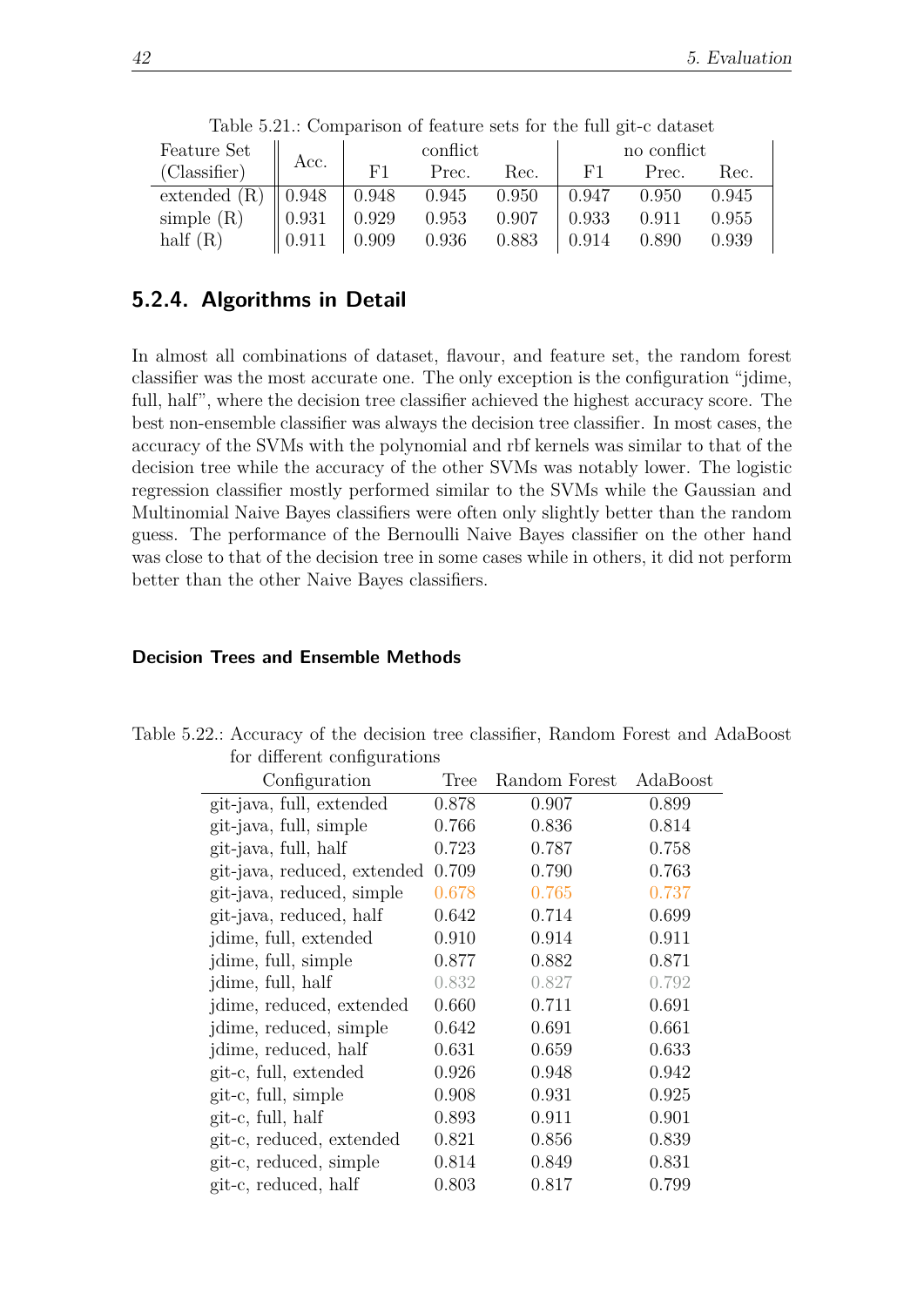As mentioned before, the decision tree classifier performed best of all non-ensemble methods. For this reason it was chosen to as the base for the AdaBoost classifier, the Random Forest method is already based on decision trees. Using an ensemble method increases the accuracy compared to using a single tree by a few percent in most cases. But with some configurations, a single decision tree performs better than AdaBoost and once it is even more accurate than the random forest classifier. An example for this is the configuration "jdime, full, half".

In Table [5.22,](#page-51-1) a comparison of the performance of those classifiers is shown. Those configurations, where the ensemble methods yield the largest performance gain are highlighted in orange, those where they performed worst compared to the decision tree classifier are highlighted in grey.

#### **Support Vector Machines**

SVMs did not reach the accuracy of ensemble methods or the decision tree classifier. Still, depending on the kernel, they achieved high accuracy scores in some cases. In Table [5.23](#page-52-0) the accuracy values achieved by the SVMs for each configuration is shown, the highest value is highlighted.

<span id="page-52-0"></span>

| Configuration               | linear | rbf   | sigmoid | polynomial |
|-----------------------------|--------|-------|---------|------------|
| git-java, full, extended    | 0.759  | 0.826 | 0.713   | 0.839      |
| git-java, full, simple      | 0.692  | 0.750 | 0.680   | 0.756      |
| git-java, full, half        | 0.641  | 0.729 | 0.643   | 0.717      |
| git-java, reduced, extended | 0.612  | 0.682 | 0.599   | 0.700      |
| git-java, reduced, simple   | 0.602  | 0.667 | 0.596   | 0.673      |
| git-java, reduced, half     | 0.575  | 0.657 | 0.584   | 0.637      |
| jdime, full, extended       | 0.763  | 0.855 | 0.772   | 0.868      |
| jdime, full, simple         | 0.750  | 0.829 | 0.766   | 0.824      |
| jdime, full, half           | 0.688  | 0.806 | 0.685   | 0.790      |
| jdime, reduced, extended    | 0.594  | 0.650 | 0.595   | 0.659      |
| jdime, reduced, simple      | 0.595  | 0.640 | 0.590   | 0.646      |
| jdime, reduced, half        | 0.563  | 0.636 | 0.560   | 0.631      |
| git-c, full, extended       | 0.823  | 0.897 | 0.787   | 0.909      |
| git-c, full, simple         | 0.808  | 0.886 | 0.783   | 0.892      |
| git-c, full, half           | 0.811  | 0.892 | 0.814   | 0.875      |
| git-c, reduced, extended    | 0.652  | 0.789 | 0.679   | 0.804      |
| git-c, reduced, simple      | 0.647  | 0.787 | 0.679   | 0.799      |
| git-c, reduced, half        | 0.608  | 0.791 | 0.672   | 0.788      |

Table 5.23.: Accuracy of SVMs with various kernels for different configurations

The best results for all datasets and the extended feature set were achieved by the SVM with the polynomial kernel, while for the half feature set, the SVM with the rbf kernel achieved the highest scores. When the simple feature set was used, the polynomial kernel performed better than the rbf kernel, except for the full jdime dataset, but the accuracy scores of the SVMs with both kernels are closer together with the simple feature set than with the extended one. This shows that the rbf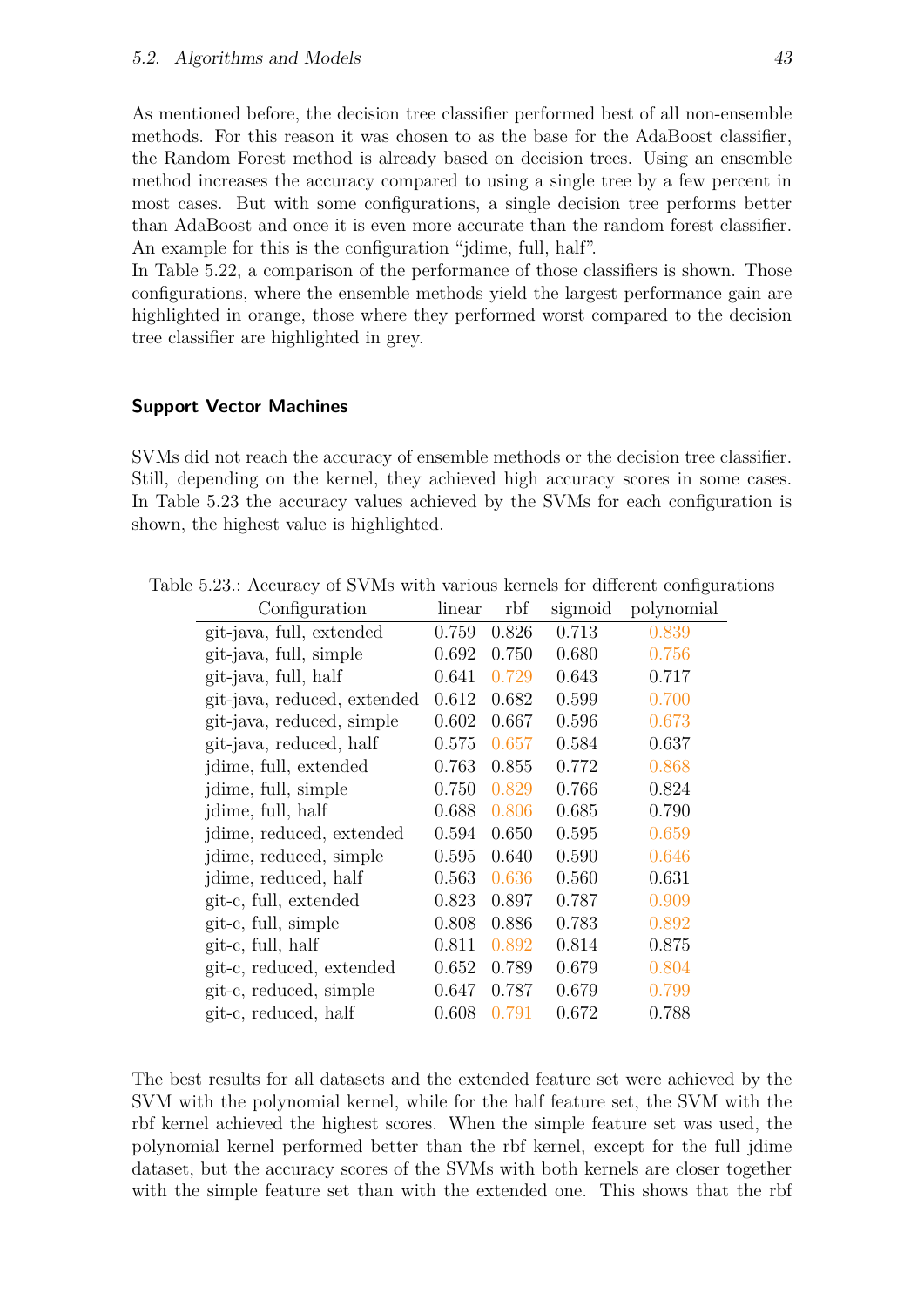kernel copes better with the feature sets that contain less information than the polynomial kernel. With the full git-c dataset, the SVM with the rbf kernel achieves a higher accuracy score when the half feature set is used than when the simple one is used and with the reduced git-c dataset, the accuracy score for the half feature set is even better than that for the extended one.

All SVMs achieved their best accuracy score with the "git-c, full, extended" configuration and their lowest one with "jdime, reduced, half".

#### **Naive Bayes**

The Gaussian Naive Bayes classifier was hardly ever notably more accurate than a random guess. Except for some configurations with the git-c dataset, it could not get an accuracy score over 0*.*6. The Multinomial Naive Bayes classifier achieved the best accuracy score of all Naive Bayes classifiers ten times, but as the Gaussian Naive Bayes, it never came close to the performance of a decision tree or one of the ensemble methods. The Bernoulli Naive Bayes classifier on the other hand, performed exceptionally well in some cases. It achieved the highest accuracy score of all Naive Bayes classifiers five times. In those five cases, it also came close to the performance of the overall best classifier for those configurations. While it performed well for feature sets and the full jdime dataset, for the full git-java and full git-c datasets, it only performed well with the extended feature set. In those two cases, the classifier lost around 20 to 25 percentage points, when another feature set was used.

In Table [5.24](#page-53-0) the accuracy scores of the Naive Bayes classifiers are shown.

| Configuration               | Multinomial NB | Bernoulli NB | Gaussian NB |
|-----------------------------|----------------|--------------|-------------|
| git-java, full, extended    | 0.590          | 0.867        | 0.586       |
| git-java, full, simple      | 0.588          | 0.570        | 0.586       |
| git-java, full, half        | 0.616          | 0.530        | 0.589       |
| git-java, reduced, extended | 0.553          | 0.534        | 0.549       |
| git-java, reduced, simple   | 0.552          | 0.534        | 0.550       |
| git-java, reduced, half     | 0.564          | 0.514        | 0.546       |
| jdime, full, extended       | 0.762          | 0.879        | 0.584       |
| jdime, full, simple         | 0.762          | 0.874        | 0.584       |
| jdime, full, half           | 0.728          | 0.831        | 0.581       |
| jdime, reduced, extended    | 0.609          | 0.569        | 0.547       |
| jdime, reduced, simple      | 0.612          | 0.569        | 0.548       |
| jdime, reduced, half        | 0.586          | 0.579        | 0.549       |
| git-c, full, extended       | 0.700          | 0.861        | 0.710       |
| git-c, full, simple         | 0.700          | 0.611        | 0.713       |
| git-c, full, half           | 0.729          | 0.581        | 0.684       |
| git-c, reduced, extended    | 0.604          | 0.535        | 0.619       |
| git-c, reduced, simple      | 0.603          | 0.535        | 0.625       |
| git-c, reduced, half        | 0.637          | 0.515        | 0.597       |

<span id="page-53-0"></span>Table 5.24.: Accuracy of the Naive Bayes classifiers for different configurations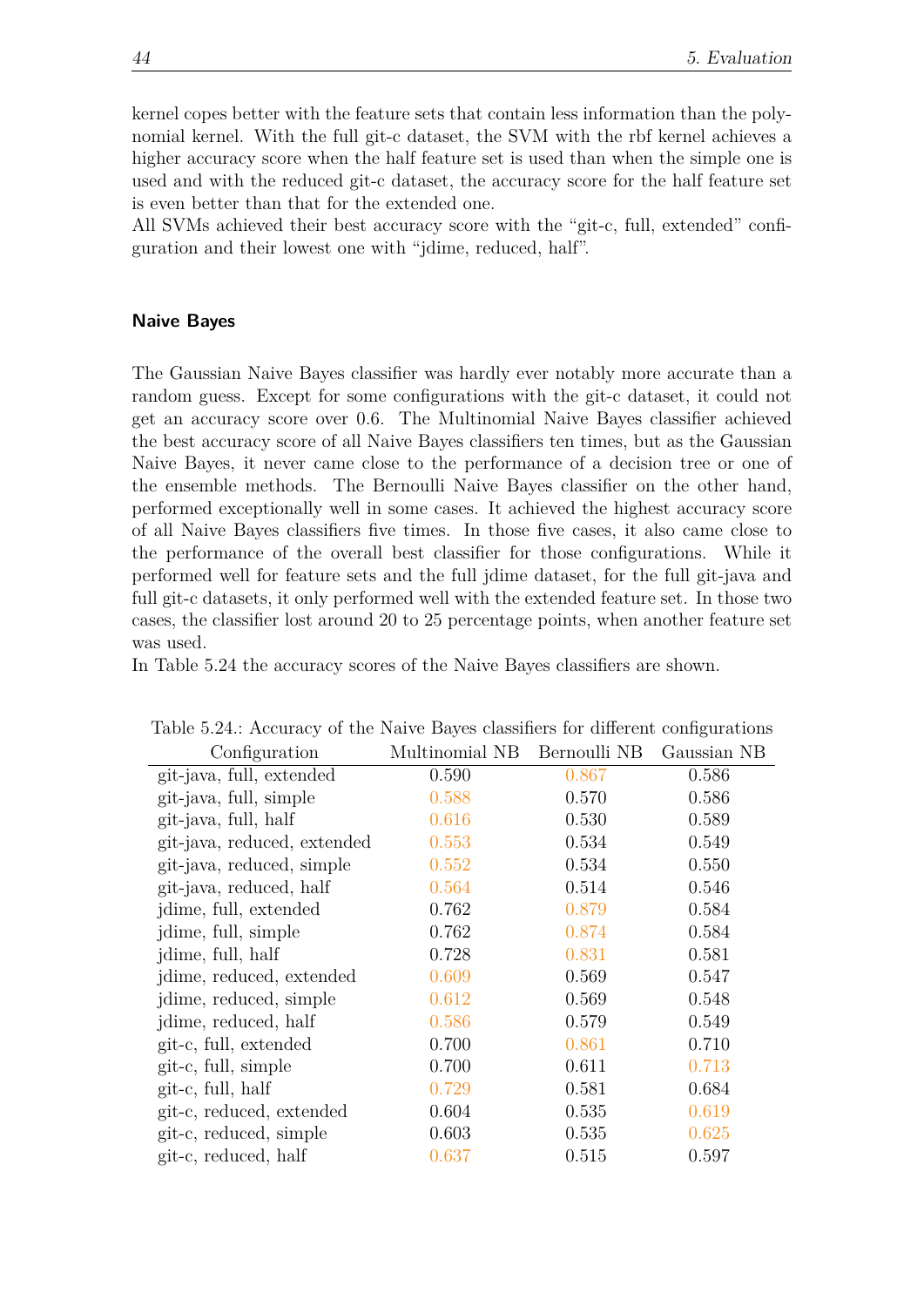#### **Logistic Regression**

The logistic regression classifier performed similar to the SVMs but never outperformed those with the best score. Only with the configuration "git-c, full, half" its accuracy score was lower than that of all SVMs. It also did not perform exceptionally well or bad in any special case.

### **5.2.5. Discussion**

In this subsection, we discuss the results shown in above and draw some conclusions regarding the choice of algorithm in a real-life scenario.

The results suggest that Decision Trees are best suited for the job of detecting merge conflicts, only outreached by ensemble methods based on decision trees, like the Random Forest Classifier. As discussed in Section [2.3.3](#page-20-0) it used multiple trees to reach its decision thus reducing the drawbacks of a single Decision Tree.

In a real-life scenario accuracy might not be the only thing one wants to achieve. For example, if the developer should be warned of possible conflicts, one would want to avoid false alarms to disturb her in her workflow as little as possible, while it is not necessary to find every conflict that actually appears. In this case one would choose a method that has a high precision score in the "conflict" class, which means that if it labels a scenario as "conflict", the possibility that it actually contains one is high.

In a scenario where as many conflicts as possible have to be found, one would choose a method a high recall score in the "conflict" class, meaning that if some scenarios containing conflicts exist in a set of scenarios, they are likely to be found.

## **5.3. GITCoP**

In this section, we show the performance of the GITCoP cache. We evaluated it on a machine containing a two core (four thread) Intel i5-2400 CPU with a maximal clock speed of 3*.*10 GHz and 8 GB of RAM. It is running a Gentoo Linux system, Kernel 4.4.6, and has Python 3.4.3 installed.

As a subject system, we used the GIT Repository of CPACHECKER<sup>[32](#page-54-0)</sup> cloned on 8th of September 2016 with HEAD pointing to 2517fbe. At this point it had 153 branches with a total of 19 077 commits. For the evaluation, we stored the repository in a ramdisk to avoid I/O operations on the HDD.

We configured GITCoP to consider only files with the suffix .java and evaluated it with three different values for the maximum cache size per branch. Those are a number of 50, 100 and 150 commits to store in the cache per branch.

We measured the *memory consumption* of the cache. That is, the memory allocated from the beginning of the initialization until it was finished, the memory consumed by the python environment is not included. We also measured the time consumed to initialize the cache in total, called *wall time*, which also includes the time used by the GIT commands. Additionally, we measured the *processor time* consumed

<span id="page-54-0"></span> $\overline{32}_{\text{https://github.com/sosy-lab/cpachecker}}$  $\overline{32}_{\text{https://github.com/sosy-lab/cpachecker}}$  $\overline{32}_{\text{https://github.com/sosy-lab/cpachecker}}$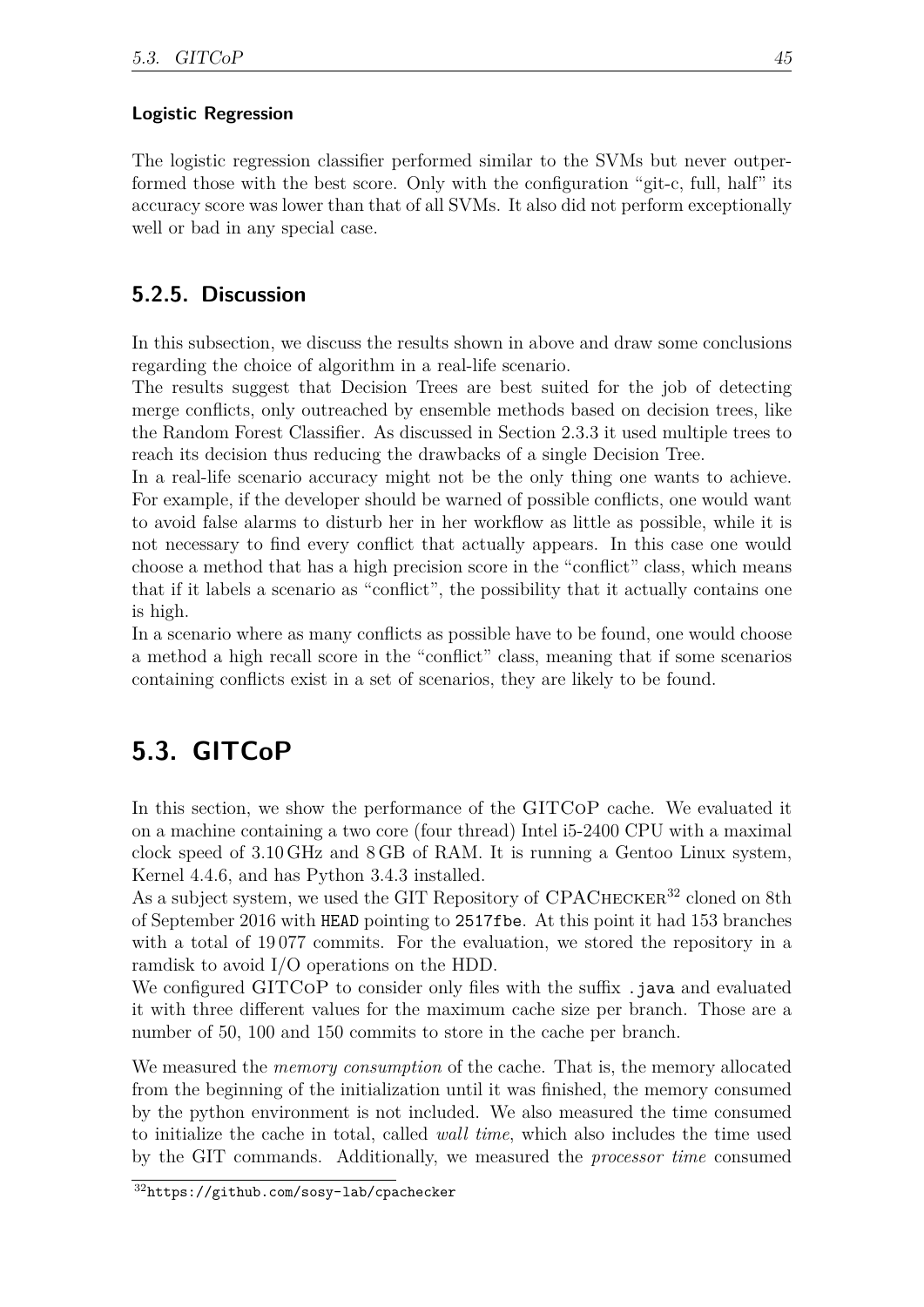by the cache, not including that used by the GIT commands. The fourth thing we measured is the total time consumed to extract the merge scenarios from the cache. The number of scenarios extracted is the number of branches in the cache minus one, as we created all scenarios where a branch was merged with trunk.

We did not measure the time it takes to predict the probability of a conflict, as this is dependent on the classifier and feature set.



<span id="page-55-0"></span>Figure 5.1.: Memory consumed by the cache depending on the number of branches.

Figure [5.1](#page-55-0) shows the memory consumption of the cache. The steps in the graph probably come from the way python allocates memory but apart from that, the consumption increases approximately linearly with the number of branches in the cache.

One could assume that when twice the amount of commits is stored for a fixed amount of branches, the memory consumption is also twice as high. But the figure shows that the memory consumption increases by more than a factor of 2. When 50 commits for each of the 153 branches are stored, 54*.*3 MiB of RAM are used but when 100 commits are stored, the memory usage increases by the factor 2*.*90 to 157*.*5 MiB. For 150 commits, it even increases by a factor of 5*.*28 to 286*.*7 MiB.

This is caused by the way the implementation stores the list of files edited in the entry for each commit. This list gets longer the farther we go back in history. So the size of an entry in the cache gets larger the more successors it has.

In Figure [5.2,](#page-56-0) we show the total time it takes to initialize the cache. Here, the slope is not linear but quadratic with the number of branches. The reason is that the cache retrieves and stores the merge base of all pairs of branches. This leads to a total of  $\frac{n^2+n}{2}$  $\frac{+n}{2}$  combinations, where *n* is the number of branches. In addition, the youngest common ancestor of all branches is calculated which needs the same amount of computational steps. For each of those steps, an external GIT command is executed, which takes a considerable amount of time. Additionally, we need to analyze every branch, requiring *n* GIT commands and we need another one per commit to compute the number of changes and the list of change files. So, we need to issue a total of  $2 \times \frac{n^2+n}{2} + n \times p + n$  external commands where *p* is the number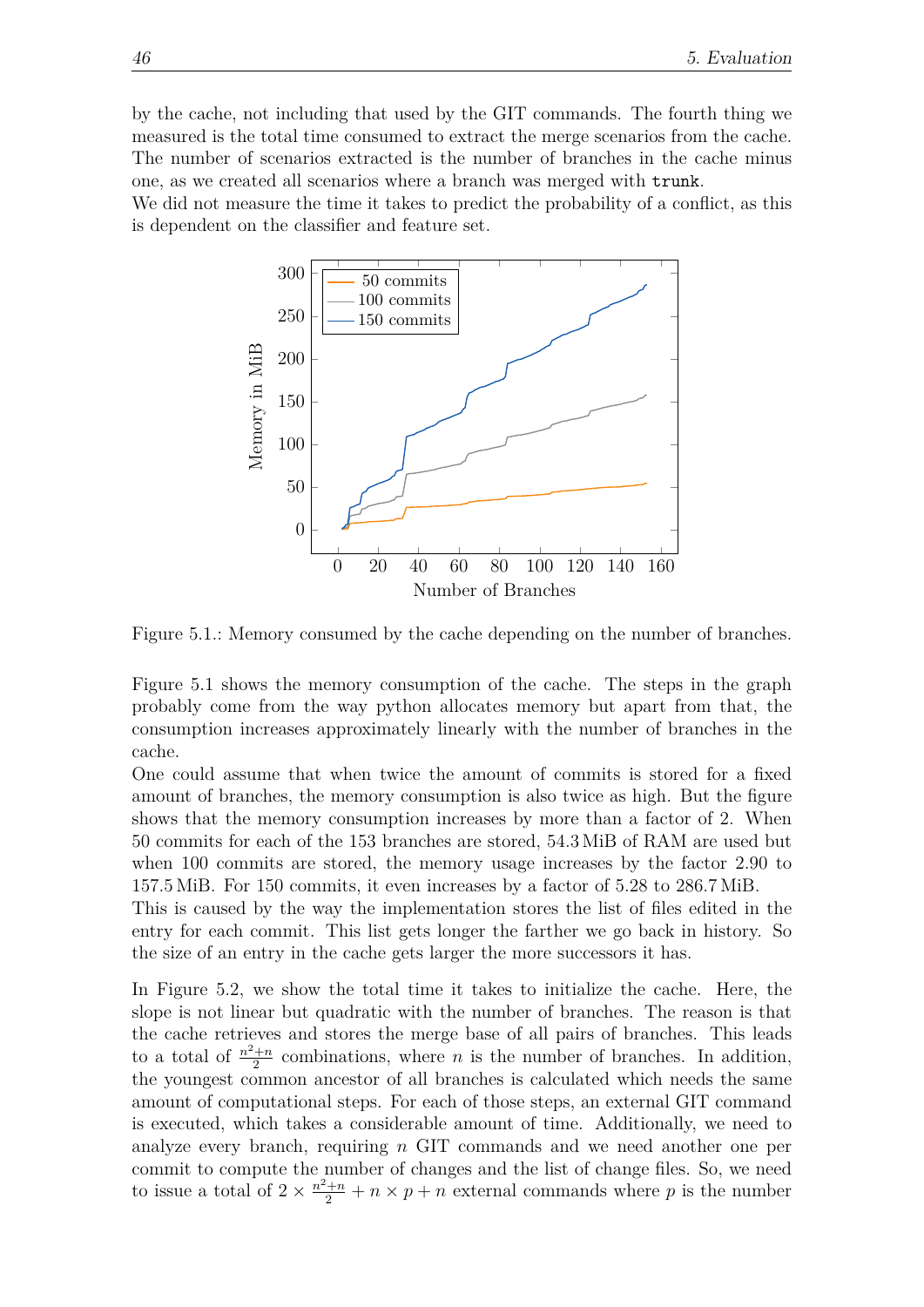

<span id="page-56-0"></span>Figure 5.2.: Total time used to initialize the cache.

of commits to be added to the history.

Retrieving the merge bases and computing the youngest common ancestor does not depend on the number of entries we store per branch. Analyzing the branches, on the other hand, does. The more commits we store, the more output of the GIT commands has to be processed and the more entries have to be created. This increases the total time when the number of entries in the cache increase.



<span id="page-56-1"></span>Figure 5.3.: Processing time used to initialize the cache.

Figure [5.3](#page-56-1) shows the processing time used to initialize the cache. This is only a small part of the total time, which shows that the external GIT commands take most of the time during the initialization of the cache.

The processing time is mainly consumed by parsing the output of the GIT commands and creating the history entries. The processing time increases by more than the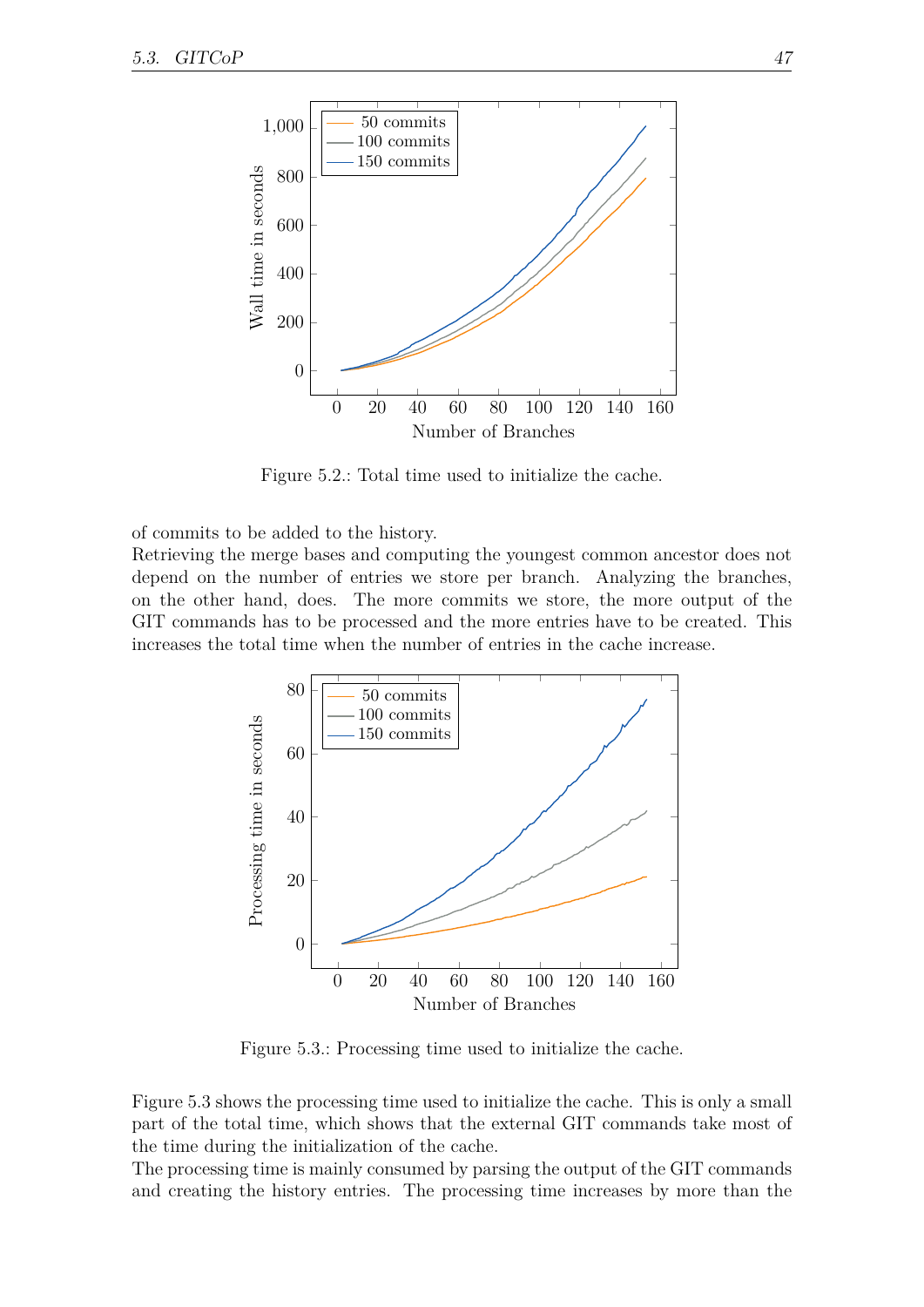factor two when twice the number of commits is used, because adding an entry is an update on the cache, which is performed in  $\mathcal{O}(e)$  where *e* is the number of entries that already exist in the cache for the current branch, as discussed in Section [3.5.1.](#page-30-0) Simply spoken, this means that adding each entry takes longer than adding the one before.

In Figure [5.4](#page-57-0) we show the time consumed to retrieve all merge scenarios including the trunk branch in milliseconds. The small fluctuations in the graphs can be explained by caching and scheduling effects. Apart from that, the time used to retrieve the scenarios increases linearly with the number of branches. The cache size has only a small impact on the time consumption.



<span id="page-57-0"></span>Figure 5.4.: Processing time used to retrieve all merge scenarios.

The cache was implemented in a way to keep time consumed for retrieving data as low as possible, to avoid interfering with the developers workflow. The figure shows that it takes between 1*.*5 ms and 2 ms to retrieve 152 merge scenarios. This is achieved by only using information that is already present in the cache and without the use of external GIT commands.

To see how the cache performs compared to a normal GIT merge, we measured the time it takes to merge each of the branches into trunk. This was done on the same machine as the other evaluations and the repository was stored in a ramdisk as well. The average merge took 0*.*814 s, the fastest merge was completed in 0*.*160 s and the most complex one took 2*.*917 s. In total, 123*.*758 s were required to merge all 152 branches into trunk.

In the box plot in Figure [5.5,](#page-58-0) we show the time it took to merge each branch. The blue line marks the average time it took to merge a branch into trunk, the orange box contains those  $50\%$  of the merges that were closest to the average, while the whiskers mark the branches that took least and most time to merge.

Hence, it is substantially faster to try every merge and find out if conflicts appear than using the cache, as it takes around 16*.*8 min to initialize the cache for 153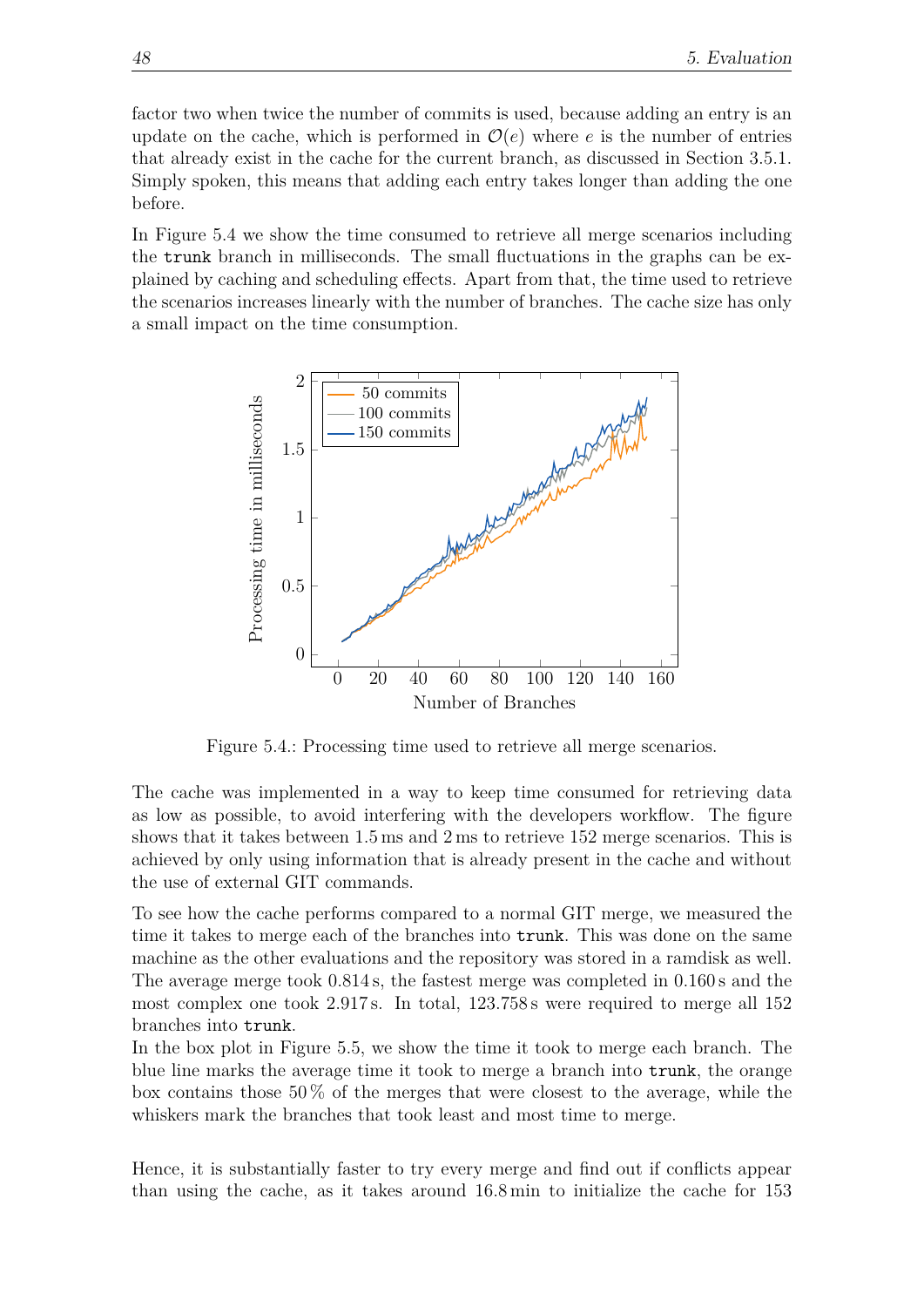

<span id="page-58-0"></span>Figure 5.5.: Time needed to merge the branches of CPACHECKER into trunk.

branches and a cache limit of 150 commits.

Till now, we only used scenarios where we merged one branch into trunk, but if we want to see if conflicts appear in any possible combination of the 153 branches, we would have to check a total of 11 781 merges. Presumed that the average merge takes 0*.*814 s, it would take 9 589*.*734 s or around 2*.*66 h to merge all branches and check them for conflicts.

Using the cache, on the other hand would not take notably longer than for 152 merges. The time to initialize the cache will still be around 16 min and the time it takes to retrieve the data and predict conflicts is negligible compared to that.

The cache is designed and meant to be used for a long time, hence the time to initialize the cache is only spent once. After that, it just has to be loaded into the RAM and enables us to predict the probability of merge conflicts in milliseconds. Finding out if conflicts occur by trying to merge branches, on the other hand, will take a similar amount of time, whenever it is done.

The bottom line is that it takes some time to initialize the cache, but we are still talking about minutes and not hours or even days. The cache can consume a notable amount of memory, but is still in a range that can easily be handled by todays customer computers. Retrieving merge scenarios, on the other hand, can be done in milliseconds if the cache is already located in memory.

If only a few merges should be analyzed, it is faster to actually merge and see if conflicts occur instead of using the cache. But if a huge amount of scenarios exist or appear over a period of time, like in software development processes, using the cache gives a huge benefit.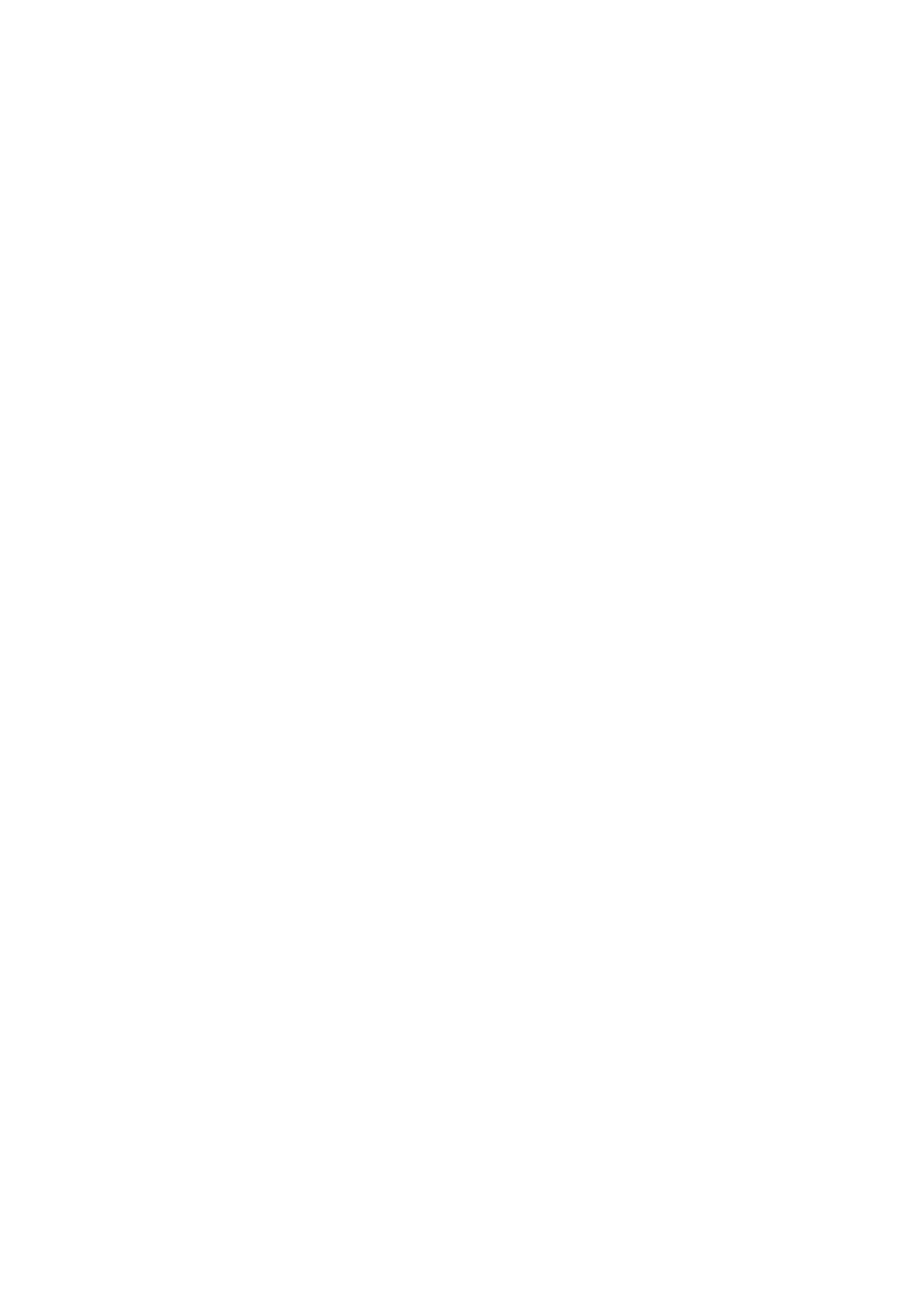# **6. Related Work**

In this chapter, we present related approaches that deal with predicting merge conflicts or trying to warn developers when the probability they introduce bugs is hight, for example.

Amongst others, we show how Google tries to warn its developers when they are about to change a file that contained bugs in the past and a method that uses continuous merging to warn developers about merge conflicts as soon as they appear. In the end we describe the work of Leßenich et al. which this thesis is based on and show how we used their findings to create the feature sets we introduced in Chapter [3.](#page-22-1)

Modern software engineering processes are often complicated and sometimes errorprone. In general, fixing errors is the more expensive the later they are discovered. So people try to develop ways to find errors as early as possible or even before they occur. Sometimes, errors occur under similar conditions over and over again. Machine learning can be applied to gain informations about those conditions and predict where errors will occur in the future.

For example, Google describes in their article "Bug Prediction at Google"<sup>[33](#page-60-0)</sup> how they use information from their bug trackers and source code repositories to find "hot spots", files that regularly get changed in bug-fixing commits.

They use the algorithm proposed by Rahman et al. in "BugCache for inspections: hit or miss?" [\[17\]](#page-75-0) but use a score function that gives more importance to younger commits to filter out files that have been fixed in the past and therefor are not considered "hot spots" anymore. This produces a list of files, which have recently been modified during bug-fixing. The system can be hooked into the VCS and will warn the developer when she is about to change a "hot spot".

We also use information from repositories to find problems as soon as possible and warn the developer about it by hooking a tool into a VCS. But in our case, we do not try to prevent software bugs but merge conflicts.

Guimarães and Silva introduced a system that detects merge conflicts in an early stage and notifies the developer accordingly without overloading her. They use continuous merging of committed and uncommitted changes to compile and test a system in the background. This enables them to find errors, introduced by merges, which are not conflicts, as well. They conducted an empirical study to prove that their solution helps detecting conflicts early without overloading the developer with notifications.

This method works through a plugin in an IDE which connects to a server. Each member of a team has to connect and only work that is done in a connected IDE is tracked. Conflicts and problems are only detected when they occur. [\[18\]](#page-75-1)

<span id="page-60-0"></span><sup>33</sup><http://google-engtools.blogspot.de/2011/12/bug-prediction-at-google.html>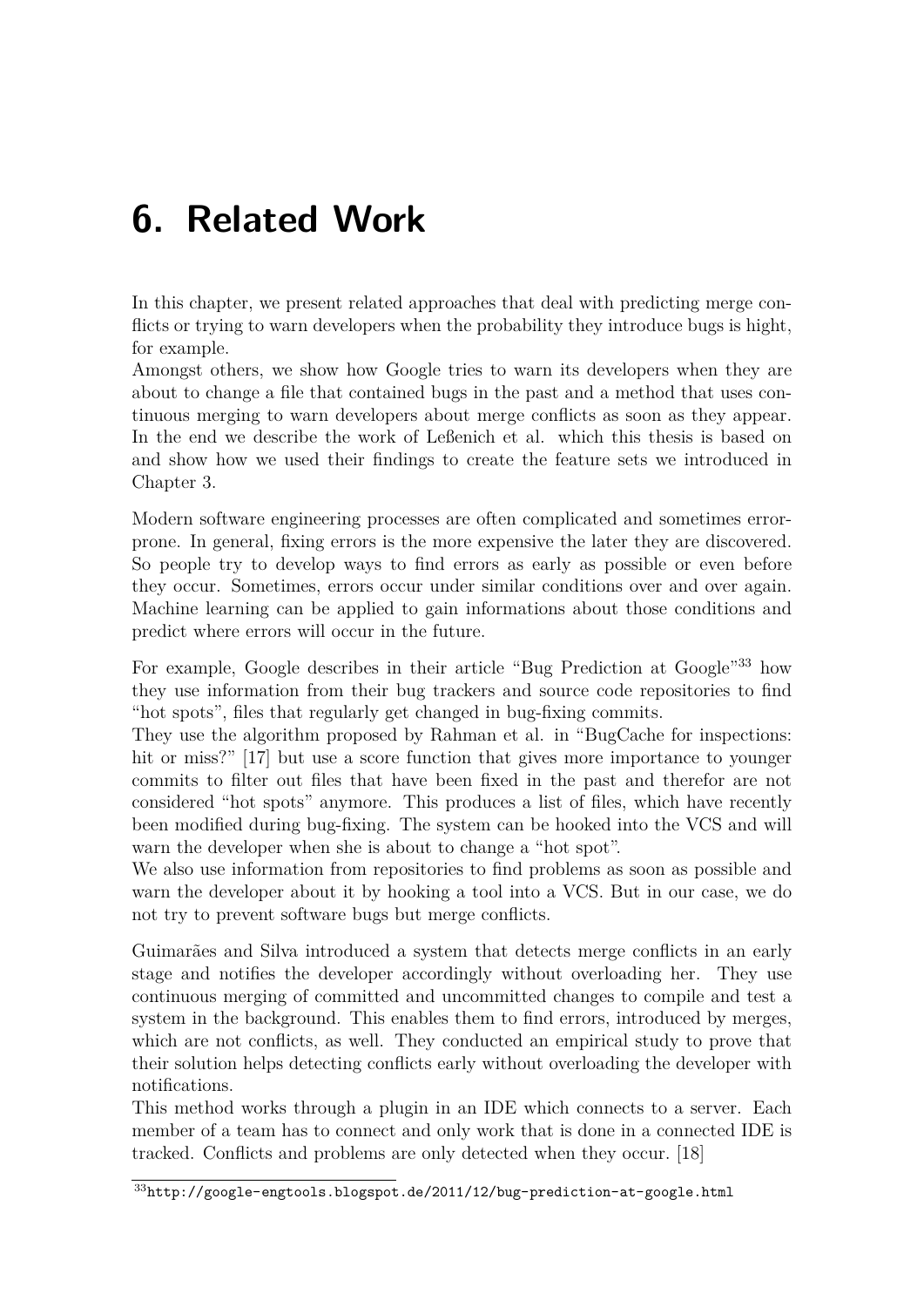To use this method, a constant connection to a server is necessary so the decentralized aspect of GIT is lost. Our method can be used locally without any server. It is not necessary that every developer on the team uses our tool to make it work.

Sarma et al. state that the earlier a conflict is detected, the easier it is to resolve. They detect "workspace isolation" as the reason for merge conflicts to appear. As every developer has his own, isolated, workspace, they are able to make conflicting changes without being aware of it. Their tool, PALANTIR, is used to raise the "workspace awareness", meaning it makes developers aware of changes that happen in other isolated workspaces, so they realize when multiple developers change the same parts of code, potentially creating a conflict. [\[19,](#page-75-2) [20\]](#page-75-3)

Those awareness and continuous merging approaches require a common infrastructure and tool support. Developers have to be connected to a network and use the proper tools for them to work. If a developer is not connected to the network or using other tools, e.g. because of personal preferences, these methods will not work properly. Forcing developers to use certain tools is simple in a company by enforcing company policies, but when it comes to open source projects, this is usually not possible. In those cases, the use of these approaches are limited and inconvenient or even impossible.

Source code repositories and their meta data have been analyzed before to gain insights on software projects and find potential problems.

Tsay et al. analyzed the social structure in open source projects on GitHub to predict the probability for a pull request to be accepted [\[21\]](#page-75-4).

In large software projects, usually multiple versions are developed and maintained in parallel. When a bugfix is introduced in the current development branch, it has to be pushed to the branches where other versions are maintained, as well. In most projects the branch manager who is responsible for the branch the fix has been committed to has to forward it to the other branches. Tian et al. analyzed the Linux kernel repository to automatically identify bugfix commits that have to be propagated to multiple branches [\[22\]](#page-75-5).

Potar and Shihab analyzed code comments in open source projects to find "Technical Debt", code that is added but meant to be replaced later [\[23\]](#page-75-6).

In their paper "Indicators for Merge Conflicts in the Wild: Survey and Empirical Study" Leßenich et al. posed seven hypotheses about what causes merge conflicts which were made based on a survey they conducted. To verify those hypotheses they analyzed over 32 000 merge scenarios by collecting different metrics such as the number of developers working on or the number of modified files in a branch. Then they recreated each of those merges using their custom merge tool, JDIME<sup>[34](#page-61-0)</sup>, which is a syntax-based, structured merge tool for Java. It takes information from the syntax tree and the language into account to produce better results than the default line-based merge tool provided by git. Of course, this restricted the choice of repositories to analyze to those containing Java code.

In the end, they could not verify a single one of their hypotheses, proving that predicting merge conflicts based on repository meta data is not trivial [\[1\]](#page-74-0).

For this work, we used some of their approaches and their data to find suitable machine learning algorithms and feature sets to predict merge conflicts. We also use machine learning, where Leßenich et al. used statistical analysis.

<span id="page-61-0"></span><sup>34</sup><http://fosd.de/JDime/>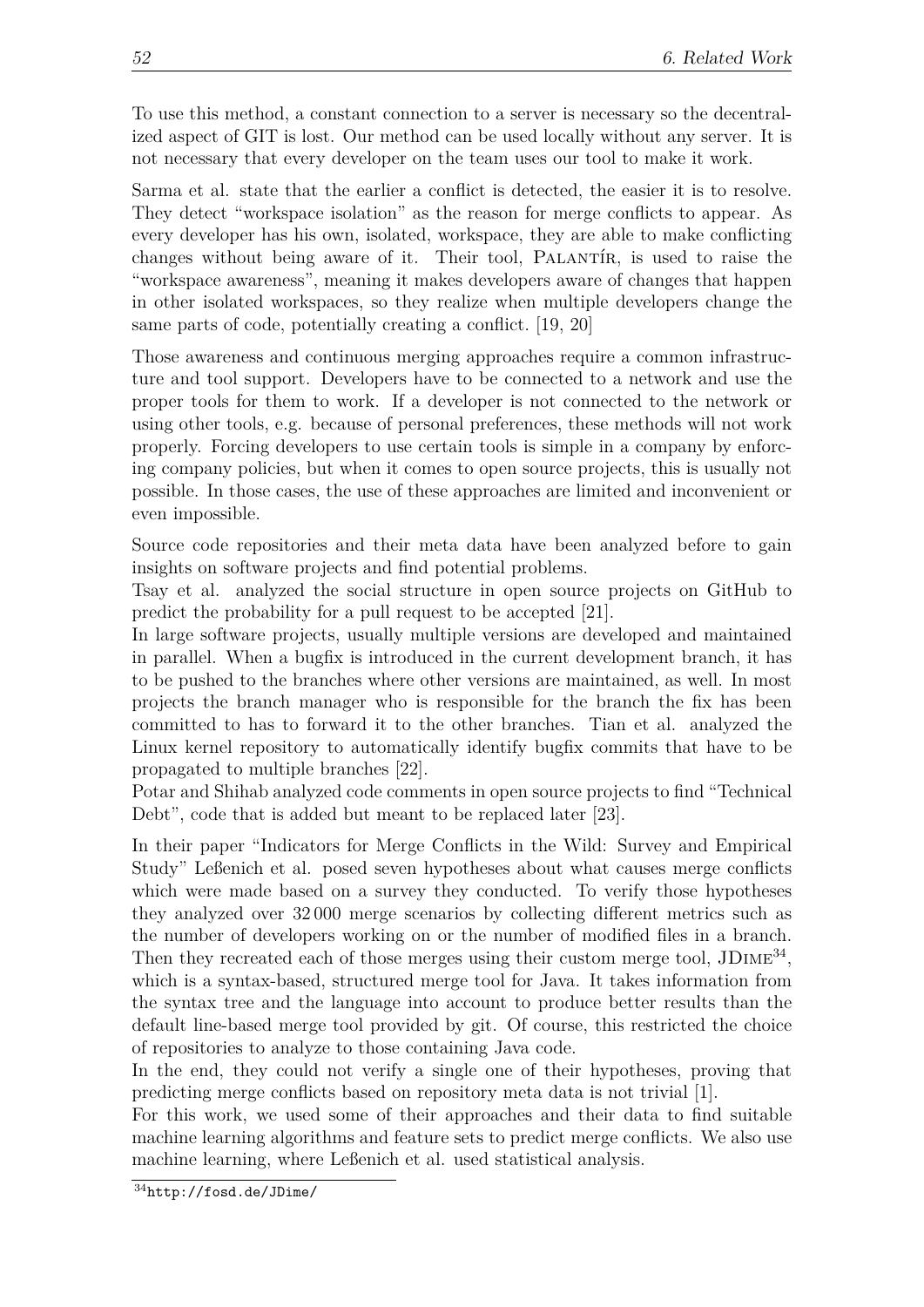In our work we focus on detecting problems by analyzing meta data of repositories without knowing who works on the code right now. We also try to detect branches that probably produce conflicts, possibly before a conflict occurs.

We are building on the metrics suggested by Leßenich et al., but combine them into feature sets. This enables us to create classifiers that predict merge conflicts with an accuracy up to 94*.*8 %.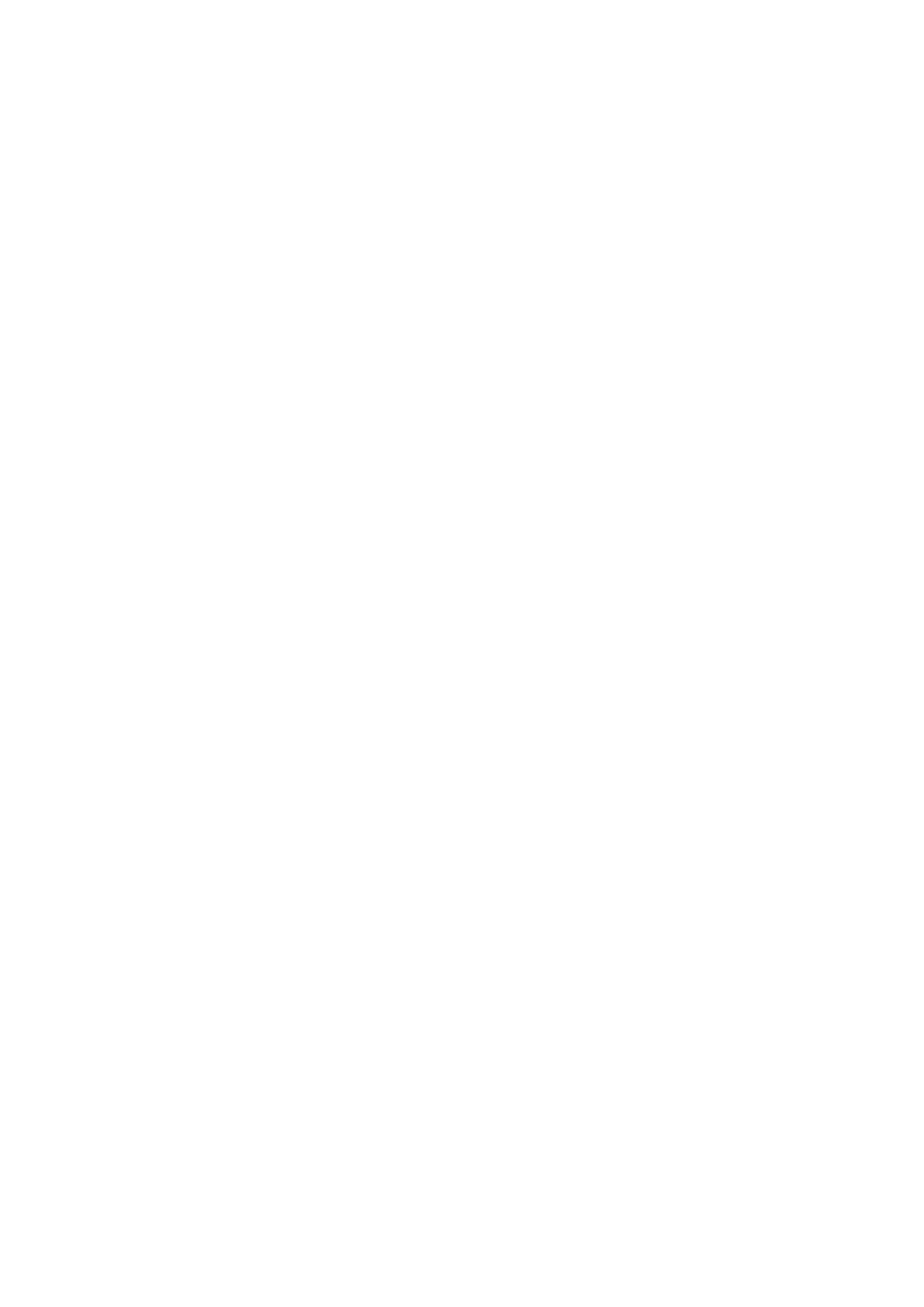# **7. Conclusion**

In this thesis, we propose a technique to predict the probability of merge conflicts based on repository meta-data. To that end, we evaluated different machine learning algorithms and feature sets to create an accurate classifier.

Additionally, we introduce GITCoP, a tool to cache repository data and predict the probability of merge conflicts in a huge number of merge scenarios.

We evaluated four different machine learning algorithms and two ensemble methods, which were tuned using different parameters to create an accurate classifier to predict merge conflicts. In the evaluation, we used a total of eleven classifiers on three different datasets. One was taken from [\[1\]](#page-74-0), another was mined from a set of around 700 repositories containing mainly Java code and the third one was created from 100 repositories containing mainly C code. We also created three different feature sets containing different measures and serving different purposes.

We found that Random Forest Classifiers are in most cases the most accurate method to classify merge scenarios. Also the evaluation of scenarios in the dataset from C code repositories yielded the most accurate results. The highest accuracy of 94*.*8 % was achieved by the Random Forest Classifier using the extended feature set with the full GIT-C dataset.

We also found that using a cache can provide means to retrieve information, needed to classify merge scenarios, in microseconds, while analyzing repositories and actually merging a huge number of branches can take minutes or even hours.

In the following sections we provide a summary of the preceding chapters, discuss the challenges we faced and the work that can be done in the future.

# **7.1. Summary**

In Chapter [2,](#page-14-0) we provided a short introduction to GIT, machine learning in general and the machine learning techniques we used in this work. We also introduce scikitlearn, the machine learning library we used, and GitHub, the site where we retrieved the repositories for our datasets from.

In Chapter [3,](#page-22-1) we first describe the datasets we are using in this thesis and discuss the features used in the feature set. We show that one feature, the number of simultaneously changed files, is of higher importance as, if this number is zero, conflicts can not occur in the merge.

We also introduce a method to estimate the probability that a branch will create a merge conflict without analyzing any other branch.

We describe the machine learning algorithms we used and show how they can be used in scikit-learn as well as introduce the parameters that can be used for tuning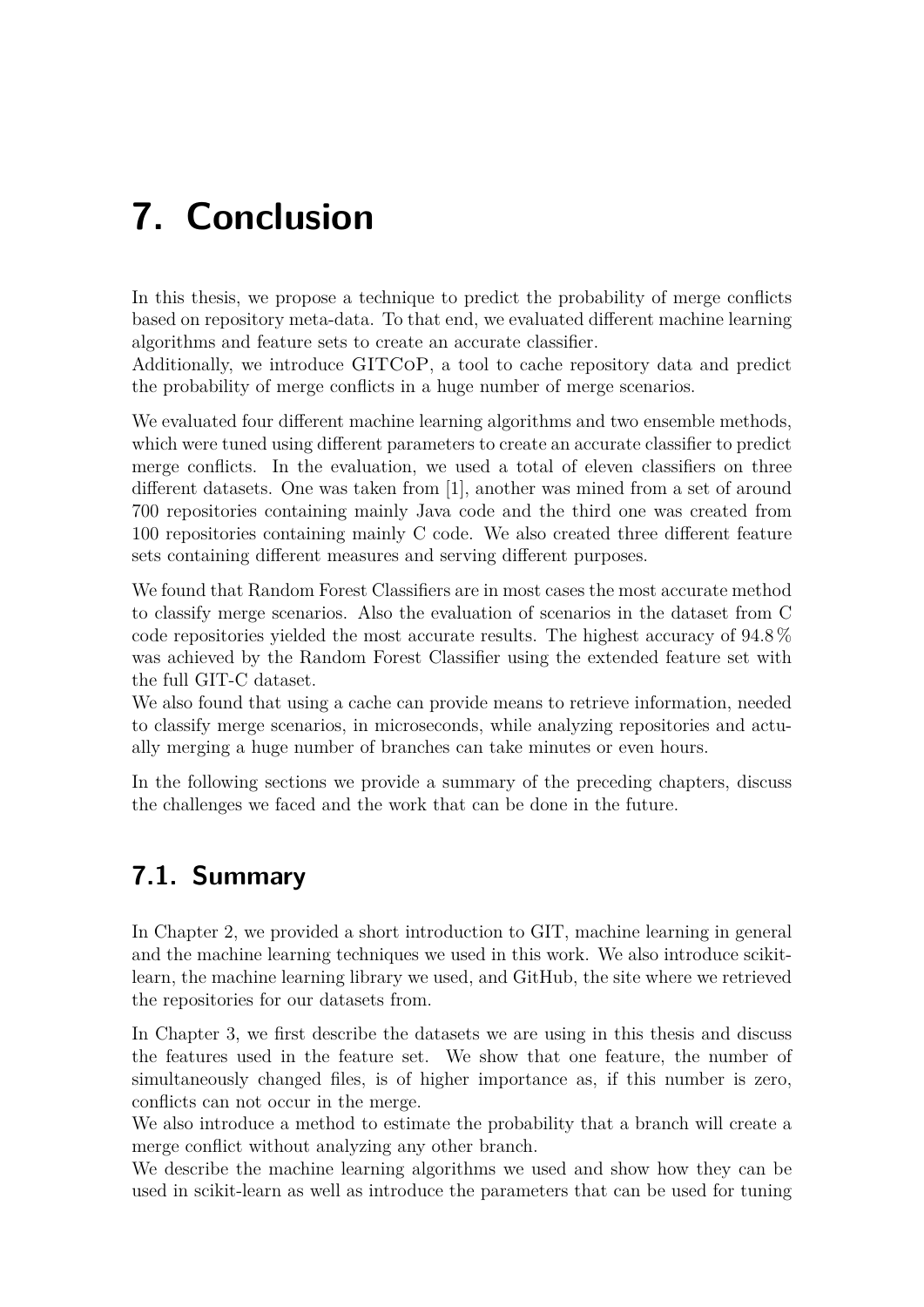them. In the end, we discuss GITCoP, our tool to cache repository data and predict merge conflicts.

In Chapter [4,](#page-34-0) we discuss the techniques and measures we used to evaluate the classifiers.

In Chapter [5,](#page-38-0) we show that, depending on the feature set and classifier, we achieve an accuracy of up to 94*.*8 % when predicting merge conflicts in repositories containing C code and an accuracy of up to 91*.*4 % with repositories containing Java code. The results also show that, in almost every case, the random forest method is the most accurate for the task of predicting merge conflicts.

We also show that after the cache was initialized, creating 152 merge scenarios is a task that takes only around 1*.*5 ms to 2 ms. Initializing the cache on the other hand can take, depending on the number of commits to store per branch and the number of branches to store in the cache, up to several minutes. We compare the performance of the cache to finding conflicts by doing the merge and show that it is faster not to use the cache if only a few scenarios are relevant and it is a one-time task. If there is a huge number of branches or a repository has to be monitored over time, the cache can give a huge benefit.

## **7.2. Challenges and Limitations**

One challenge to solve was the prediction of the probability for one branch to cause merge conflicts without considering other branches.

When using the datasets, this is easy, as we just have to use the "half" feature set, which only uses information of one branch. But this is not possible in reality. The scenarios in the dataset implicitly contain the information when the branches were split, so the scenario contains the information of  $n<sub>b</sub>$  commits for both branches. This information is not present when analyzing a branch, so there is no way to determine the number of commits that should be considered. This makes it impossible to just analyze one branch. To overcome this, we introduced the quality measure in Section [3.3.](#page-26-1)

We also wanted to be able to predict the conflict probability of one branch to avoid analyzing the repository for every possible merge of two branches. As this proved to be impossible, we developed the cache to store the information and gain the ability to retrieve the needed information without analyzing the whole repository every time.

In this work, we expect that changes in different branches are only combined by merging branches. But GIT has another feature to get changes from one branch to another, which is called *rebasing*. As explained in Section [2.1.1,](#page-14-1) a commit always has another commit as a parent and its changes are based on the state represented by the parents. Where merging combines changes in different branches and leaves the commits untouched, rebasing takes the changes and creates one or more new commits which are applied on top of another commit, making it their parent. The original commits still exist on the original branch and nothing indicates that changes from one branch were applied in another one.

As changes are combined, conflicts can appear in that case as well, but they are fixed in the new commit. So even in the case where conflicts appear, nothing like a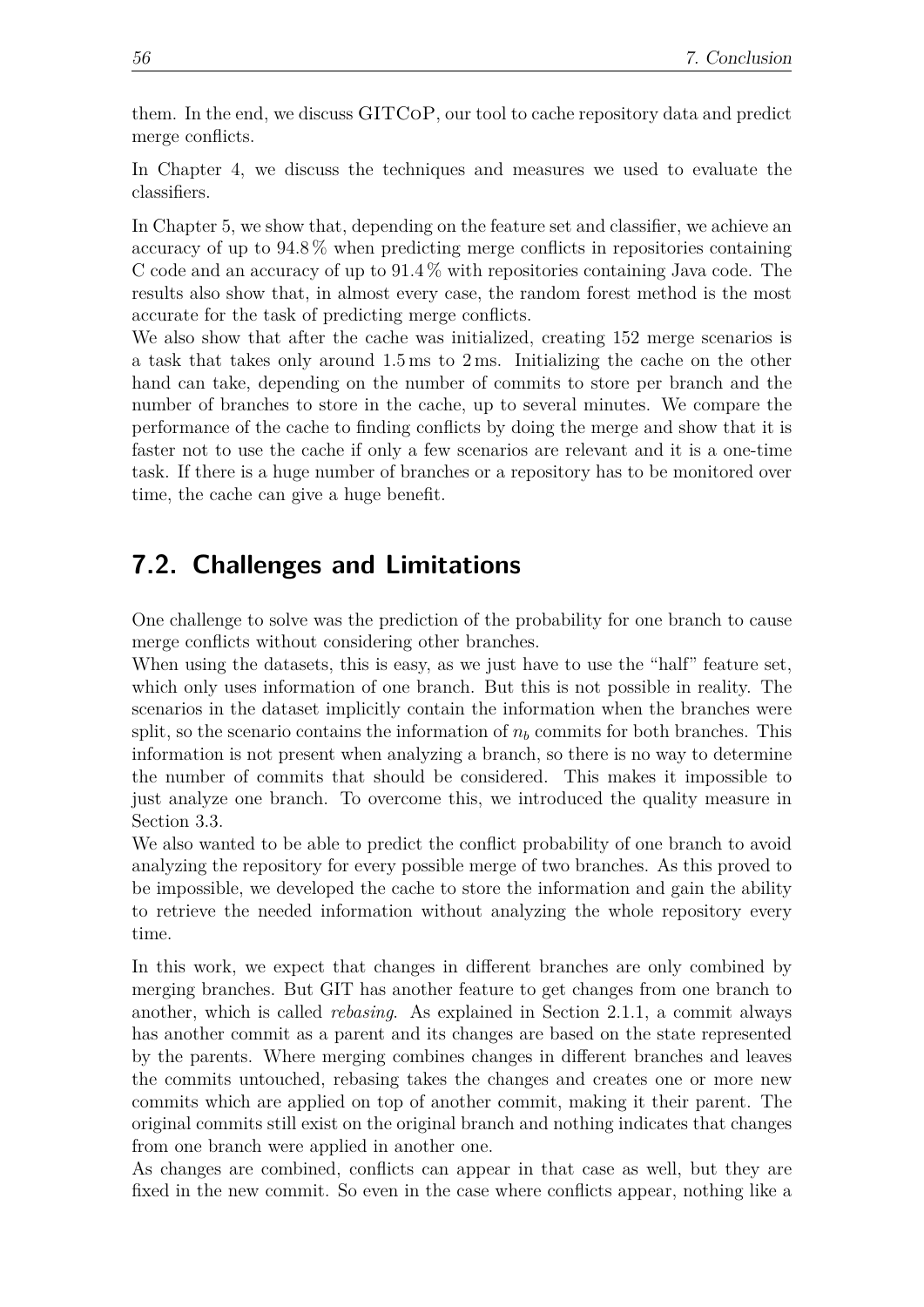merge commit appears. After a successful rebase, nothing in the GIT history leads to the fact that an interaction between two branches took place.

This has multiple implications on our work. One is that as there are no merge commits, we cannot recreate the rebase as we did it with merges to get data about them and consider them merge scenarios. This is not a serious problem though, as we already found enough data from real merge scenarios without analyzing rebases. Another implication is that this can lead to "bloated" merge scenarios. If we have two branches and one is rebased onto the other, all the changes are copied. Those are exactly the changes from the original branch. So we have the same changes on the same files in both branches, but we have no way to find out that they are, in fact, identical. This means that, for example the number of changes and the number of simultaneously changed files are high, causing the predicted probability for a merge conflict being too high.

The same effect is caused by *cherry-picking*, a method where changes from a certain commit can be applied to another branch.

The practice of rebasing instead of merging is getting more and more popular these days, as it has some positive implications for the software engineering processes. In projects, where rebasing is used extensively or is even common practice instead of merging, the use of our methods and tools is limited.

## **7.3. Future Work**

In this thesis, we discussed different ways to predict merge conflicts and introduced GITCoP, a tool to cache relevant information to make it possible to predict conflicts quickly, aiming to provide a tool that can be integrated in a software developers workflow to warn her about conflicts.

While we showed that we can create a classifier to predict conflicts in repositories containing mainly Java or C code, the tool is still a prototype that lacks various features. In this section, we show what work can be done in the future on this topic.

In Section [3.5.2,](#page-32-0) we discuss different ways to persist the information in the cache. In our prototype, we do this by serializing it using Python's default methods for that task. Serialization is probably not the most efficient way to store the cache on disk. So one task in the future is to evaluate different ways or even move the whole cache to a database.

In Section [3.5.3,](#page-33-0) we propose different scenarios how GITCoP can be used. Currently, only a simple commandline tool is implemented. To be able to use the tool in production, it should be extended so it can be used more flexibly.

Also, the tool works only on Unix-like systems at the moment. Some changes would be necessary to make it work on other platforms as well.

In Section [3.5.1,](#page-30-0) we discuss in which cases it may be relevant to warn a developer about conflicts. Currently, GITCoP supports predicting merge conflicts for all combinations of branches or all combinations containing one certain branch. Also, all branches that should be in a scenario in the future have to be in the cache completely.

For the future, we propose to make the tool more configurable. For example,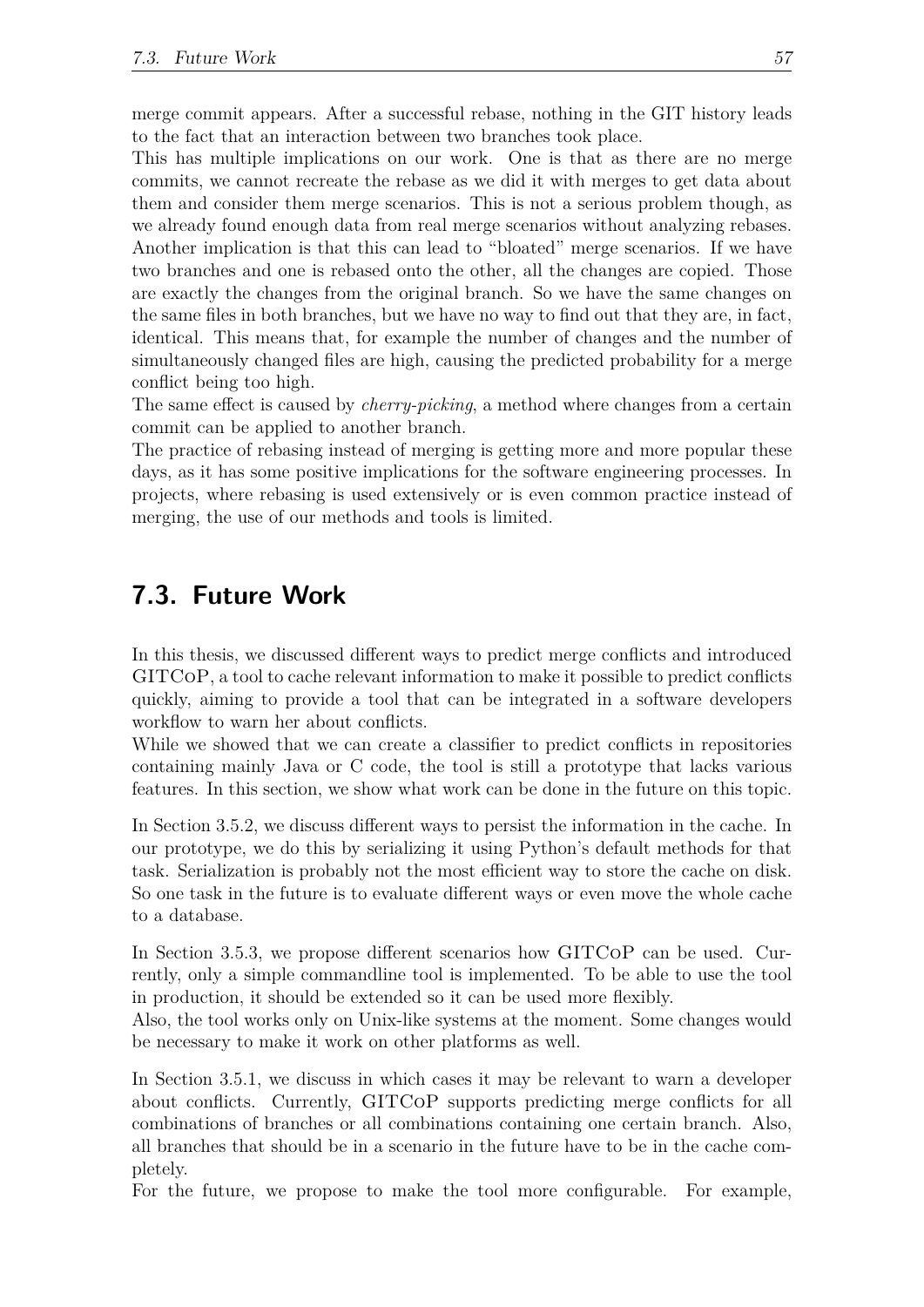branches starting with "feature-" should always be monitored and all possible combinations should be checked for conflicts, but branches ending with "-legacy" should never be included. Those rules could also reduce the initialization time, as some merge bases could be left out.

Currently, once the cache is initialized, it is not possible to add or remove branches. That is, every time a branch has to be added to the cache, the whole cache has to be reinitialized. As initialization can take a lot of time, it is necessary to add a feature enabling the user to dynamically adding and removing branches.

If one does not want to bother the developer, if no actual conflict occurs, one could alter GITCoP to perform a merge, which is likely to result in a conflict, in the background and only warn the developer, if a conflict actually occurs.

Currently, we have datasets that enable us to train classifiers for the languages Java and C. To enable developers using other languages to use our technique to predict merge conflicts, more datasets have to be mined and classifiers have to be trained and tuned accordingly.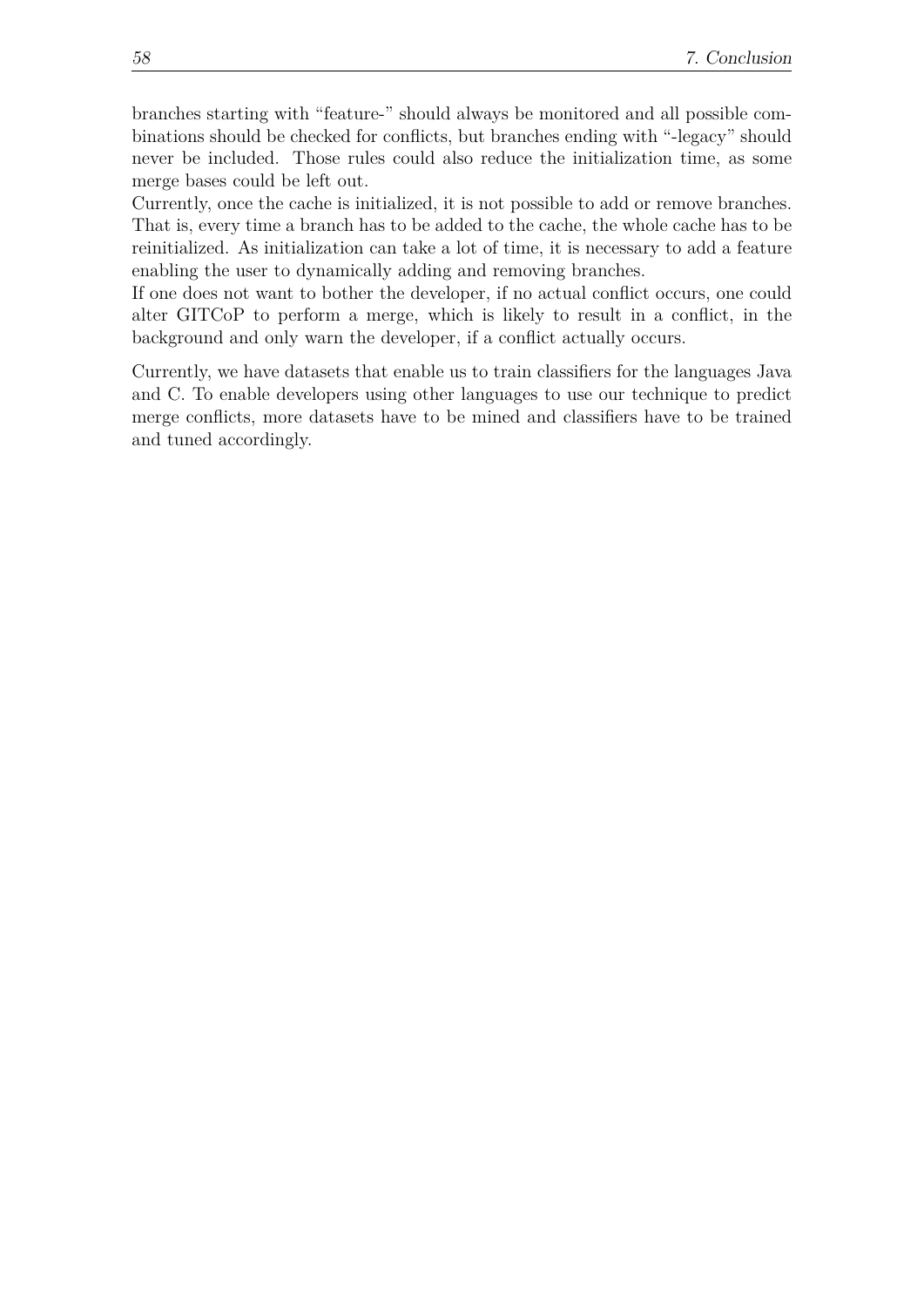# **A. Appendix**

# <span id="page-68-0"></span>**Parameters**

| Classifier      | max d. |    |     | min l. n-est. max f. C | $\log_{10}(\gamma)$ | deg. |
|-----------------|--------|----|-----|------------------------|---------------------|------|
| <b>Tree</b>     | 11     | 30 |     |                        |                     |      |
| AdaBoost        | 11     | 30 | 500 |                        |                     |      |
| Random Forest   |        |    |     | sqrt                   |                     |      |
| Log. Regression |        |    |     | 140                    |                     |      |
| SVM (linear)    |        |    |     | 50                     |                     |      |
| SVM (rbf)       |        |    |     | 600                    |                     |      |
| SVM (sigmoid)   |        |    |     | 500                    | $-2$                |      |
| SVM (poly)      |        |    |     | 800                    | 0.1                 | 12   |

Table A.1.: Performance values for the configuration git-java, full, extended

Table A.2.: Performance values for the configuration git-java, full, simple

| Classifier      | max d. | min l. | n-est. | max f. C |     | $\log_{10}(\gamma)$ | deg. |
|-----------------|--------|--------|--------|----------|-----|---------------------|------|
| <b>Tree</b>     | 12     | 60     |        |          |     |                     |      |
| AdaBoost        | 12     | 60     | 450    |          |     |                     |      |
| Random Forest   |        |        |        | sqrt     |     |                     |      |
| Log. Regression |        |        |        |          | 140 |                     |      |
| SVM (linear)    |        |        |        |          | 50  |                     |      |
| SVM(rbf)        |        |        |        |          | 360 |                     |      |
| SVM (sigmoid)   |        |        |        |          | 500 | $-2$                |      |
| SVM (poly)      |        |        |        |          | 500 | 0.1                 | 20   |

Table A.3.: Performance values for the configuration git-java, full, half

| Classifier      | max d. |    |            |      |     | min l. n-est. max f. C $log_{10}(\gamma)$ | deg. |
|-----------------|--------|----|------------|------|-----|-------------------------------------------|------|
| Tree            | 10     | 40 |            |      |     |                                           |      |
| AdaBoost        | 10     | 40 | <b>250</b> |      |     |                                           |      |
| Random Forest   |        |    |            | log2 |     |                                           |      |
| Log. Regression |        |    |            |      | 80  |                                           |      |
| SVM (linear)    |        |    |            |      |     |                                           |      |
| SVM(rbf)        |        |    |            |      | 400 | 3                                         |      |
| SVM (sigmoid)   |        |    |            |      | 450 | -2                                        |      |
| SVM (poly)      |        |    |            |      | 950 | (0,1)                                     | 20   |
|                 |        |    |            |      |     |                                           |      |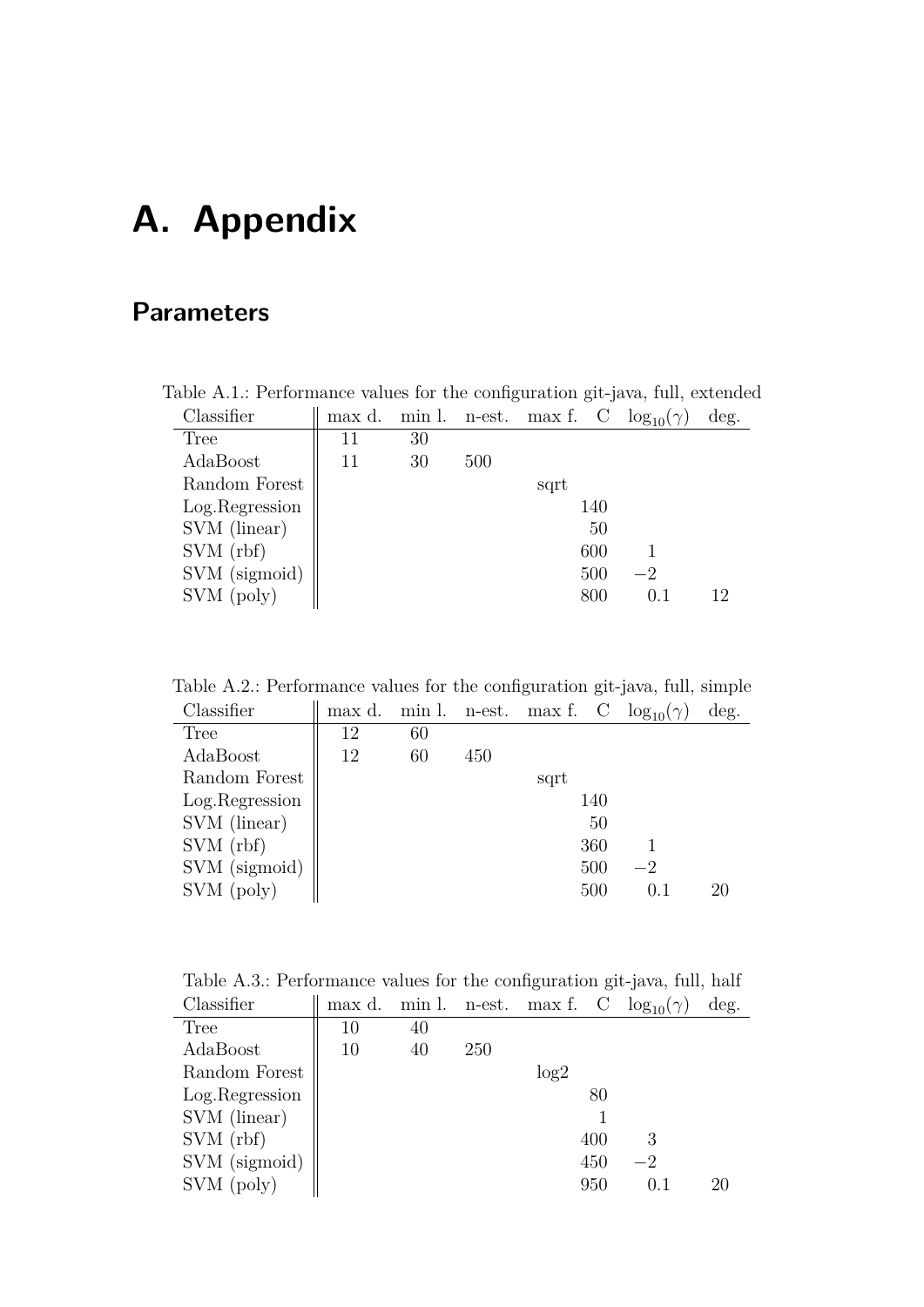| Classifier     | max d. | min l. |     | n-est. max f. C |     | $\log_{10}(\gamma)$ | deg. |
|----------------|--------|--------|-----|-----------------|-----|---------------------|------|
| <b>Tree</b>    | $10\,$ | 30     |     |                 |     |                     |      |
| AdaBoost       | 10     | 30     | 450 |                 |     |                     |      |
| Random Forest  |        |        |     | log2            |     |                     |      |
| Log.Regression |        |        |     |                 | 110 |                     |      |
| SVM (linear)   |        |        |     |                 | 50  |                     |      |
| SVM(rbf)       |        |        |     |                 | 600 |                     |      |
| SVM (sigmoid)  |        |        |     |                 | 500 | -2                  |      |
| SVM (poly)     |        |        |     |                 | 500 | በ 1                 | 94   |

Table A.4.: Performance values for the configuration git-java, reduced, extended

Table A.5.: Performance values for the configuration git-java, reduced, simple Classifier  $\|\text{max d. min l. n-est. max f. C log<sub>10</sub>( $\gamma$ ) deg.$ 

| $\bigcup$ Labbilityi | mas u. | 111111 1. | $11 - C50$ | $\max$ 1. |     | 19510(1) | uvz. |
|----------------------|--------|-----------|------------|-----------|-----|----------|------|
| Tree                 | 12     | 45        |            |           |     |          |      |
| AdaBoost             | 12     | 45        | 500        |           |     |          |      |
| Random Forest        |        |           |            | log2      |     |          |      |
| Log.Regression       |        |           |            |           | 140 |          |      |
| SVM (linear)         |        |           |            |           | 50  |          |      |
| SVM (rbf)            |        |           |            |           | 540 |          |      |
| SVM (sigmoid)        |        |           |            |           | 500 | $-2$     |      |
| SVM (poly)           |        |           |            |           | 800 | 0.1      | 20   |
|                      |        |           |            |           |     |          |      |

Table A.6.: Performance values for the configuration git-java, reduced, half

| Classifier      | max d. | min l. | n-est. | max f. | $\mathbf C$ | $\log_{10}(\gamma)$ | deg. |
|-----------------|--------|--------|--------|--------|-------------|---------------------|------|
| <b>Tree</b>     | 25     | 70     |        |        |             |                     |      |
| AdaBoost        | 25     | 70     | 350    |        |             |                     |      |
| Random Forest   |        |        |        | sqrt   |             |                     |      |
| Log. Regression |        |        |        |        | 40          |                     |      |
| SVM (linear)    |        |        |        |        |             |                     |      |
| SVM (rbf)       |        |        |        |        | 300         | 3                   |      |
| SVM (sigmoid)   |        |        |        |        | 50          |                     |      |
| SVM (poly)      |        |        |        |        | 800         | 0.1                 | 20   |

Table A.7.: Performance values for the configuration jdime, full, extended

| Classifier     | max d. | min l. |     |     |     | n-est. max f. C $log_{10}(\gamma)$ | deg. |
|----------------|--------|--------|-----|-----|-----|------------------------------------|------|
| <b>Tree</b>    | 19     | 90     |     |     |     |                                    |      |
| AdaBoost       | 19     | 90     | 350 |     |     |                                    |      |
| Random Forest  |        |        |     | all |     |                                    |      |
| Log.Regression |        |        |     |     | 130 |                                    |      |
| SVM (linear)   |        |        |     |     | 50  |                                    |      |
| SVM(rbf)       |        |        |     |     | 540 | 0.1                                |      |
| SVM (sigmoid)  |        |        |     |     | 100 | $-1$                               |      |
| SVM (poly)     |        |        |     |     | 650 |                                    |      |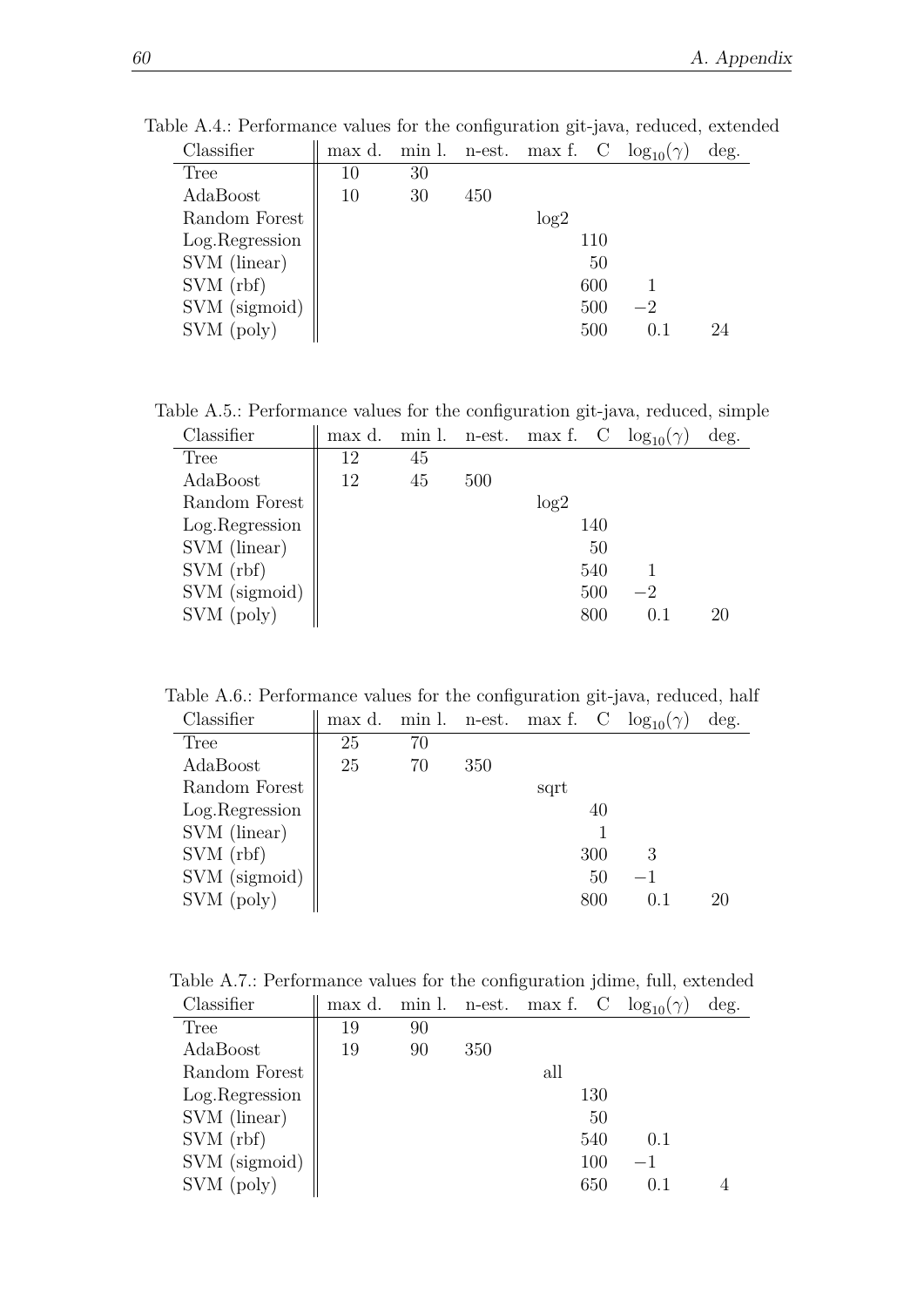| Classifier     | max d. |    |     |      |     | min l. n-est. max f. C $log_{10}(\gamma)$ | deg. |
|----------------|--------|----|-----|------|-----|-------------------------------------------|------|
| Tree           | 16     | 65 |     |      |     |                                           |      |
| AdaBoost       | 16     | 65 | 500 |      |     |                                           |      |
| Random Forest  |        |    |     | sqrt |     |                                           |      |
| Log.Regression |        |    |     |      | 80  |                                           |      |
| SVM (linear)   |        |    |     |      | 100 |                                           |      |
| SVM (rbf)      |        |    |     |      | 540 | 0.1                                       |      |
| SVM (sigmoid)  |        |    |     |      | 150 | $-1$                                      |      |
| SVM (poly)     |        |    |     |      | 500 | (0.01)                                    |      |

Table A.8.: Performance values for the configuration jdime, full, simple

Table A.9.: Performance values for the configuration jdime, full, half Classifier  $\|\text{max d. min l. n-est. max f. C\_\text{log}_{10}(\gamma) \text{ deg.}}\|$ 

| $\sim$ iuduliitu |   | ****** ** | $\mathbf{u}$ over | 111072 T. |     | 19510177 | $uv_{\mathcal{D}}$ |
|------------------|---|-----------|-------------------|-----------|-----|----------|--------------------|
| <b>Tree</b>      | 4 | 30        |                   |           |     |          |                    |
| AdaBoost         | 4 | 30        | 450               |           |     |          |                    |
| Random Forest    |   |           |                   | log2      |     |          |                    |
| Log.Regression   |   |           |                   |           | 450 |          |                    |
| SVM (linear)     |   |           |                   |           | 100 |          |                    |
| SVM(rbf)         |   |           |                   |           | 51  |          |                    |
| SVM (sigmoid)    |   |           |                   |           | 450 | $-2$     |                    |
| SVM (poly)       |   |           |                   |           | 200 | 0.1      | 20                 |
|                  |   |           |                   |           |     |          |                    |

Table A.10.: Performance values for the configuration jdime, reduced, extended

| max d. | min l. | n-est. | max f. |    | $\log_{10}(\gamma)$ | deg. |
|--------|--------|--------|--------|----|---------------------|------|
| 22     | 40     |        |        |    |                     |      |
| 22     | 40     | 300    |        |    |                     |      |
|        |        |        | log2   |    |                     |      |
|        |        |        |        |    |                     |      |
|        |        |        |        | 50 |                     |      |
|        |        |        |        |    | 0.1                 |      |
|        |        |        |        | 50 | $-1$                |      |
|        |        |        |        |    | 0.1                 |      |
|        |        |        |        |    | 100<br>540<br>650   |      |

Table A.11.: Performance values for the configuration jdime, reduced, simple

| Classifier     | max d. | min l. |     | n-est. max f. C |     | $\log_{10}(\gamma)$ | deg. |
|----------------|--------|--------|-----|-----------------|-----|---------------------|------|
| Tree           | 26     | 115    |     |                 |     |                     |      |
| AdaBoost       | 26     | 115    | 350 |                 |     |                     |      |
| Random Forest  |        |        |     | log2            |     |                     |      |
| Log.Regression |        |        |     |                 | 140 |                     |      |
| SVM (linear)   |        |        |     |                 | 50  |                     |      |
| SVM (rbf)      |        |        |     |                 | 540 | 0.1                 |      |
| SVM (sigmoid)  |        |        |     |                 | 400 | $-2$                |      |
| SVM (poly)     |        |        |     |                 | 500 | 0.05                |      |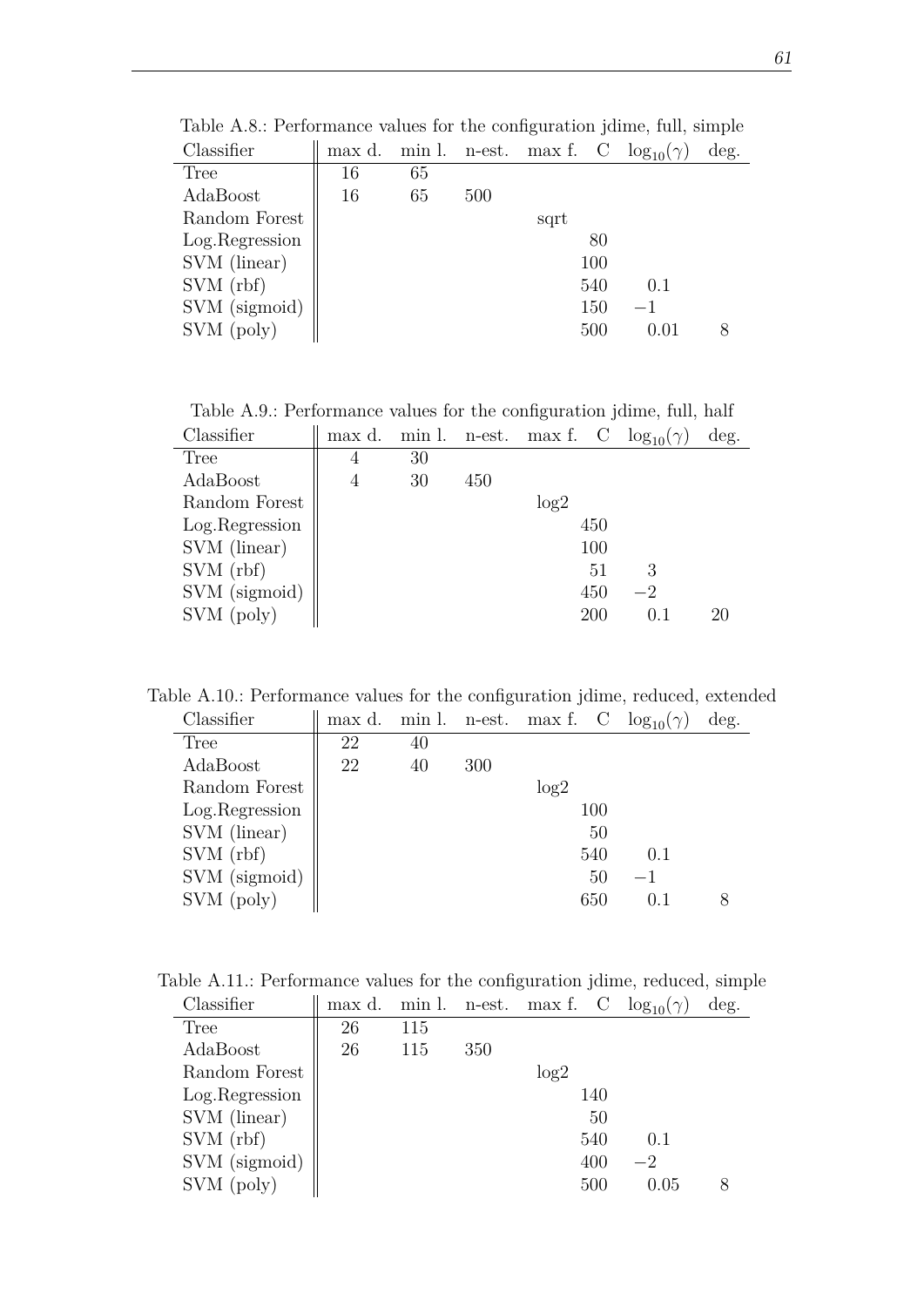| Classifier      | max d. | min l. |     | n-est. max f. C |     | $\log_{10}(\gamma)$ | deg. |
|-----------------|--------|--------|-----|-----------------|-----|---------------------|------|
| <b>Tree</b>     | 42     | 135    |     |                 |     |                     |      |
| AdaBoost        | 42     | 135    | 150 |                 |     |                     |      |
| Random Forest   |        |        |     | sqrt            |     |                     |      |
| Log. Regression |        |        |     |                 | 140 |                     |      |
| SVM (linear)    |        |        |     |                 |     |                     |      |
| SVM (rbf)       |        |        |     |                 | 151 | 2                   |      |
| SVM (sigmoid)   |        |        |     |                 |     | $-2$                |      |
| SVM (poly)      |        |        |     |                 | 800 | 0.1                 | 20   |

Table A.12.: Performance values for the configuration jdime, reduced, half

Table A.13.: Performance values for the configuration git-c, full, extended Classifier  $\parallel$  max d. min l. n-est. max f. C  $log_{10}(\gamma)$  deg. | max d. min l. n-est. max f.  $\underline{C \log_{10}(\gamma)}$  deg.

| -----------    |    |    | 11 V.V. | ****** ** | $\checkmark$ | 10111 | $-5$ |
|----------------|----|----|---------|-----------|--------------|-------|------|
| Tree           | 16 | 30 |         |           |              |       |      |
| AdaBoost       | 16 | 30 | 350     |           |              |       |      |
| Random Forest  |    |    |         | log2      |              |       |      |
| Log.Regression |    |    |         |           | 130          |       |      |
| SVM (linear)   |    |    |         |           | 100          |       |      |
| SVM (rbf)      |    |    |         |           | 540          | 0.1   |      |
| SVM (sigmoid)  |    |    |         |           | 500          | $-2$  |      |
| SVM (poly)     |    |    |         |           | 800          | 0.1   | 16   |
|                |    |    |         |           |              |       |      |

Table A.14.: Performance values for the configuration git-c, full, simple

| Classifier     | max d. | min l. |     | n-est. max f. C |     | $\log_{10}(\gamma)$ | deg. |
|----------------|--------|--------|-----|-----------------|-----|---------------------|------|
| Tree           | 20     | 30     |     |                 |     |                     |      |
| AdaBoost       | 20     | 30     | 300 |                 |     |                     |      |
| Random Forest  |        |        |     | sqrt            |     |                     |      |
| Log.Regression |        |        |     |                 | 140 |                     |      |
| SVM (linear)   |        |        |     |                 | 150 |                     |      |
| SVM(rbf)       |        |        |     |                 | 540 | 0.1                 |      |
| SVM (sigmoid)  |        |        |     |                 | 500 | $-2$                |      |
| SVM (poly)     |        |        |     |                 | 950 | (0.1)               | 12   |

Table A.15.: Performance values for the configuration git-c, full, half<br>Classifier

| Classifier     | max d. |    |            |      |     | min l. n-est. max f. C $log_{10}(\gamma)$ | deg. |
|----------------|--------|----|------------|------|-----|-------------------------------------------|------|
| Tree           | 50     | 30 |            |      |     |                                           |      |
| AdaBoost       | 50     | 30 | <b>250</b> |      |     |                                           |      |
| Random Forest  |        |    |            | sqrt |     |                                           |      |
| Log.Regression |        |    |            |      | 120 |                                           |      |
| SVM (linear)   |        |    |            |      |     |                                           |      |
| SVM(rbf)       |        |    |            |      | 101 | 3                                         |      |
| SVM (sigmoid)  |        |    |            |      | 500 | $-2$                                      |      |
| SVM (poly)     |        |    |            |      | 350 | 0.1                                       | 20   |
|                |        |    |            |      |     |                                           |      |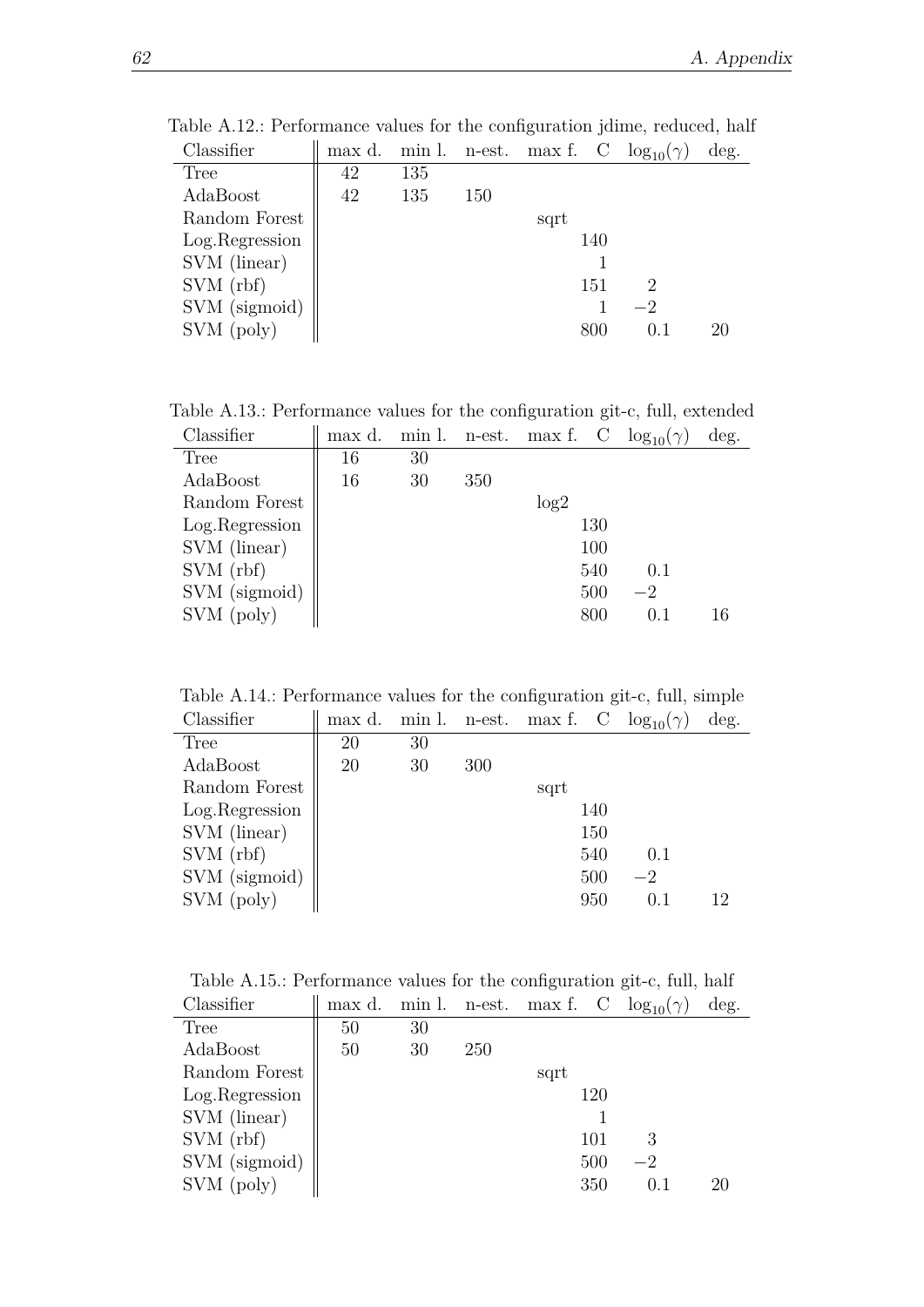| Classifier     | max d. |    |     | min l. n-est. max f. C $log_{10}(\gamma)$ |     |         | deg. |
|----------------|--------|----|-----|-------------------------------------------|-----|---------|------|
| <b>Tree</b>    | 14     | 30 |     |                                           |     |         |      |
| AdaBoost       | 14     | 30 | 500 |                                           |     |         |      |
| Random Forest  |        |    |     | log2                                      |     |         |      |
| Log.Regression |        |    |     |                                           | 110 |         |      |
| SVM (linear)   |        |    |     |                                           | 100 |         |      |
| SVM(rbf)       |        |    |     |                                           | 540 | 0.1     |      |
| SVM (sigmoid)  |        |    |     |                                           | 150 | $^{-1}$ |      |
| SVM (poly)     |        |    |     |                                           | 950 | () 1    | 20   |

Table A.16.: Performance values for the configuration git-c, reduced, extended

Table A.17.: Performance values for the configuration git-c, reduced, simple

| Classifier     | max d. | min l. | n-est. | max f. |     | $\log_{10}(\gamma)$ | deg. |
|----------------|--------|--------|--------|--------|-----|---------------------|------|
| Tree           | 28     | 40     |        |        |     |                     |      |
| AdaBoost       | 28     | 40     | 400    |        |     |                     |      |
| Random Forest  |        |        |        | log2   |     |                     |      |
| Log.Regression |        |        |        |        | 80  |                     |      |
| SVM (linear)   |        |        |        |        | 50  |                     |      |
| SVM (rbf)      |        |        |        |        | 540 | 0.1                 |      |
| SVM (sigmoid)  |        |        |        |        | 150 | $-1$                |      |
| SVM (poly)     |        |        |        |        | 950 | 0.1                 | 20   |
|                |        |        |        |        |     |                     |      |

Table A.18.: Performance values for the configuration git-c, reduced, half

| Classifier     | max d. | min l. | n-est. |      |     | max f. C $\log_{10}(\gamma)$ | deg. |
|----------------|--------|--------|--------|------|-----|------------------------------|------|
| <b>Tree</b>    | 12     | 30     |        |      |     |                              |      |
| AdaBoost       | 12     | 30     | 50     |      |     |                              |      |
| Random Forest  |        |        |        | log2 |     |                              |      |
| Log.Regression |        |        |        |      | 120 |                              |      |
| SVM (linear)   |        |        |        |      | 50  |                              |      |
| SVM(rbf)       |        |        |        |      | 400 | 2                            |      |
| SVM (sigmoid)  |        |        |        |      | 150 | $\overline{2}$               |      |
| SVM (poly)     |        |        |        |      | 950 |                              | 20   |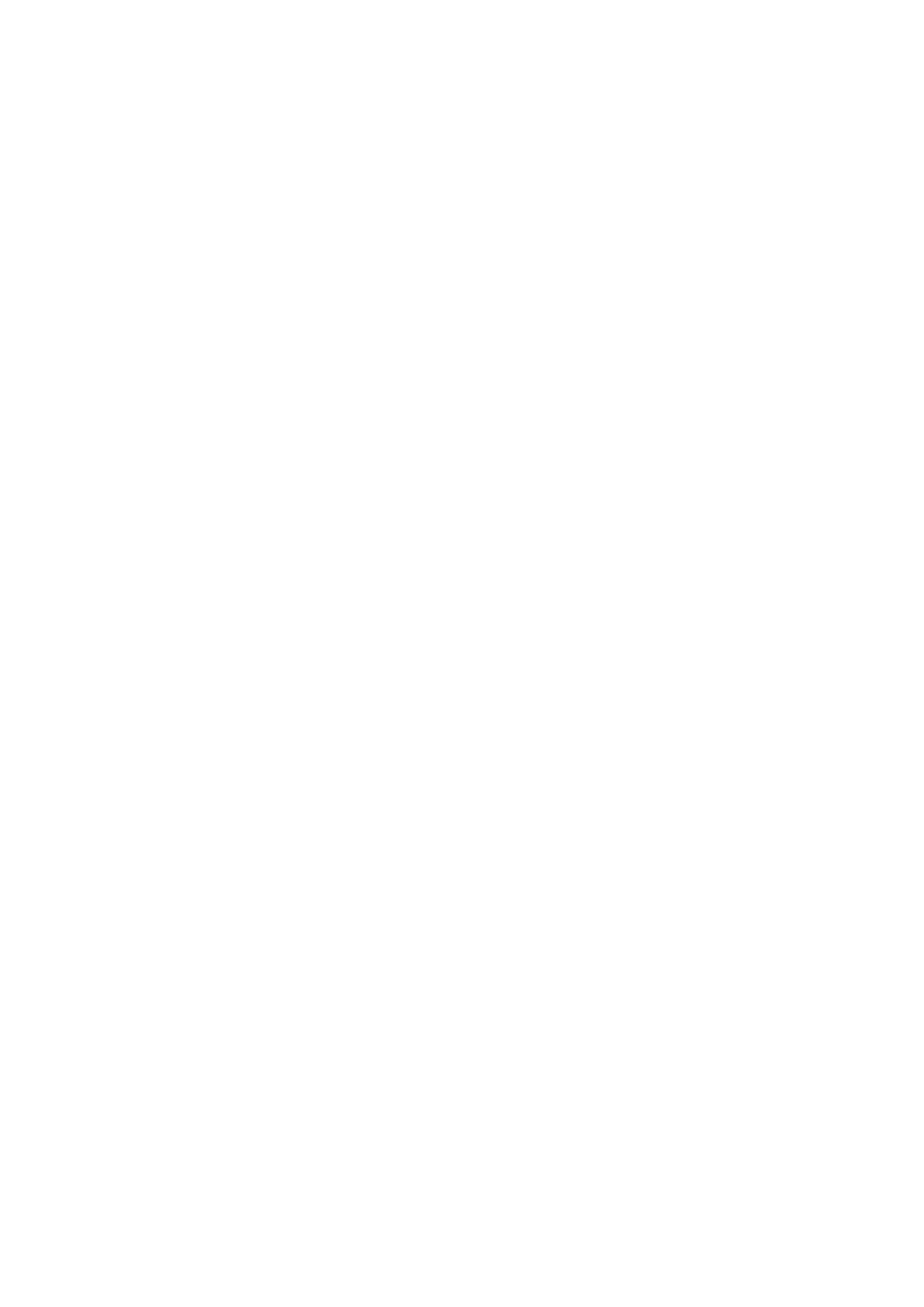## **Bibliography**

- [1] O. Leßenich, J. Siegmund, S. Apel, C. Kästner, and C. Hunsen, "Indicators for merge conflicts in the wild: Survey and empirical study." submitted to Empirical Software Engineering Journal, 2016.
- [2] P. Domingos, "A few useful things to know about machine learning," *Commun. ACM*, vol. 55, pp. 78–87, Oct. 2012.
- [3] F. Pedregosa, G. Varoquaux, A. Gramfort, V. Michel, B. Thirion, O. Grisel, M. Blondel, P. Prettenhofer, R. Weiss, V. Dubourg, J. VanderPlas, A. Passos, D. Cournapeau, M. Brucher, M. Perrot, and E. Duchesnay, "Scikit-learn: Machine learning in python," *Journal of Machine Learning Research*, vol. 12, pp. 2825–2830, 2011.
- [4] P. Harrington, *Machine Learning in Action*. Manning Publications Co., 2012.
- [5] C. Bishop, *Pattern Recognition and Machine Learning*. Springer, 2006.
- [6] H. Zhang, "The optimality of naive bayes," in *Proceedings of the Seventeenth International Florida Artificial Intelligence Research Society Conference, Miami Beach, Florida, USA* (V. Barr and Z. Markov, eds.), pp. 562–567, AAAI Press, 2004.
- [7] D. W. Opitz and R. Maclin, "Popular ensemble methods: An empirical study," *J. Artif. Intell. Res. (JAIR)*, vol. 11, pp. 169–198, 1999.
- [8] R. Polikar, "Ensemble based systems in decision making," *IEEE Circuits and Systems Magazine*, vol. 6, pp. 21–45, Third 2006.
- [9] L. Breiman, "Bagging predictors," *Machine Learning*, vol. 24, no. 2, pp. 123– 140, 1996.
- [10] R. E. Schapire, "The strength of weak learnability," *Machine Learning*, vol. 5, pp. 197–227, 1990.
- [11] L. Breiman, "Arcing classifier," *Ann. Statist.*, vol. 26, pp. 801–849, 06 1998.
- [12] L. Breiman, "Random forests," *Machine Learning*, vol. 45, no. 1, pp. 5–32, 2001.
- [13] Y. Freund and R. E. Schapire, "A decision-theoretic generalization of on-line learning and an application to boosting," in *Computational Learning Theory, Second European Conference, EuroCOLT '95, Barcelona, Spain, March 13-15, 1995, Proceedings* (P. M. B. Vitányi, ed.), vol. 904 of *Lecture Notes in Computer Science*, pp. 23–37, Springer, 1995.
- [14] scikit-learn developers, "Documentation of scikit-learn 0.17." [http://](http://scikit-learn.org/0.17/documentation.html) [scikit-learn.org/0.17/documentation.html](http://scikit-learn.org/0.17/documentation.html), 27. 8. 2016.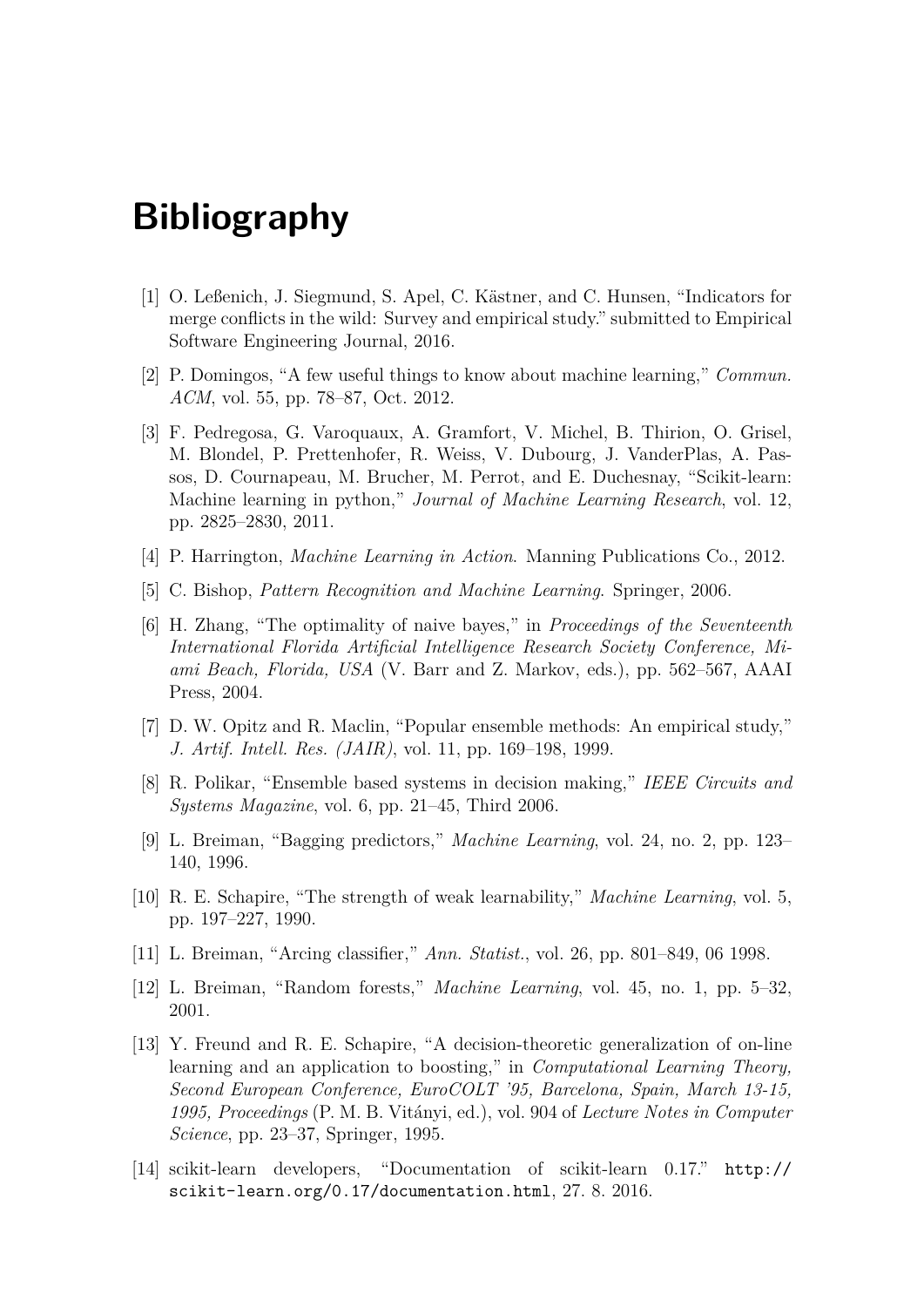- [15] H. He and E. A. Garcia, "Learning from imbalanced data," *IEEE Trans. Knowl. Data Eng.*, vol. 21, no. 9, pp. 1263–1284, 2009.
- [16] R. Kohavi, "A study of cross-validation and bootstrap for accuracy estimation and model selection," in *Proceedings of the Fourteenth International Joint Conference on Artificial Intelligence, IJCAI 95, Montréal Québec, Canada, August 20-25 1995, 2 Volumes*, pp. 1137–1145, Morgan Kaufmann, 1995.
- [17] F. Rahman, D. Posnett, A. Hindle, E. T. Barr, and P. T. Devanbu, "Bugcache for inspections: hit or miss?," in *SIGSOFT/FSE'11 19th ACM SIGSOFT Symposium on the Foundations of Software Engineering (FSE-19) and ESEC'11: 13th European Software Engineering Conference (ESEC-13), Szeged, Hungary, September 5-9, 2011* (T. Gyimóthy and A. Zeller, eds.), pp. 322–331, ACM, 2011.
- [18] M. L. Guimarães and A. R. Silva, "Improving early detection of software merge conflicts," in Glinz *et al.* [\[24\]](#page-75-0), pp. 342–352.
- [19] A. Sarma, Z. Noroozi, and A. van der Hoek, "Palantír: Raising awareness among configuration management workspaces," in *Proceedings of the 25th International Conference on Software Engineering, May 3-10, 2003, Portland, Oregon, USA* (L. A. Clarke, L. Dillon, and W. F. Tichy, eds.), pp. 444–454, IEEE Computer Society, 2003.
- [20] A. Sarma, D. F. Redmiles, and A. van der Hoek, "Palantír: Early detection of development conflicts arising from parallel code changes," *IEEE Trans. Software Eng.*, vol. 38, no. 4, pp. 889–908, 2012.
- [21] J. Tsay, L. Dabbish, and J. D. Herbsleb, "Influence of social and technical factors for evaluating contribution in github," in *36th International Conference on Software Engineering, ICSE '14, Hyderabad, India - May 31 - June 07, 2014* (P. Jalote, L. C. Briand, and A. van der Hoek, eds.), pp. 356–366, ACM, 2014.
- [22] Y. Tian, J. L. Lawall, and D. Lo, "Identifying linux bug fixing patches," in Glinz *et al.* [\[24\]](#page-75-0), pp. 386–396.
- [23] A. Potdar and E. Shihab, "An exploratory study on self-admitted technical debt," in *30th IEEE International Conference on Software Maintenance and Evolution, Victoria, BC, Canada, September 29 - October 3, 2014*, pp. 91–100, IEEE Computer Society, 2014.
- <span id="page-75-0"></span>[24] M. Glinz, G. C. Murphy, and M. Pezzè, eds., *34th International Conference on Software Engineering, ICSE 2012, June 2-9, 2012, Zurich, Switzerland*, IEEE Computer Society, 2012.